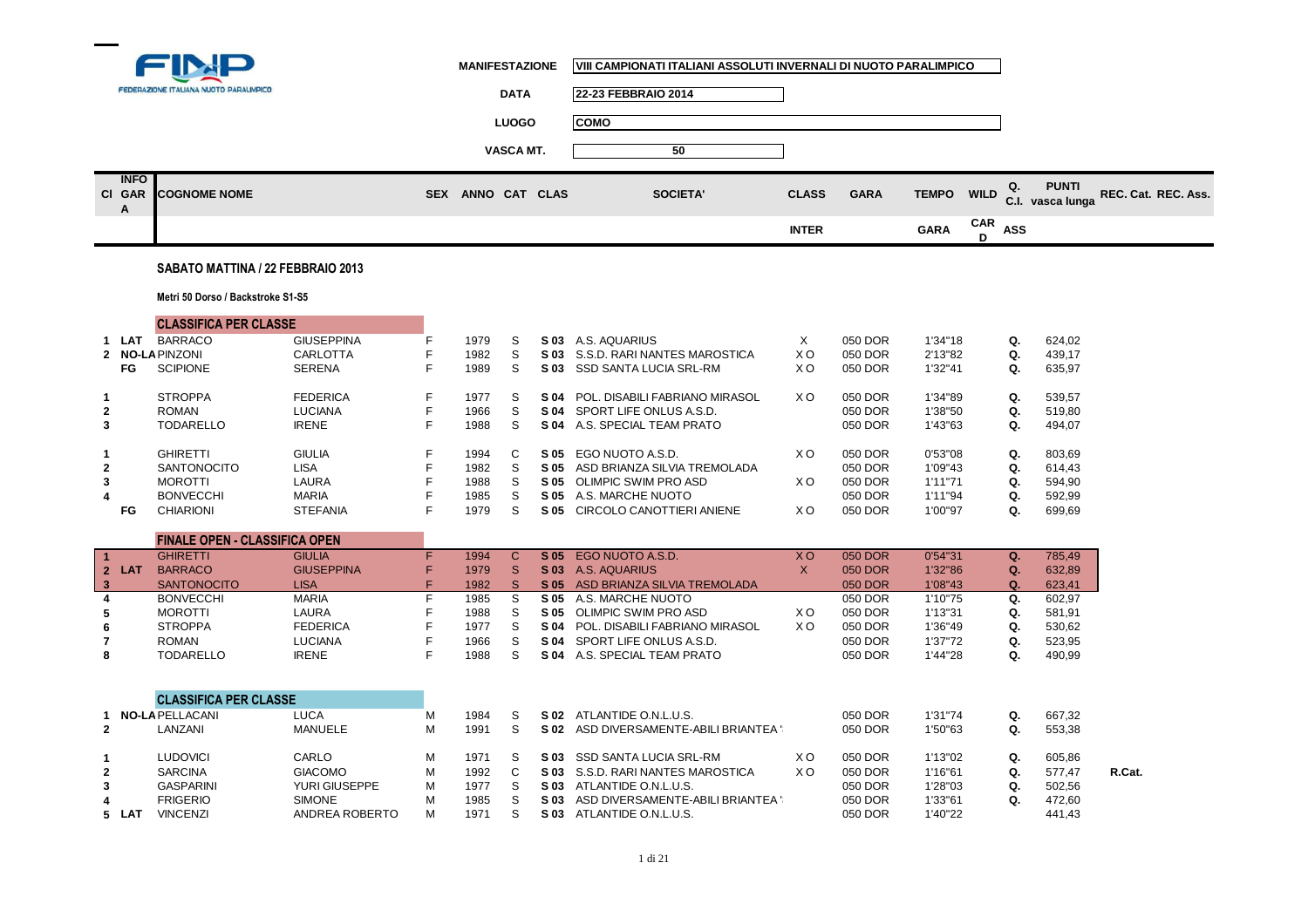

**DATA 22-23 FEBBRAIO 2014**

**LUOGO COMO**

| <b>INFO</b><br>CI GAR<br>A | <b>COGNOME NOME</b>                  |                   | <b>SEX</b> |      |    | ANNO CAT CLAS | <b>SOCIETA'</b>                 | <b>CLASS</b> | <b>GARA</b> | <b>TEMPO</b> | <b>WILD</b>     | Q.<br>C.I. | <b>PUNTI</b><br>vasca lunga | REC. Cat. REC. Ass. |
|----------------------------|--------------------------------------|-------------------|------------|------|----|---------------|---------------------------------|--------------|-------------|--------------|-----------------|------------|-----------------------------|---------------------|
|                            |                                      |                   |            |      |    |               |                                 | <b>INTER</b> |             | <b>GARA</b>  | <b>CAR</b><br>D | <b>ASS</b> |                             |                     |
|                            | <b>PLACIDI</b>                       | <b>ROBERTO</b>    | M          | 1976 | S  | S 04          | SSD SANTA LUCIA SRL-RM          |              | 050 DOR     | 0'57"82      |                 | Q.         | 765,82                      |                     |
| $\mathbf{2}$               | <b>STEVANATO</b>                     | <b>DARIO</b>      | м          | 1988 | S  | S 04          | ASD A.S.P.E.A. PADOVA ONLUS     | X O          | 050 DOR     | 0'59"13      |                 | Q.         | 748,86                      |                     |
| 3                          | <b>BINI</b>                          | <b>LORENZO</b>    | м          | 1985 | S  | S 04          | PO.HA.FI.                       |              | 050 DOR     | 1'11''17     |                 | Q.         | 622,17                      |                     |
|                            | <b>BELLANDI</b>                      | <b>MARCELLO</b>   | м          | 1973 | S  | S 04          | POLISPORTIVA MILANESE 1979 SPO  |              | 050 DOR     | 1'13"19      |                 | Q.         | 605,00                      |                     |
| 5                          | <b>MARTELLI</b>                      | <b>MASSIMO</b>    | M          | 1970 | S  | S 04          | POL. BRESCIANA NO FRONTIERE ON  |              | 050 DOR     | 1'16"39      |                 | Q.         | 579,66                      |                     |
| 6                          | <b>RIPANTI</b>                       | <b>MARCO</b>      | М          | 1979 | S. | S 04          | ARCOBALENO ANCONA               |              | 050 DOR     | 1'17"38      |                 | Ω.         | 572,24                      |                     |
|                            | CATINO                               | <b>FRANCESCO</b>  | М          | 1975 | S. | S 04          | POLISPORTIVA MILANESE 1979 SPO  |              | 050 DOR     | 1'20"90      |                 |            | 547,34                      |                     |
|                            | CASTAGNETO                           | ANDREA            | M          | 1988 | S. | S 05          | A.S.D. FRATELLANZA NUOTO PONTED | X O          | 050 DOR     | 0'49"06      |                 | Ω.         | 756,22                      |                     |
| $\mathbf{2}$               | <b>LOMBARDINI</b>                    | <b>SERGIO</b>     | М          | 1977 | S. | S 05          | PHB POLISPORTIVA BERGAMASCA ON  |              | 050 DOR     | 1'06"18      |                 | Q.         | 560,59                      |                     |
| 3                          | ZANA                                 | <b>CLAUDIO</b>    | м          | 1968 | S. | S 05          | OLIMPIC SWIM PRO ASD            |              | 050 DOR     | 1'12"91      |                 | Q.         | 508,85                      |                     |
| 4                          | <b>MARONGIU</b>                      | <b>ALESSANDRO</b> | М          | 1985 | S. | S 05          | S.S.D. TICINO HANDICAP ONLUS    |              | 050 DOR     | 1'19"01      |                 |            | 469,56                      |                     |
|                            | <b>FINALE OPEN - CLASSIFICA OPEN</b> |                   |            |      |    |               |                                 |              |             |              |                 |            |                             |                     |

|   | <b>PLACIDI</b>    | <b>ROBERTO</b> | M | 1976 |      | S 04 SSD SANTA LUCIA SRL-RM      |     | 050 DOR | 0'57"66 | Ω. | 767.95 |
|---|-------------------|----------------|---|------|------|----------------------------------|-----|---------|---------|----|--------|
|   | <b>CASTAGNETO</b> | <b>ANDREA</b>  | M | 1988 | S 05 | A.S.D. FRATELLANZA NUOTO PONTED  | X O | 050 DOR | 0'48"50 |    | 764,95 |
|   | <b>STEVANATO</b>  | <b>DARIO</b>   | M | 1988 | S 04 | ASD A.S.P.E.A. PADOVA ONLUS      | X O | 050 DOR | 1'00"40 | Ω. | 733,11 |
|   | NO-LA PELLACANI   | LUCA           | м | 1984 |      | <b>S 02</b> ATLANTIDE O.N.L.U.S. |     | 050 DOR | 1'28"83 |    | 689.18 |
|   | <b>LUDOVICI</b>   | CARLO          | м | 1971 |      | S 03 SSD SANTA LUCIA SRL-RM      | xο  | 050 DOR | 1'09"86 |    | 633,27 |
| 6 | <b>BINI</b>       | <b>LORENZO</b> | м | 1985 |      | S04 PO.HA.FI.                    |     | 050 DOR | 1'10"78 |    | 625.60 |
|   | <b>BELLANDI</b>   | MARCELLO       | м | 1973 | S 04 | POLISPORTIVA MILANESE 1979 SPO   |     | 050 DOR | 1'12"46 |    | 611.10 |
|   | <b>MARTELLI</b>   | <b>MASSIMO</b> | М | 1970 | S 04 | POL. BRESCIANA NO FRONTIERE ON   |     | 050 DOR | 1'15"95 |    | 583,02 |
|   |                   |                |   |      |      |                                  |     |         |         |    |        |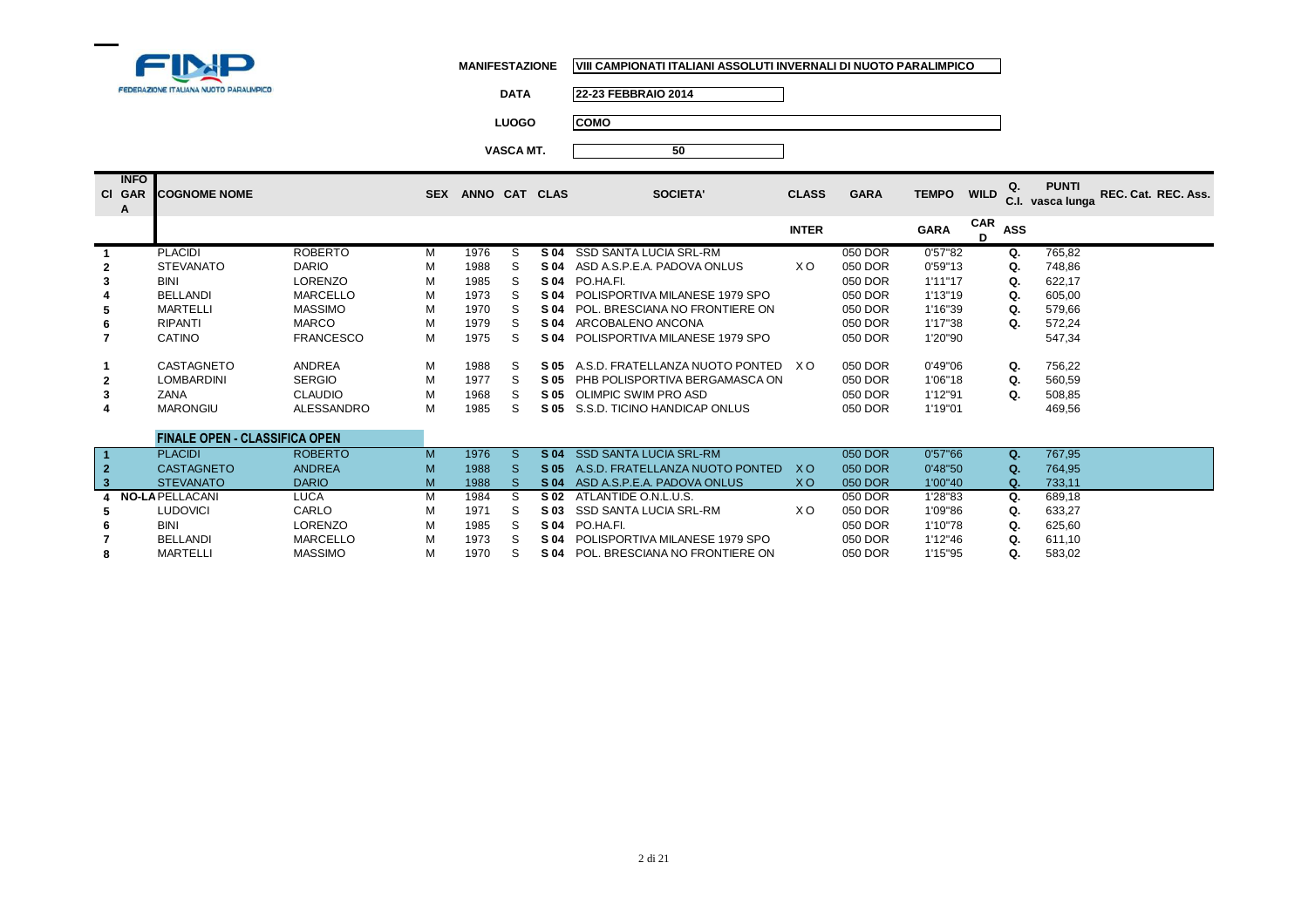

|                  | FEDERAZIONE ITALIANA NUOTO PARALIMPICO | <b>DATA</b>                 | 22-23 FEBBRAIO 2014 |              |             |                               |                                                         |
|------------------|----------------------------------------|-----------------------------|---------------------|--------------|-------------|-------------------------------|---------------------------------------------------------|
|                  |                                        | <b>LUOGO</b>                | <b>COMO</b>         |              |             |                               |                                                         |
|                  |                                        | <b>VASCA MT.</b>            | 50                  |              |             |                               |                                                         |
| <b>INFO</b><br>A | CI GAR COGNOME NOME                    | ANNO CAT CLAS<br><b>SEX</b> | <b>SOCIETA'</b>     | <b>CLASS</b> | <b>GARA</b> | TEMPO WILD $Q$ .              | <b>PUNTI</b><br>REC. Cat. REC. Ass.<br>C.I. vasca lunga |
|                  |                                        |                             |                     | <b>INTER</b> |             | $CAR$ ASS<br><b>GARA</b><br>D |                                                         |

|              | Metri 100 Rana / Breastroke SB4-SB13 e SB14 |                        |    |      |         |             |                                                 |                |                |          |    |        |        |        |
|--------------|---------------------------------------------|------------------------|----|------|---------|-------------|-------------------------------------------------|----------------|----------------|----------|----|--------|--------|--------|
|              | <b>CLASSIFICA PER CLASSE</b>                |                        |    |      |         |             |                                                 |                |                |          |    |        |        |        |
| 1            | <b>BRIZIO</b>                               | <b>SOFIA</b>           | F. | 1997 | $\cdot$ | SB04        | PHB POLISPORTIVA BERGAMASCA ON                  |                | <b>100 RAN</b> | 3'17''31 | Q. | 559,32 |        |        |
| 1            | <b>FERRANTE</b>                             | <b>SUSANNA</b>         | F. | 1996 |         | SB05        | POL. BRESCIANA NO FRONTIERE ON                  | X O            | <b>100 RAN</b> | 2'13"67  | Q. | 762,92 | R.Cat. | R.Ass. |
| $\mathbf{2}$ | <b>POZZI</b>                                | <b>FRANCESCA</b>       | F. | 1989 | S       |             | <b>SB05</b> ASD DIVERSAMENTE-ABILI BRIANTEA '   | $\mathsf{X}$   | <b>100 RAN</b> | 2'22"07  | Q. | 717,82 |        |        |
| 1            | <b>PIETRONI</b>                             | ELENA                  | F. | 1996 |         |             | <b>SB06</b> ASD DIVERSAMENTE-ABILI BRIANTEA X O |                | <b>100 RAN</b> | 2'10"17  | Q. | 747,64 |        |        |
| $\mathbf{2}$ | D'EUGENIO                                   | <b>STEFANIA</b>        | F  | 1959 | S       |             | <b>SB06</b> POL. DISABILI FABRIANO MIRASOL      |                | <b>100 RAN</b> | 3'05"60  | Q. | 524,35 |        |        |
|              | <b>BROLLI</b>                               | <b>ALICE</b>           | F. | 1997 |         | <b>SB07</b> | ASSOCIAZIONE FUTURA ONLUS ASD -                 | X              | <b>100 RAN</b> | 2'27"97  | Q. | 617,76 | R.Cat. |        |
| $\mathbf{2}$ | <b>BELLINGERI</b>                           | <b>GIULIA</b>          | F  | 2000 | R       | SB07        | A.I.C.S. PAVIA NUOTO A.S.D.                     |                | <b>100 RAN</b> | 2'28"64  | Q. | 614,98 | R.Cat. |        |
| 1            | <b>BRUNETTI</b>                             | <b>ROSANNA</b>         | F. | 1964 | S       | SB09        | ACQUAMARINA TEAM TRIESTE ONLUS                  |                | <b>100 RAN</b> | 1'51"75  | Q. | 697,18 |        |        |
| $\mathbf{2}$ | <b>BELLIN</b>                               | <b>MARIA ROZALIA</b>   | F. | 1994 | C       |             | <b>SB09</b> ASD A.S.P.E.A. PADOVA ONLUS         | $\Omega$       | <b>100 RAN</b> | 1'56"72  | Q. | 667,49 |        |        |
|              | <b>NO-LA GASTALDI</b>                       | ANNA LAURA             | F. | 2000 | R.      |             | <b>SB12</b> ASD A.S.P.E.A. PADOVA ONLUS         | X <sub>O</sub> | <b>100 RAN</b> | 2'09"65  | Q. | 602,31 |        |        |
| 1            | <b>LUSCRI</b>                               | <b>CAMILLA</b>         | F. | 2002 | E       |             | <b>SB13</b> A.I.C.S. PAVIA NUOTO A.S.D.         |                | <b>100 RAN</b> | 2'02"05  | Q. | 649,82 | R.Cat. |        |
| FG           | PALAZZO                                     | <b>XENIA FRANCESCA</b> | F. | 1998 | R.      |             | <b>SB14</b> LEO SPORT TEAM ITALIA FISDIR        | X <sub>O</sub> | <b>100 RAN</b> | 1'27"81  | Q. | 893,86 |        |        |

|    | <b>FINALE OPEN - CLASSIFICA OPEN</b> |                  |      |                                                                                                         |  |
|----|--------------------------------------|------------------|------|---------------------------------------------------------------------------------------------------------|--|
|    | <b>FERRANTE</b>                      | <b>SUSANNA</b>   | 1996 | <b>SB05</b> POL. BRESCIANA NO FRONTIERE ON<br>2'14"62<br>$X_{\Omega}$<br><b>100 RAN</b><br>757.54<br>Ο. |  |
|    | <b>PIETRONI</b>                      | <b>ELENA</b>     | 1996 | SB06 ASD DIVERSAMENTE-ABILI BRIANTEA : XO<br><b>100 RAN</b><br>2'09"05<br>754.13                        |  |
|    | <b>POZZI</b>                         | <b>FRANCESCA</b> | 1989 | <b>100 RAN</b><br>2'22"55<br><b>SB05</b> ASD DIVERSAMENTE-ABILI BRIANTEA<br>715,40                      |  |
|    | <b>BRUNETTI</b>                      | <b>ROSANNA</b>   | 1964 | <b>SB09</b> ACQUAMARINA TEAM TRIESTE ONLUS<br><b>100 RAN</b><br>1'50"16<br>707.24<br>Ω.                 |  |
| 5. | <b>BELLIN</b>                        | MARIA ROZALIA    | 1994 | <b>SB09</b> ASD A S.P.E.A. PADOVA ONLUS<br><b>100 RAN</b><br>1'56"50<br>668.76<br>Q.                    |  |
| 6  | LUSCRI'                              | CAMILLA          | 2002 | <b>100 RAN</b><br><b>SB13</b> A.I.C.S. PAVIA NUOTO A.S.D.<br>1'58"92<br>666.92<br>R.Cat.<br>Q.          |  |
|    | BELLINGERI                           | <b>GIULIA</b>    | 2000 | <b>SB07</b> A.I.C.S. PAVIA NUOTO A.S.D.<br><b>100 RAN</b><br>2'28"86<br>R.Cat.<br>614.07<br>Q.          |  |
| 8  | <b>BROLLI</b>                        | ALICE            | 1997 | <b>SB07</b> ASSOCIAZIONE FUTURA ONLUS ASD -<br><b>100 RAN</b><br>596,98<br>R.Cat.<br>2'33"12            |  |

|   | <b>CLASSIFICA PER CLASSE</b> |                |      |  |                                            |    |                |         |        |
|---|------------------------------|----------------|------|--|--------------------------------------------|----|----------------|---------|--------|
|   | <b>MORELLI</b>               | <b>EFREM</b>   | 1979 |  | <b>SB04</b> POL. BRESCIANA NO FRONTIERE ON | ×с | <b>100 RAN</b> | 1'50"53 | 857.23 |
| 2 | <b>PAULON</b>                | ALESSANDRO     | 1991 |  | <b>SB04</b> SSD SANTA LUCIA SRL-RM         |    | <b>100 RAN</b> | 2'09"55 | 731.38 |
|   | ZANA                         | <b>JLAUDIO</b> | 1968 |  | <b>SB04 OLIMPIC SWIM PRO ASD</b>           |    | <b>100 RAN</b> | 2'29"05 | 635.69 |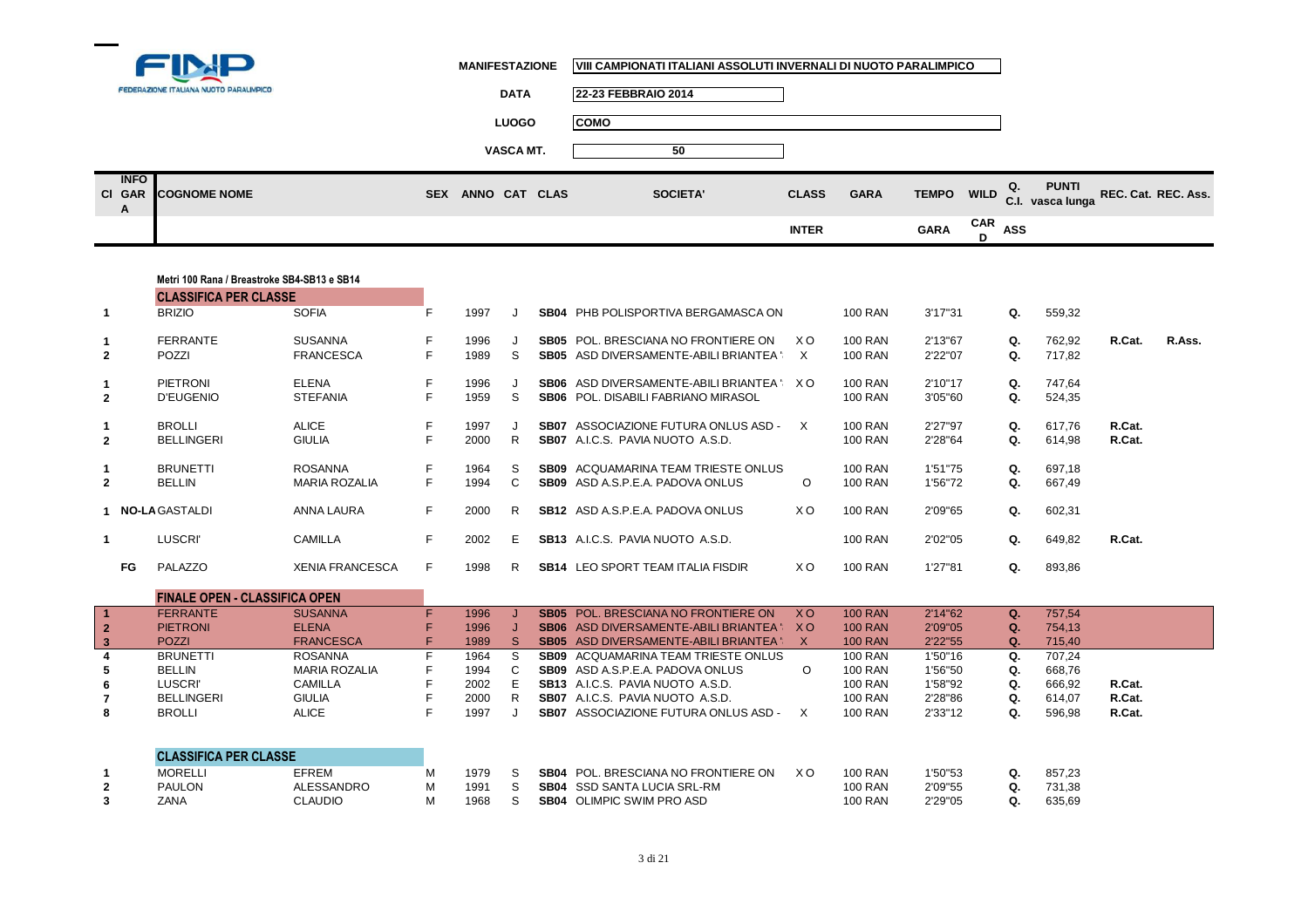

**DATA 22-23 FEBBRAIO 2014**

**LUOGO COMO**

|                     | <b>INFO</b><br>CI GAR<br>A | <b>ICOGNOME NOME</b>                                          |                                                                                       |                       | SEX ANNO CAT CLAS                    |                        |                                           | <b>SOCIETA'</b>                                                                                                                                                                       | <b>CLASS</b> | <b>GARA</b>                                                                            | <b>TEMPO</b>                                        | <b>WILD</b> | Q.                         | <b>PUNTI</b><br>C.I. vasca lunga               | REC. Cat. REC. Ass. |        |
|---------------------|----------------------------|---------------------------------------------------------------|---------------------------------------------------------------------------------------|-----------------------|--------------------------------------|------------------------|-------------------------------------------|---------------------------------------------------------------------------------------------------------------------------------------------------------------------------------------|--------------|----------------------------------------------------------------------------------------|-----------------------------------------------------|-------------|----------------------------|------------------------------------------------|---------------------|--------|
|                     |                            |                                                               |                                                                                       |                       |                                      |                        |                                           |                                                                                                                                                                                       | <b>INTER</b> |                                                                                        | <b>GARA</b>                                         | CAR<br>D.   | <b>ASS</b>                 |                                                |                     |        |
| $\overline{2}$      |                            | <b>DOLFIN</b><br><b>ZAMPETTI</b>                              | <b>MARCO</b><br><b>ENRICO</b>                                                         | M<br>M                | 1981<br>1968                         | S.<br>S                | <b>SB05</b><br><b>SB05</b>                | ASD DIVERSAMENTE-ABILI BRIANTEA '<br>POL. DISABILI FABRIANO MIRASOL                                                                                                                   | $\times$     | <b>100 RAN</b><br><b>100 RAN</b>                                                       | 1'54"84<br>2'15"61                                  |             | Q.<br>Q.                   | 814,96<br>690,14                               |                     |        |
| $\overline{2}$      |                            | <b>ROMELE</b><br><b>MASSUSSI</b>                              | <b>GIUSEPPE</b><br>ANDREA                                                             | M<br>M                | 1992<br>1994                         | C<br>C                 |                                           | SB06 POLISP, DISABILI VALCAMONICA<br><b>SB06</b> POL. BRESCIANA NO FRONTIERE ON                                                                                                       | XO.<br>X     | <b>100 RAN</b><br><b>100 RAN</b>                                                       | 1'42"11<br>2'01"54                                  |             | Q.<br>Q.                   | 810,40<br>680,85                               |                     |        |
| $\overline{2}$<br>3 |                            | LENZA<br><b>TERRANEO</b><br><b>GRAMIGNANO</b>                 | <b>MATTEO</b><br>ANDREA<br><b>STEFANO</b>                                             | M<br>M<br>M           | 1985<br>1987<br>1983                 | S<br><sub>S</sub><br>S | <b>SB07</b><br><b>SB07</b><br><b>SB07</b> | OLIMPIC SWIM PRO ASD<br>ASD BRIANZA SILVIA TREMOLADA<br>ASD PROPATRIA DISABILI BUSTO ARSI                                                                                             | X O          | <b>100 RAN</b><br><b>100 RAN</b><br><b>100 RAN</b>                                     | 1'50"55<br>2'06"91<br>2'11"04                       |             | Q.<br>Q.<br>Q.             | 725.28<br>631,79<br>611,87                     |                     |        |
| $\overline{2}$      |                            | <b>ALIBRANDI</b><br><b>POGGI</b>                              | <b>LORENZO</b><br>CARLOS                                                              | M<br>M                | 1994<br>1976                         | C<br>S                 |                                           | <b>SB08</b> SSD SANTA LUCIA SRL-RM<br><b>SB08</b> ATLANTIDE O.N.L.U.S.                                                                                                                | X            | <b>100 RAN</b><br><b>100 RAN</b>                                                       | 1'32"91<br>1'50"12                                  |             | Q.<br>Q.                   | 742.87<br>626,77                               |                     |        |
| $\mathbf{2}$<br>3   |                            | NADALET<br><b>ZAMPOLERI</b><br><b>RUBINO</b>                  | ANDREA<br><b>IVANO</b><br><b>FRANCESCO</b>                                            | M<br>M<br>M           | 1996<br>1980<br>1970                 | J<br>S<br>S            | SB09<br>SB09                              | SB09 A.S.D. FAI SPORT<br>PHB POLISPORTIVA BERGAMASCA ON<br>CIRCOLO CANOTTIERI ANIENE                                                                                                  |              | <b>100 RAN</b><br><b>100 RAN</b><br><b>100 RAN</b>                                     | 1'31"50<br>1'35"48<br>1'39"66                       |             | Q.<br>Q.<br>Q.             | 724,48<br>694,28<br>665,16                     | R.Cat.              | R.Ass. |
|                     | 3 NO-LABERNI<br>FG         | <b>BASSANI</b><br><b>NO-LAZMEEV</b><br><b>URSO</b><br>SOTTILE | <b>FEDERICO</b><br>ALEXANDER<br><b>SALVATORE</b><br>PAOLO GIUSEPPE<br><b>FABRIZIO</b> | M<br>M<br>M<br>M<br>M | 1996<br>1994<br>1999<br>1981<br>1993 | J<br>C<br>R<br>S<br>C  |                                           | <b>SB11 CIRCOLO CANOTTIERI ANIENE</b><br><b>SB12 GIOCOPARMA ASD</b><br><b>SB12</b> A.S.D. NOIVED NAPOLI<br><b>SB12 GIOCOPARMA ASD</b><br><b>SB12 POLHA - VARESE ASS. POLISP. DILE</b> | X O<br>XO.   | <b>100 RAN</b><br><b>100 RAN</b><br><b>100 RAN</b><br><b>100 RAN</b><br><b>100 RAN</b> | 1'37"57<br>1'44"71<br>1'45"62<br>2'16"51<br>1'17"36 |             | Q.<br>Q.<br>Q.<br>Q.<br>Q. | 742,34<br>652,28<br>646,66<br>500,33<br>882,89 | R.Cat.<br>R.Cat.    | R.Ass. |

|              | <b>FINALE OPEN - CLASSIFICA OPEN</b> |                 |   |      |    |      |                                               |     |                |         |              |        |
|--------------|--------------------------------------|-----------------|---|------|----|------|-----------------------------------------------|-----|----------------|---------|--------------|--------|
|              | <b>MORELLI</b>                       | <b>EFREM</b>    | м | 1979 |    |      | <b>SB04</b> POL. BRESCIANA NO FRONTIERE ON    | X O | <b>100 RAN</b> | 1'52"32 |              | 843.57 |
| $\mathbf{2}$ | <b>DOLFIN</b>                        | <b>MARCO</b>    | M | 1981 |    |      | <b>SB05</b> ASD DIVERSAMENTE-ABILI BRIANTEA " |     | <b>100 RAN</b> | 1'56"79 | $Q_{\rm{L}}$ | 801,35 |
|              | <b>ROMELE</b>                        | <b>GIUSEPPE</b> | м | 1992 |    |      | <b>SB06</b> POLISP, DISABILI VALCAMONICA      | xо  | <b>100 RAN</b> | 1'45"09 | Q.           | 787,42 |
| 4            | <b>ALIBRANDI</b>                     | LORENZO         | м | 1994 | C. |      | <b>SB08</b> SSD SANTA LUCIA SRL-RM            |     | 100 RAN        | 1'33"29 | Q.           | 739,84 |
| 5            | PAULON                               | ALESSANDRO      | м | 1991 |    |      | <b>SB04</b> SSD SANTA LUCIA SRL-RM            |     | <b>100 RAN</b> | 2'11"81 | Q.           | 718.84 |
| 6            | <b>NADALET</b>                       | <b>ANDREA</b>   | м | 1996 |    |      | SB09 A.S.D. FAI SPORT                         |     | <b>100 RAN</b> | 1'32"41 | Q.           | 717,35 |
|              | <b>BASSANI</b>                       | <b>FEDERICO</b> | M | 1996 |    | SB11 | CIRCOLO CANOTTIERI ANIENE                     |     | <b>100 RAN</b> | 1'41"03 | Q.           | 716,92 |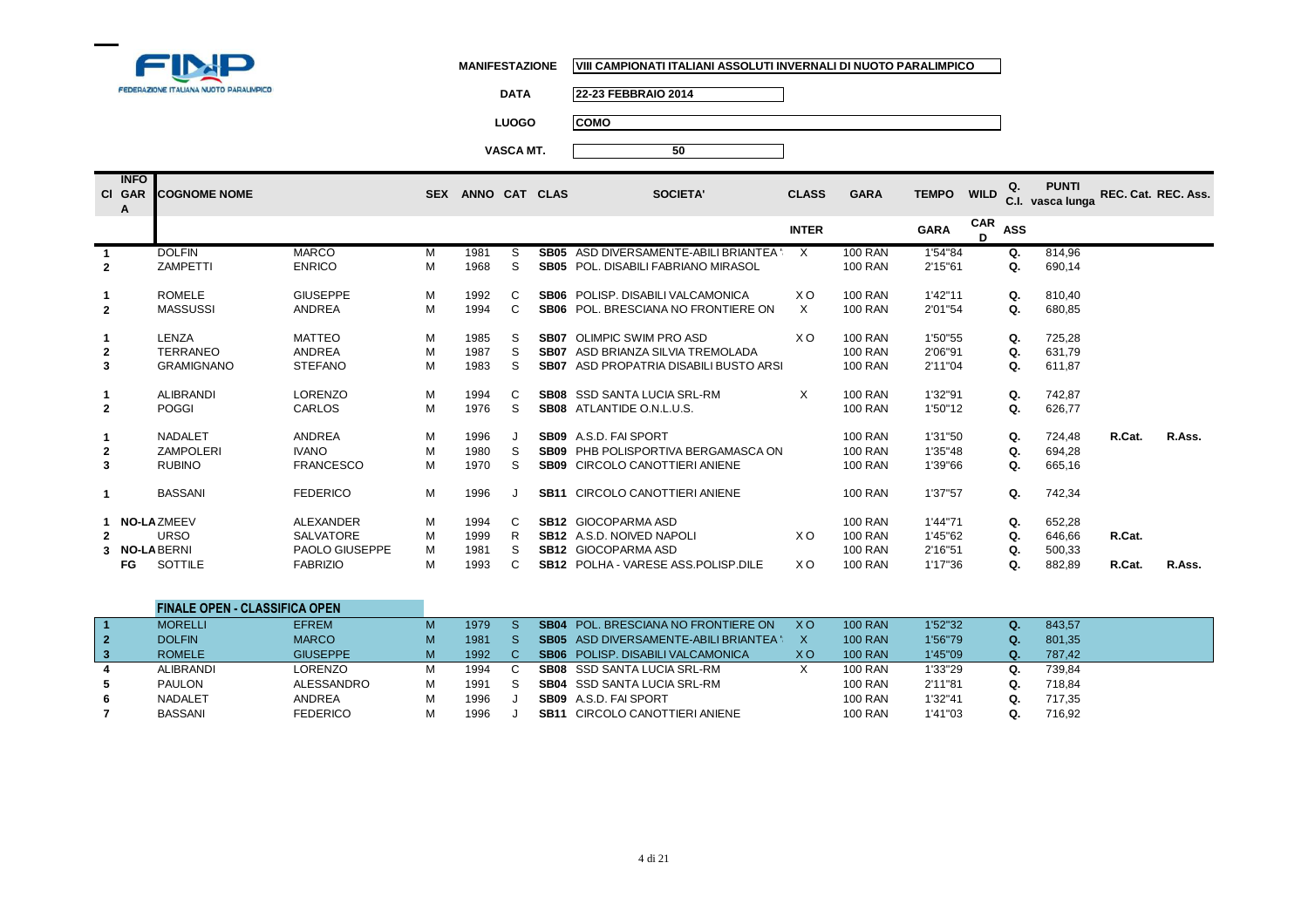

|                            | <b>FEDERAZIONE ITALIANA NUOTO PARALIMPICO</b> | <b>DATA</b>                 | 22-23 FEBBRAIO 2014 |              |             |                   |          |                                        |                     |
|----------------------------|-----------------------------------------------|-----------------------------|---------------------|--------------|-------------|-------------------|----------|----------------------------------------|---------------------|
|                            |                                               | <b>LUOGO</b>                | <b>COMO</b>         |              |             |                   |          |                                        |                     |
|                            |                                               | VASCA MT.                   | 50                  |              |             |                   |          |                                        |                     |
| <b>INFO</b><br>CI GAR<br>A | <b>COGNOME NOME</b>                           | ANNO CAT CLAS<br><b>SEX</b> | SOCIETA'            | <b>CLASS</b> | <b>GARA</b> | <b>TEMPO WILD</b> |          | <b>PUNTI</b><br>Q.<br>C.I. vasca lunga | REC. Cat. REC. Ass. |
|                            |                                               |                             |                     | <b>INTER</b> |             | <b>GARA</b>       | CAR<br>n | ASS                                    |                     |
|                            |                                               |                             |                     |              |             |                   |          |                                        |                     |

| Metri 100 Farfalla / Butterfly S8-S13 |                              |                      |    |      |              |                 |                                             |           |                |         |    |        |
|---------------------------------------|------------------------------|----------------------|----|------|--------------|-----------------|---------------------------------------------|-----------|----------------|---------|----|--------|
|                                       | <b>CLASSIFICA PER CLASSE</b> |                      |    |      |              |                 |                                             |           |                |         |    |        |
| FG                                    | <b>BAZDOACA</b>              | GEORGIANA VICTORIA F |    | 1983 | S.           |                 | S 08 CIRCOLO CANOTTIERI ANIENE              | XO.       | <b>100 FAR</b> | 1'48"96 | Q. | 653,08 |
| $\mathbf{1}$                          | <b>SECCI</b>                 | <b>FRANCESCA</b>     | F. | 1990 | -S           |                 | S 09 A.S.D. SARDEGNA SPORT                  | XO.       | <b>100 FAR</b> | 1'16"13 | Q. | 898,59 |
| $\mathbf{1}$                          | <b>RABBOLINI</b>             | <b>MARTINA</b>       | F  | 1998 | R            |                 | S 12 G.S. DIL. NON VEDENTI MILANO - ONLL XO |           | <b>100 FAR</b> | 1'44"96 | Q. | 627,29 |
|                                       |                              |                      |    |      |              |                 |                                             |           |                |         |    |        |
|                                       | <b>CLASSIFICA PER CLASSE</b> |                      |    |      |              |                 |                                             |           |                |         |    |        |
| 1                                     | <b>BIANCHI</b>               | <b>FILIPPO</b>       | M  | 1994 | C            |                 | S 08 PO.HA.FI.                              | X         | <b>100 FAR</b> | 1'19"49 | Q. | 765,13 |
| $\overline{2}$                        | <b>ODDO</b>                  | <b>PAOLO</b>         | M  | 1984 | S            |                 | S 08 ASD RARI NANTES DREPANUM               |           | <b>100 FAR</b> | 1'21"48 | Q. | 746,44 |
| 1                                     | <b>MORLACCHI</b>             | <b>FEDERICO</b>      | М  | 1993 | C.           |                 | S 09 POLHA - VARESE ASS POLISP DILE         | X O       | <b>100 FAR</b> | 1'01"58 | Q. | 971,74 |
| FG                                    | PREZZI                       | <b>YURI</b>          | М  | 1994 | C            |                 | S 09 CIRCOLO CANOTTIERI ANIENE              | XO.       | <b>100 FAR</b> | 1'10"99 | Q. | 842,94 |
| $\mathbf{1}$                          | <b>CIULLI</b>                | <b>SIMONE</b>        | М  | 1986 | -S           |                 | S 10 CIRCOLO CANOTTIERI ANIENE              | XO.       | <b>100 FAR</b> | 1'02"80 | Q. | 905,73 |
| $\overline{2}$                        | <b>SPAIRANI</b>              | <b>CLAUDIO</b>       | M  | 1986 | S.           |                 | S 10 POL. BRESCIANA NO FRONTIERE ON         | X         | <b>100 FAR</b> | 1'13"72 | Q. | 771,57 |
| 3                                     | ABETE                        | <b>VITTORIO</b>      | M  | 1980 | S            |                 | S 10 A.S.D. NUOTATORI CAMPANI               | $\circ$   | <b>100 FAR</b> | 1'16"08 | Q. | 747,63 |
|                                       | <b>CLASSIFICA OPEN</b>       |                      |    |      |              |                 |                                             |           |                |         |    |        |
|                                       | <b>MORLACCHI</b>             | <b>FEDERICO</b>      | M  | 1993 | $\mathbf{C}$ | $S$ 09          | POLHA - VARESE ASS.POLISP.DILE              | XO.       | <b>100 FAR</b> | 1'01"58 | Q. | 971,74 |
| $\overline{2}$                        | <b>CIULLI</b>                | <b>SIMONE</b>        | M  | 1986 | <sub>S</sub> | S <sub>10</sub> | <b>CIRCOLO CANOTTIERI ANIENE</b>            | <b>XO</b> | <b>100 FAR</b> | 1'02"80 | Q. | 905,73 |
| $\mathbf{3}$                          | <b>SPAIRANI</b>              | <b>CLAUDIO</b>       | M  | 1986 | <sub>S</sub> | $S$ 10          | POL. BRESCIANA NO FRONTIERE ON              | X         | <b>100 FAR</b> | 1'13"72 | Q. | 771,57 |
| $\overline{4}$                        | <b>BIANCHI</b>               | <b>FILIPPO</b>       | M  | 1994 | C            | S 08            | PO.HA.FI.                                   | X         | <b>100 FAR</b> | 1'19"49 | Q. | 765,13 |
| 5                                     | ABETE                        | <b>VITTORIO</b>      | M  | 1980 | S            |                 | S 10 A.S.D. NUOTATORI CAMPANI               | $\circ$   | <b>100 FAR</b> | 1'16"08 | Q. | 747,63 |
| 6                                     | ODDO                         | <b>PAOLO</b>         | M  | 1984 | S            |                 | S 08 ASD RARI NANTES DREPANUM               |           | <b>100 FAR</b> | 1'21"48 | Q. | 746,44 |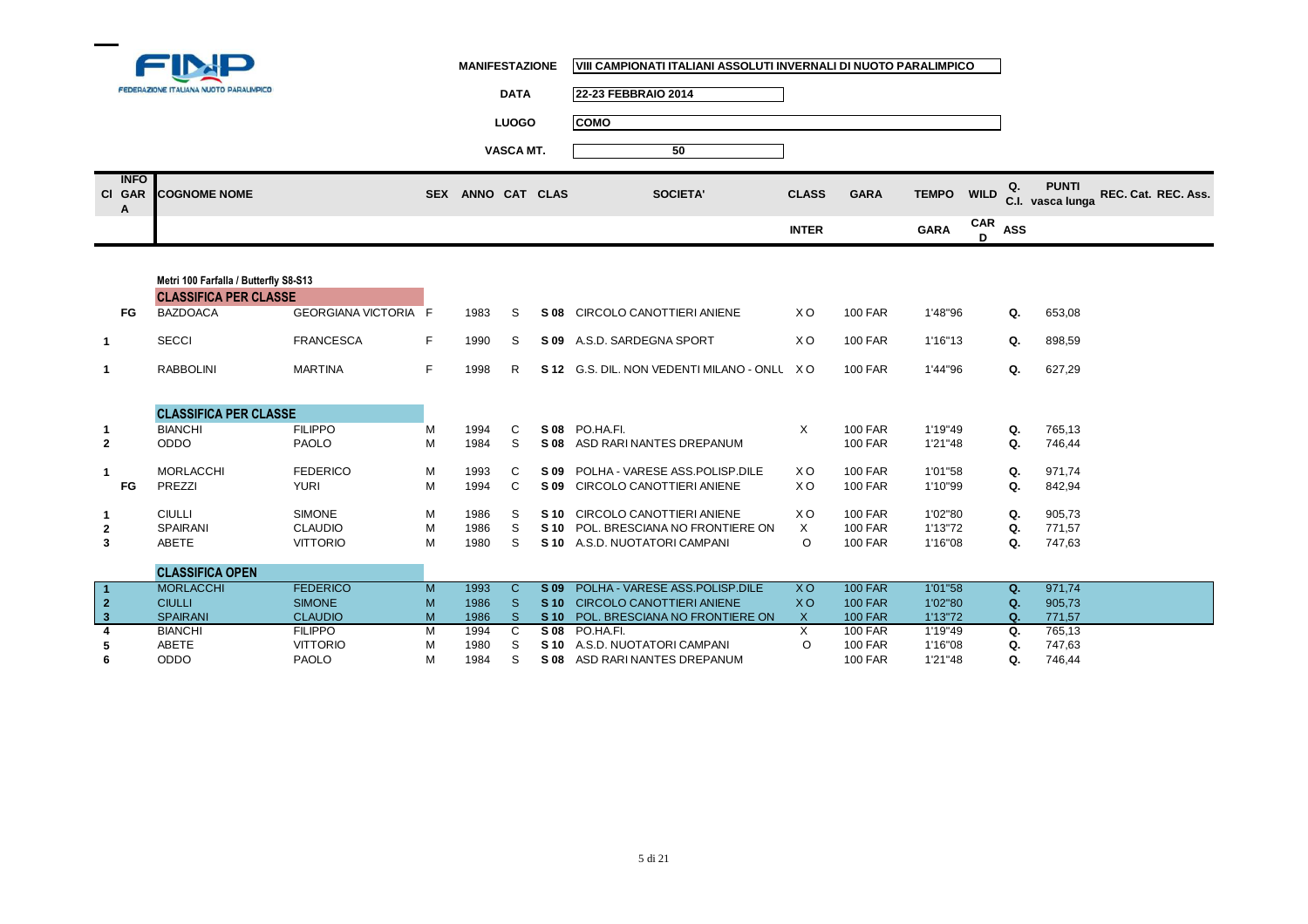

|                            | FEDERAZIONE ITALIANA NUOTO PARALIMPICO            |                        |   |                   | <b>DATA</b>  | 22-23 FEBBRAIO 2014                        |                |                |              |                 |             |                                  |                     |        |
|----------------------------|---------------------------------------------------|------------------------|---|-------------------|--------------|--------------------------------------------|----------------|----------------|--------------|-----------------|-------------|----------------------------------|---------------------|--------|
|                            |                                                   |                        |   |                   | <b>LUOGO</b> | <b>COMO</b>                                |                |                |              |                 |             |                                  |                     |        |
|                            |                                                   |                        |   |                   |              |                                            |                |                |              |                 |             |                                  |                     |        |
|                            |                                                   |                        |   |                   | VASCA MT.    | 50                                         |                |                |              |                 |             |                                  |                     |        |
| <b>INFO</b><br>CI GAR<br>A | <b>COGNOME NOME</b>                               |                        |   | SEX ANNO CAT CLAS |              | <b>SOCIETA'</b>                            | <b>CLASS</b>   | <b>GARA</b>    | <b>TEMPO</b> | <b>WILD</b>     | Q.          | <b>PUNTI</b><br>C.I. vasca lunga | REC. Cat. REC. Ass. |        |
|                            |                                                   |                        |   |                   |              |                                            | <b>INTER</b>   |                | <b>GARA</b>  | <b>CAR</b><br>D | <b>ASS</b>  |                                  |                     |        |
|                            | Metri 150 Misti / Individual Medley SM3-SM4       |                        |   |                   |              |                                            |                |                |              |                 |             |                                  |                     |        |
|                            | <b>CLASSIFICA PER CLASSE</b>                      |                        |   |                   |              |                                            |                |                |              |                 |             |                                  |                     |        |
| 1                          | CANCIELLO                                         | <b>ANTONIETTA</b>      | F | 1994              | C            | <b>SM04</b> A.S.D. NUOTATORI CAMPANI       | X              | <b>150 MIS</b> | 4'13"99      |                 | Q.          | 708,57                           | R.Cat.              | R.Ass. |
| $\mathbf{2}$               | <b>KOSINSKA</b>                                   | <b>FRANCESCA</b>       | F | 1976              | S            | SM04 A.S. MARCHE NUOTO                     |                | <b>150 MIS</b> | 4'35"67      |                 | Q.          | 652,85                           |                     |        |
| 3                          | <b>STROPPA</b>                                    | <b>FEDERICA</b>        | F | 1977              | S            | SM04 POL. DISABILI FABRIANO MIRASOL        | X <sub>O</sub> | <b>150 MIS</b> | 5'11"99      |                 | Q.          | 576,85                           |                     |        |
|                            |                                                   |                        |   |                   |              |                                            |                |                |              |                 |             |                                  |                     |        |
|                            | <b>CLASSIFICA OPEN</b>                            |                        |   |                   |              |                                            |                |                |              |                 |             |                                  |                     |        |
|                            | <b>CANCIELLO</b>                                  | <b>ANTONIETTA</b>      | F | 1994              | $\mathsf{C}$ | SM04 A.S.D. NUOTATORI CAMPANI              | $\mathsf{X}$   | <b>150 MIS</b> | 4'13"99      |                 | Q.          | 708,57                           | R.Cat.              | R.Ass. |
| $\bf{2}$                   | <b>KOSINSKA</b>                                   | <b>FRANCESCA</b>       | F | 1976              | $\mathbf{s}$ | <b>SM04</b> A.S. MARCHE NUOTO              |                | <b>150 MIS</b> | 4'35"67      |                 | Q.          | 652,85                           |                     |        |
| $\mathbf{3}$               | <b>STROPPA</b>                                    | <b>FEDERICA</b>        | F | 1977              | S            | <b>SM04 POL. DISABILI FABRIANO MIRASOL</b> | <b>XO</b>      | <b>150 MIS</b> | 5'11"99      |                 | Q.          | 576,85                           |                     |        |
|                            |                                                   |                        |   |                   |              |                                            |                |                |              |                 |             |                                  |                     |        |
|                            |                                                   |                        |   |                   |              |                                            |                |                |              |                 |             |                                  |                     |        |
|                            | <b>CLASSIFICA PER CLASSE</b>                      |                        |   |                   |              |                                            |                |                |              |                 |             |                                  |                     |        |
| 1                          | <b>SARCINA</b>                                    | <b>GIACOMO</b>         | M | 1992              | C            | <b>SM03</b> S.S.D. RARI NANTES MAROSTICA   | X <sub>O</sub> | <b>150 MIS</b> | 4'45"51      |                 | Q.          | 609,16                           |                     |        |
| $\mathbf 2$                | <b>BALDUZZI</b>                                   | <b>STEFANO</b>         | M | 1987              | S            | SM03 PHB POLISPORTIVA BERGAMASCA ON        |                | <b>150 MIS</b> | 5'10"88      |                 | Q.          | 559,44                           |                     |        |
| 3                          | <b>GASPARINI</b>                                  | YURI GIUSEPPE          | M | 1977              | S            | <b>SM03</b> ATLANTIDE O.N.L.U.S.           |                | <b>150 MIS</b> | 5'27"37      |                 | Q.          | 531,26                           |                     |        |
|                            | <b>BENSI</b>                                      | NICOLO'                | M | 1985              | S            | SM04 CIRCOLO CANOTTIERI ANIENE             | X <sub>O</sub> | <b>150 MIS</b> | 3'13"59      |                 | Q.          | 792,03                           |                     |        |
| 1<br>$\mathbf{2}$          | <b>MESCHIARI</b>                                  | <b>ANDREA</b>          | M | 1982              | S            | SM04 CIRCOLO CANOTTIERI ANIENE             |                | <b>150 MIS</b> | 3'31"71      |                 | Q.          | 724,25                           |                     |        |
| 3                          | <b>SERRAFINO</b>                                  | CALOGERO ALBERTO       | M | 1992              | C            | <b>SM04</b> ATLANTIDE O.N.L.U.S.           |                | <b>150 MIS</b> | 4'28"60      |                 | Q.          | 570,85                           |                     |        |
|                            |                                                   |                        |   |                   |              |                                            |                |                |              |                 |             |                                  |                     |        |
|                            | <b>CLASSIFICA OPEN</b>                            |                        |   |                   |              |                                            |                |                |              |                 |             |                                  |                     |        |
|                            | <b>BENSI</b>                                      | NICOLO'                | M | 1985              | <sub>S</sub> | <b>SM04 CIRCOLO CANOTTIERI ANIENE</b>      | <b>XO</b>      | <b>150 MIS</b> | 3'13"59      |                 | $Q_{\star}$ | 792,03                           |                     |        |
| $\overline{\mathbf{2}}$    | <b>MESCHIARI</b>                                  | <b>ANDREA</b>          | M | 1982              | $\mathbf{s}$ | <b>SM04 CIRCOLO CANOTTIERI ANIENE</b>      |                | <b>150 MIS</b> | 3'31"71      |                 | Q.          | 724,25                           |                     |        |
| $\overline{\mathbf{3}}$    | <b>SARCINA</b>                                    | <b>GIACOMO</b>         | M | 1992              | $\mathbf{C}$ | <b>SM03</b> S.S.D. RARI NANTES MAROSTICA   | <b>XO</b>      | <b>150 MIS</b> | 4'45"51      |                 | Q.          | 609,16                           |                     |        |
| 4                          | <b>SERRAFINO</b>                                  | CALOGERO ALBERTO       | M | 1992              | С            | SM04 ATLANTIDE O.N.L.U.S.                  |                | <b>150 MIS</b> | 4'28"60      |                 | Q.          | 570,85                           |                     |        |
| 5                          | <b>BALDUZZI</b>                                   | <b>STEFANO</b>         | M | 1987              | S            | <b>SM03 PHB POLISPORTIVA BERGAMASCA ON</b> |                | <b>150 MIS</b> | 5'10"88      |                 | Q.          | 559,44                           |                     |        |
| 6                          | <b>GASPARINI</b>                                  | YURI GIUSEPPE          | M | 1977              | S            | <b>SM03</b> ATLANTIDE O.N.L.U.S.           |                | <b>150 MIS</b> | 5'27"37      |                 | Q.          | 531,26                           |                     |        |
|                            | Metri 200 stile libero/ 200 fresstyle S1-S5 - S14 |                        |   |                   |              |                                            |                |                |              |                 |             |                                  |                     |        |
|                            | <b>CLASSIFICA PER CLASSE</b>                      |                        |   |                   |              |                                            |                |                |              |                 |             |                                  |                     |        |
| 1                          | <b>SCIPIONE</b>                                   | <b>SERENA</b>          | F | 1989              | S            | S 03 SSD SANTA LUCIA SRL-RM                | X O            | 200 STI        | 6'45"74      |                 | Q.          | 628,28                           |                     |        |
| FG                         | <b>GADOLA</b>                                     | <b>GIULIA</b>          | F | 1986              | S            | S 03 POL. BRESCIANA NO FRONTIERE ON        | X <sub>O</sub> | 200 STI        | 5'47"72      |                 | Q.          | 733,12                           | R.Cat.              | R.Ass. |
|                            |                                                   |                        |   |                   |              |                                            |                |                |              |                 |             |                                  |                     |        |
| $\mathbf{1}$               | <b>CORTE</b>                                      | <b>ALESSIA</b>         | F | 1985              | S            | S 04 SPORT LIFE ONLUS A.S.D.               |                | 200 STI        | 6'08"06      |                 | Q.          | 555,45                           |                     |        |
|                            |                                                   |                        |   |                   |              |                                            |                |                |              |                 |             |                                  |                     |        |
| FG                         | PALAZZO                                           | <b>XENIA FRANCESCA</b> | F | 1998              | R            | S 14 LEO SPORT TEAM ITALIA FISDIR          | X <sub>O</sub> | 200 STI        | 2'25"05      |                 | Q.          | 906,79                           |                     |        |
| FG                         | <b>CORRADIN</b>                                   | <b>SILVIA</b>          | F | 1983              | S            | S 14 S.S.D. RARI NANTES MAROSTICA          |                | 200 STI        | 5'37"34      |                 | Q.          | 389,90                           |                     |        |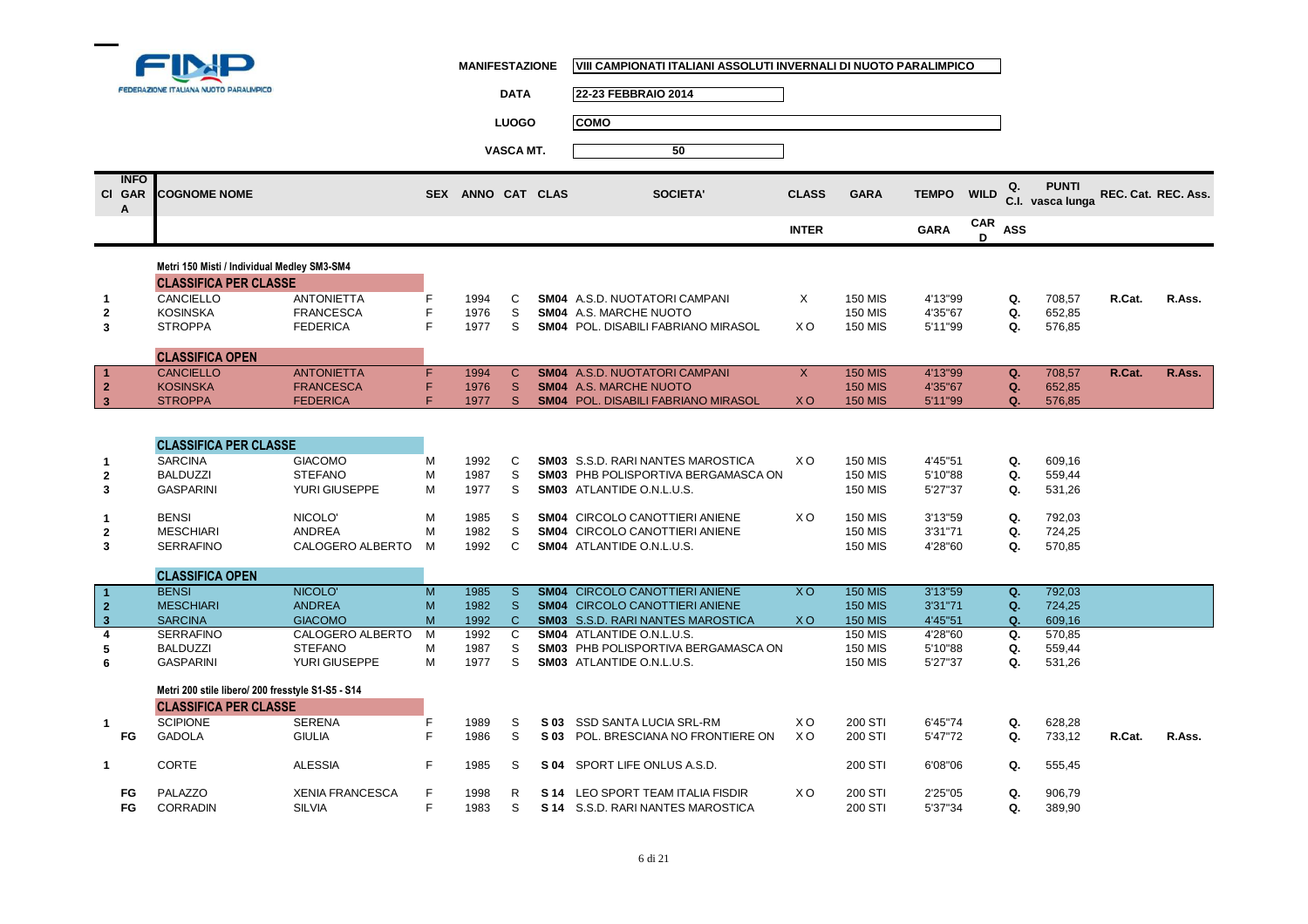

**DATA 22-23 FEBBRAIO 2014**

**LUOGO COMO**

|              | <b>INFO</b><br>CI GAR<br>A | <b>COGNOME NOME</b>          |                | <b>SEX</b> | ANNO CAT CLAS |              |                 | <b>SOCIETA'</b>               | <b>CLASS</b> | <b>GARA</b>    | <b>TEMPO</b> | Q.<br><b>WILD</b>      | <b>PUNTI</b><br>REC. Cat. REC. Ass.<br>C.I. vasca lunga |
|--------------|----------------------------|------------------------------|----------------|------------|---------------|--------------|-----------------|-------------------------------|--------------|----------------|--------------|------------------------|---------------------------------------------------------|
|              |                            |                              |                |            |               |              |                 |                               | <b>INTER</b> |                | <b>GARA</b>  | CAR<br><b>ASS</b><br>D |                                                         |
|              |                            | <b>CLASSIFICA PER CLASSE</b> |                |            |               |              |                 |                               |              |                |              |                        |                                                         |
|              | 1 LAT                      | <b>BARRO</b>                 | <b>WALTER</b>  | М          | 1975          | S            | S 02            | S.S.D. RARI NANTES MAROSTICA  |              | 200 STI        | 8'27"98      | Q.                     | 563,94                                                  |
|              |                            | <b>LUDOVICI</b>              | CARLO          | M          | 1971          | S            | S 03            | SSD SANTA LUCIA SRL-RM        | XO.          | 200 STI        | 5'01"81      | Q.                     | 674,30                                                  |
|              | FG                         | <b>SARCINA</b>               | <b>GIACOMO</b> | M          | 1992          | C            | S 03            | S.S.D. RARI NANTES MAROSTICA  | XO.          | 200 STI        | 5'55"63      | Q.                     | 572,25                                                  |
|              |                            | <b>STEVANATO</b>             | <b>DARIO</b>   | M          | 1988          | S            | S 04            | ASD A.S.P.E.A. PADOVA ONLUS   | XO.          | 200 STI        | 4'41"88      | Q.                     | 633,60                                                  |
| $\mathbf{2}$ |                            | <b>PARTIPILO</b>             | <b>GEREMIA</b> | M          | 1982          | S            | S 04            | FRAMAROSSPORT S.S.D. SRL      | XO.          | 200 STI        | 4'48"49      | Q.                     | 619,09                                                  |
| 3            |                            | <b>VIDAL</b>                 | <b>MATTEO</b>  | M          | 1984          | S            | S 04            | SPORT LIFE ONLUS A.S.D.       |              | 200 STI        | 5'24"51      |                        | 550,37                                                  |
|              |                            | GAZZOLA                      | <b>MARCO</b>   | М          | 1980          | S            | S 05            | SPORT LIFE ONLUS A.S.D.       |              | 200 STI        | 4'37"65      | Q.                     | 556,92                                                  |
|              |                            | <b>CLASSIFICA OPEN</b>       |                |            |               |              |                 |                               |              |                |              |                        |                                                         |
|              |                            | <b>LUDOVICI</b>              | <b>CARLO</b>   | M          | 1971          | S.           | S <sub>03</sub> | <b>SSD SANTA LUCIA SRL-RM</b> | <b>XO</b>    | <b>200 STI</b> | 5'01"81      | Q.                     | 674,30                                                  |
| $\mathbf 2$  |                            | <b>STEVANATO</b>             | <b>DARIO</b>   | M          | 1988          | <sub>S</sub> | S 04            | ASD A.S.P.E.A. PADOVA ONLUS   | XO.          | <b>200 STI</b> | 4'41"88      | Q.                     | 633,60                                                  |
| $\mathbf{3}$ |                            | <b>PARTIPILO</b>             | <b>GEREMIA</b> | M          | 1982          | <sub>S</sub> | <b>S04</b>      | FRAMAROSSPORT S.S.D. SRL      | <b>XO</b>    | <b>200 STI</b> | 4'48"49      | Q.                     | 619,09                                                  |
| 4            | LAT                        | <b>BARRO</b>                 | WALTER         | M          | 1975          | S            | S 02            | S.S.D. RARI NANTES MAROSTICA  |              | 200 STI        | 8'27"98      | Q.                     | 563,94                                                  |
| 5            |                            | GAZZOLA                      | <b>MARCO</b>   | M          | 1980          | S            | S 05            | SPORT LIFE ONLUS A.S.D.       |              | 200 STI        | 4'37"65      | Q.                     | 556,92                                                  |
| 6            |                            | <b>VIDAL</b>                 | <b>MATTEO</b>  | M          | 1984          | S            | S 04            | SPORT LIFE ONLUS A.S.D.       |              | 200 STI        | 5'24"51      |                        | 550,37                                                  |
|              | FG                         | <b>SARCINA</b>               | <b>GIACOMO</b> | M          | 1992          | C            | S 03            | S.S.D. RARI NANTES MAROSTICA  | XO.          | 200 STI        | 5'55"63      | Q.                     | 572,25                                                  |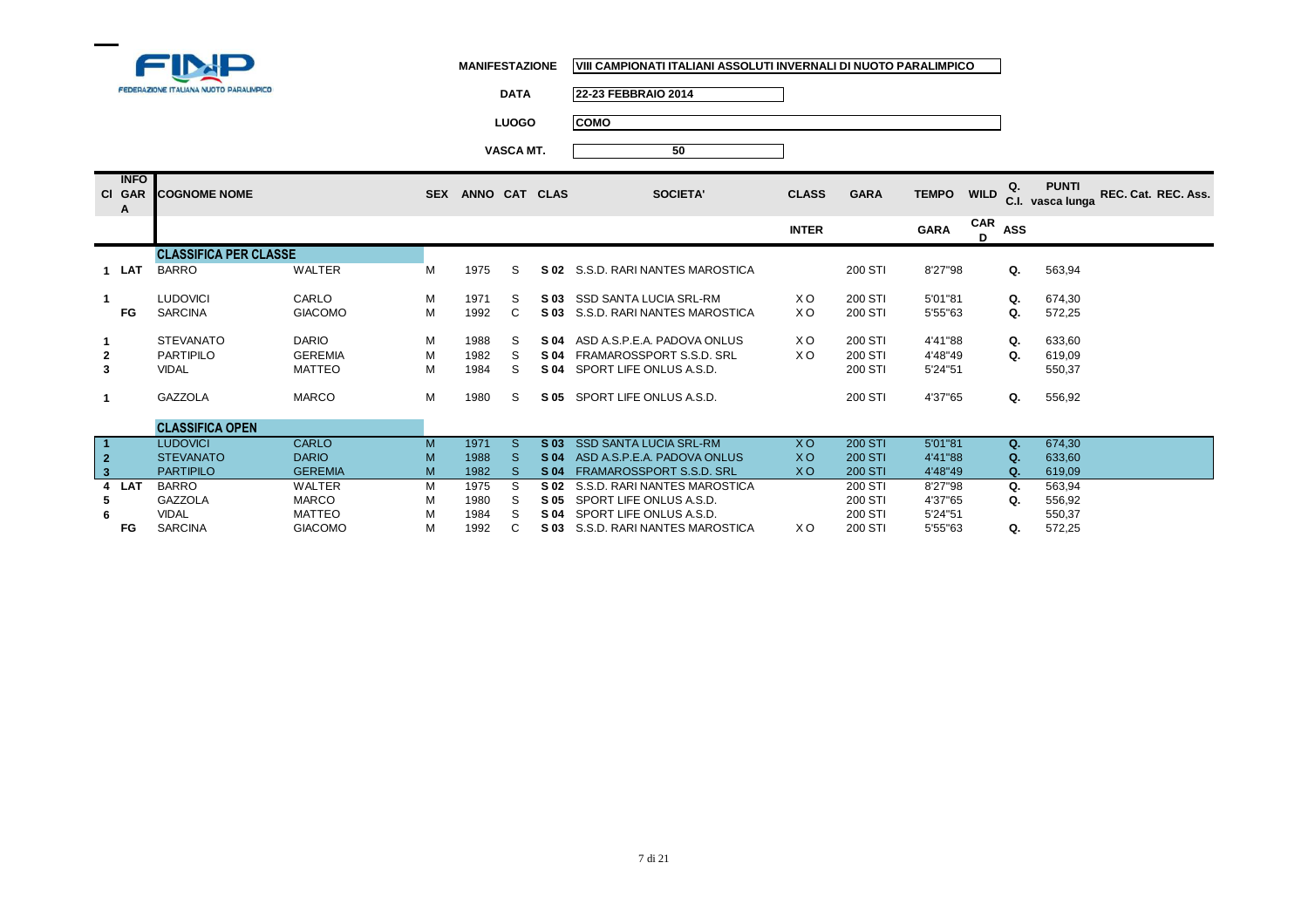

**Cl**

**1**

**2**

**1**

**2**

**3**

**1**

**2**

**1**

**2**

**8**

**1**

**1**

**1**

**1**

**2**

**3**

**MANIFESTAZIONE VIII CAMPIONATI ITALIANI ASSOLUTI INVERNALI DI NUOTO PARALIMPICO**

┓

|                |                 | FEDERAZIONE ITALIANA NUOTO PARALIMPICO    |                                                                |   |                   | <b>DATA</b>      |      | 22-23 FEBBRAIO 2014                                              |                |                    |              |             |             |                  |                     |        |
|----------------|-----------------|-------------------------------------------|----------------------------------------------------------------|---|-------------------|------------------|------|------------------------------------------------------------------|----------------|--------------------|--------------|-------------|-------------|------------------|---------------------|--------|
|                |                 |                                           |                                                                |   |                   |                  |      |                                                                  |                |                    |              |             |             |                  |                     |        |
|                |                 |                                           |                                                                |   |                   | <b>LUOGO</b>     |      | <b>COMO</b>                                                      |                |                    |              |             |             |                  |                     |        |
|                |                 |                                           |                                                                |   |                   | <b>VASCA MT.</b> |      | 50                                                               |                |                    |              |             |             |                  |                     |        |
|                |                 |                                           |                                                                |   |                   |                  |      |                                                                  |                |                    |              |             |             |                  |                     |        |
|                | <b>INFO</b>     |                                           |                                                                |   |                   |                  |      |                                                                  |                |                    |              |             | Q.          | <b>PUNTI</b>     |                     |        |
| СL             | <b>GAR</b><br>Α | <b>COGNOME NOME</b>                       |                                                                |   | SEX ANNO CAT CLAS |                  |      | <b>SOCIETA'</b>                                                  | <b>CLASS</b>   | <b>GARA</b>        | <b>TEMPO</b> | <b>WILD</b> |             | C.I. vasca lunga | REC. Cat. REC. Ass. |        |
|                |                 |                                           |                                                                |   |                   |                  |      |                                                                  |                |                    |              | <b>CAR</b>  |             |                  |                     |        |
|                |                 |                                           |                                                                |   |                   |                  |      |                                                                  | <b>INTER</b>   |                    | <b>GARA</b>  | D           | <b>ASS</b>  |                  |                     |        |
|                |                 |                                           | SABATO POMERIGGIO / SATURDAY AFTERNOON 22/02/2014 - SESSIONE 2 |   |                   |                  |      |                                                                  |                |                    |              |             |             |                  |                     |        |
|                |                 |                                           |                                                                |   |                   |                  |      |                                                                  |                |                    |              |             |             |                  |                     |        |
|                |                 | Metri 100 Stile Libero / Free Style S1-S6 |                                                                |   |                   |                  |      |                                                                  |                |                    |              |             |             |                  |                     |        |
|                |                 | <b>CLASSIFICA PER CLASSE</b>              |                                                                |   |                   |                  |      |                                                                  |                |                    |              |             |             |                  |                     |        |
|                |                 | <b>SCIPIONE</b>                           | <b>SERENA</b>                                                  | F | 1989              | S                |      | S 03 SSD SANTA LUCIA SRL-RM                                      | X <sub>O</sub> | 100 STI            | 3'17''15     |             | Q.          | 551,20           |                     |        |
|                |                 | ZANMARCHI                                 | <b>VALENTINA</b>                                               | F | 1976              | S                | S 03 | A.S.D. FAI SPORT                                                 |                | 100 STI            | 4'11"23      |             | Q.          | 432,55           |                     |        |
|                |                 | <b>TRIMI</b>                              | <b>ARJOLA</b>                                                  | F | 1987              | S                | S 04 | ASD BRIANZA SILVIA TREMOLADA                                     | X O            | 100 STI            | 1'35"76      |             | Q.          | 1055.76          | R.Cat.              | R.Ass. |
| $\overline{a}$ |                 | <b>KOSINSKA</b>                           | <b>FRANCESCA</b>                                               | F | 1976              | S                | S 04 | A.S. MARCHE NUOTO                                                |                | 100 STI            | 2'40"18      |             | Q.          | 631,16           |                     |        |
| 3              |                 | <b>ROMAN</b>                              | <b>LUCIANA</b>                                                 | F | 1966              | S                |      | S 04 SPORT LIFE ONLUS A.S.D.                                     |                | 100 STI            | 3'31"29      |             | Q.          | 478,49           |                     |        |
|                |                 | SANTONOCITO                               | <b>LISA</b>                                                    | F |                   | S                |      |                                                                  |                |                    | 2'23"21      |             | Q.          |                  |                     |        |
| 2              |                 | <b>SIMION</b>                             | <b>EMMA</b>                                                    | F | 1982<br>1997      | J                | S 05 | ASD BRIANZA SILVIA TREMOLADA<br>S 05 ASD A.S.P.E.A. PADOVA ONLUS |                | 100 STI<br>100 STI | 2'33"29      |             |             | 552,82<br>516,47 |                     |        |
|                |                 |                                           |                                                                |   |                   |                  |      |                                                                  |                |                    |              |             |             |                  |                     |        |
|                |                 | ZANIN                                     | <b>SOFIA</b>                                                   | F | 1989              | S                | S 06 | SSD SANTA LUCIA SRL-RM                                           |                | 100 STI            | 1'37"13      |             | Q.          | 772,47           |                     |        |
| 2              |                 | <b>SOLA</b>                               | <b>YLENIA</b>                                                  | F | 1995              | J                | S 06 | POL. BRESCIANA NO FRONTIERE ON                                   | X O            | 100 STI            | 1'47"46      |             | Q.          | 698,21           |                     |        |
|                |                 | <b>FINALE OPEN - CLASSIFICA OPEN</b>      |                                                                |   |                   |                  |      |                                                                  |                |                    |              |             |             |                  |                     |        |
| 1              |                 | <b>TRIMI</b>                              | <b>ARJOLA</b>                                                  | F | 1987              | S                | S 04 | ASD BRIANZA SILVIA TREMOLADA                                     | <b>XO</b>      | <b>100 STI</b>     | 1'35"70      |             | Q.          | 1056,43          | R.Cat.              | R.Ass. |
| $\overline{2}$ |                 | <b>ZANIN</b>                              | <b>SOFIA</b>                                                   | F | 1989              | $\mathbf{s}$     | S 06 | <b>SSD SANTA LUCIA SRL-RM</b>                                    |                | <b>100 STI</b>     | 1'41"57      |             | $Q_{\star}$ | 738,70           |                     |        |
| 3              |                 | <b>SOLA</b>                               | <b>YLENIA</b>                                                  | F | 1995              | IJ               | S 06 | POL. BRESCIANA NO FRONTIERE ON                                   | <b>XO</b>      | <b>100 STI</b>     | 1'48"04      |             | $Q_{\star}$ | 694,47           |                     |        |
|                |                 | <b>KOSINSKA</b>                           | <b>FRANCESCA</b>                                               |   | 1976              | s                | S 04 | A.S. MARCHE NUOTO                                                |                | 100 STI            | 2'39"95      |             | Q.          | 632,07           |                     |        |
|                |                 | <b>SANTONOCITO</b>                        | <b>LISA</b>                                                    |   | 1982              | S                | S 05 | ASD BRIANZA SILVIA TREMOLADA                                     |                | 100 STI            | 2'22"28      |             | Q.          | 556.44           |                     |        |
|                |                 | <b>SCIPIONE</b>                           | <b>SERENA</b>                                                  |   | 1989              | S                | S 03 | SSD SANTA LUCIA SRL-RM                                           | X <sub>O</sub> | 100 STI            | 3'22"63      |             | Q.          | 536,30           |                     |        |
|                |                 | <b>SIMION</b>                             | <b>EMMA</b>                                                    |   | 1997              | J                | S 05 | ASD A.S.P.E.A. PADOVA ONLUS                                      |                | 100 STI            | 2'35"27      |             |             | 509,89           |                     |        |
|                |                 | <b>ROMAN</b>                              | <b>LUCIANA</b>                                                 | E | 1966              | S                |      | S 04 SPORT LIFE ONLUS A.S.D.                                     |                | 100 STI            | 3'23"07      |             | Q.          | 497,86           |                     |        |
|                |                 |                                           |                                                                |   |                   |                  |      |                                                                  |                |                    |              |             |             |                  |                     |        |
|                |                 | <b>CLASSIFICA PER CLASSE</b>              |                                                                |   |                   |                  |      |                                                                  |                |                    |              |             |             |                  |                     |        |
|                |                 | <b>NO-LA PELLACANI</b>                    | <b>LUCA</b>                                                    | М | 1984              | S                |      | S 02 ATLANTIDE O.N.L.U.S.                                        |                | 100 STI            | 3'08"59      |             | Q.          | 688,27           |                     |        |
| $\mathbf{z}$   | LAT             | <b>BARRO</b>                              | <b>WALTER</b>                                                  | M | 1975              | S                |      | S 02 S.S.D. RARI NANTES MAROSTICA                                |                | 100 STI            | 3'49"69      |             | Q.          | 565,11           |                     |        |
|                |                 |                                           |                                                                |   |                   |                  |      |                                                                  |                |                    |              |             |             |                  |                     |        |
|                |                 | <b>FRISON</b>                             | <b>WILLIAM</b><br>CARLO                                        | M | 1978              | S<br>S           | S 03 | ASD A.S.P.E.A. PADOVA ONLUS                                      | X <sub>O</sub> | 100 STI            | 2'36"95      |             | Q.          | 614,78           |                     |        |
|                | FG              | <b>LUDOVICI</b>                           |                                                                | M | 1971              |                  |      | S 03 SSD SANTA LUCIA SRL-RM                                      |                | 100 STI            | 2'27"77      |             | Q.          | 652,97           |                     |        |
|                |                 | <b>PARTIPILO</b>                          | <b>GEREMIA</b>                                                 | M | 1982              | S                | S 04 | FRAMAROSSPORT S.S.D. SRL                                         | X <sub>O</sub> | 100 STI            | 2'19"45      |             | Q.          | 603,30           |                     |        |
|                |                 | <b>BRUSCA</b>                             | <b>MATTEO</b>                                                  | M | 1993              | C                | S 06 | ASD BRIANZA SILVIA TREMOLADA                                     |                | 100 STI            | 1'40"62      |             | Q.          | 658,62           |                     |        |
|                |                 | <b>CASTIGLIONI</b>                        | <b>SAMUELE</b>                                                 | M | 1991              | S                | S 06 | ASD PROPATRIA DISABILI BUSTO ARSI.                               |                | 100 STI            | 1'46"63      |             | Q.          | 621,49           |                     |        |
|                |                 | <b>CLEMENTE</b>                           | <b>ANTONINO</b>                                                | M | 1963              | S                |      | S 06 ASD BRIANZA SILVIA TREMOLADA                                |                | 100 STI            | 1'52"16      |             |             | 590,85           |                     |        |
|                |                 |                                           |                                                                |   |                   |                  |      |                                                                  |                |                    |              |             |             |                  |                     |        |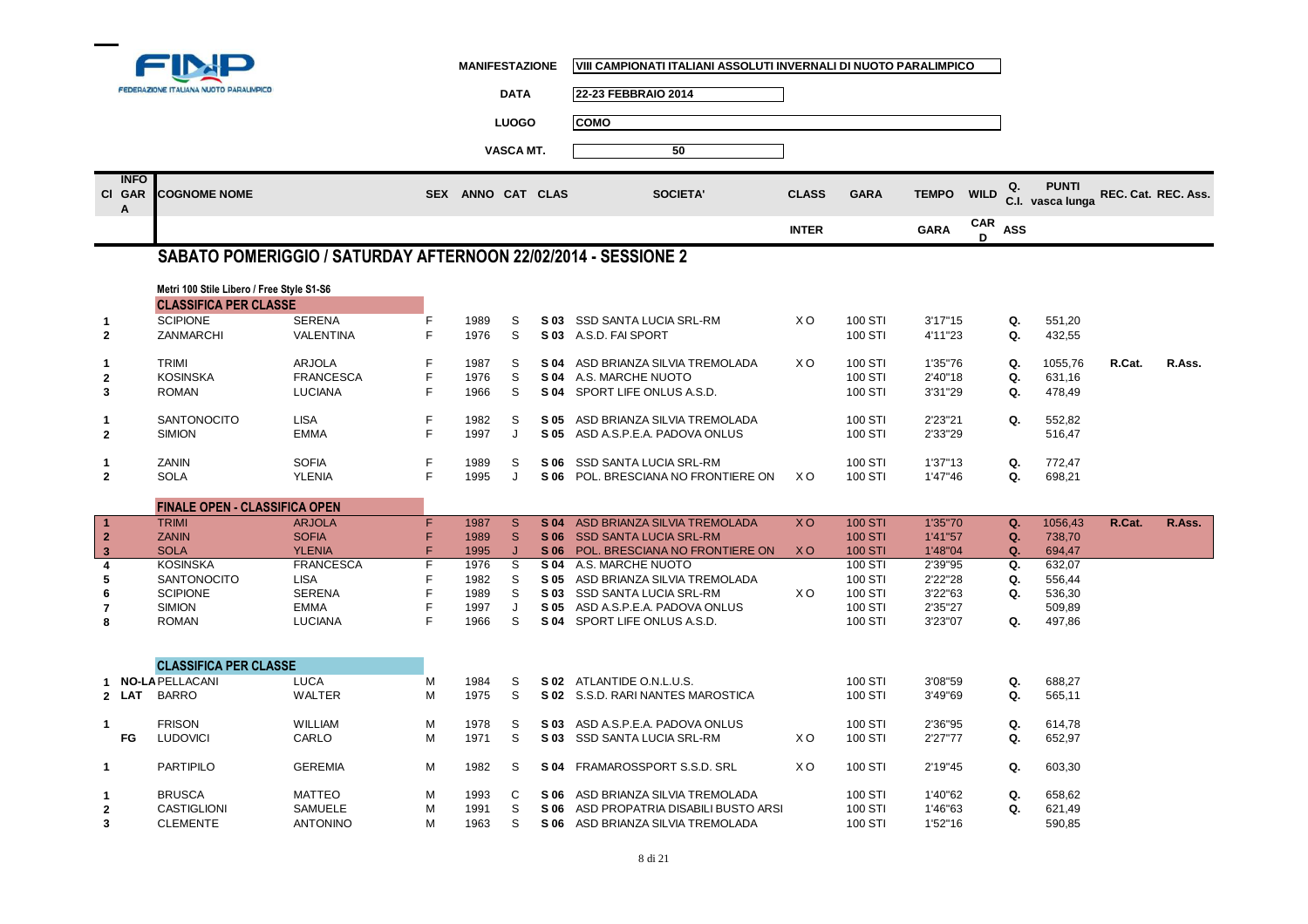

**1**

 $\blacksquare$ 

**2**

**1**

**1**

**1**

**2**

**3**

**SQ**

1 BRUNETTI ROSANNA F 1964 S

2 LONGHI BEATRICE F 1994 C

1 CAMELLINI CECILIA F 1992 C

VIVENZIO LUIGIA <sup>F</sup> <sup>1991</sup> <sup>S</sup>

BELOTTI SARA <sup>F</sup> <sup>1999</sup> <sup>R</sup>

3 ALBICINI CRISTINA F 1969 S

POLISENO SARA F 1982 S **S11** CIRCOLO CANOTTIERI ANIENE

**MANIFESTAZIONE VIII CAMPIONATI ITALIANI ASSOLUTI INVERNALI DI NUOTO PARALIMPICO**

**S 10** ACQUAMARINA TEAM TRIESTE ONLUS 100 STI 1'42"47 **Q**. 593,25<br> **C S10** POL. BRESCIANA NO FRONTIERE ON 100 STI 1'42"56 **Q.** 592,73

C **S11** A.S.D. TRICOLORE - RE X O 100 STI 1'13"24 **Q**. 934,60<br>S **S11** CIRCOLO CANOTTIERI ANIENE 100 STI

**S 12** A.S.D. NOIVED NAPOLI X O 100 STI 1'23"46 **Q.** 714,71

**S 13** OLIMPIC SWIM PRO ASD X 100 STI 1'31"55 **Q.** 654,40 **R.Cat. R.Ass.**

|                            | FEDERAZIONE ITALIANA NUOTO PARALIMPICO | <b>DATA</b>                 | 22-23 FEBBRAIO 2014 |              |             |             |                |                                     |                     |
|----------------------------|----------------------------------------|-----------------------------|---------------------|--------------|-------------|-------------|----------------|-------------------------------------|---------------------|
|                            |                                        | <b>LUOGO</b>                | <b>COMO</b>         |              |             |             |                |                                     |                     |
|                            |                                        | <b>VASCA MT.</b>            | 50                  |              |             |             |                |                                     |                     |
| <b>INFO</b><br>CI GAR<br>A | <b>COGNOME NOME</b>                    | ANNO CAT CLAS<br><b>SEX</b> | <b>SOCIETA'</b>     | <b>CLASS</b> | <b>GARA</b> |             |                | <b>PUNTI</b><br>TEMPO WILD Q. PUNTI | REC. Cat. REC. Ass. |
|                            |                                        |                             |                     | <b>INTER</b> |             | <b>GARA</b> | $CAR$ ASS<br>n |                                     |                     |

|                |           | <b>CLASSIFICA OPEN</b>                     |                             |    |      |    |                 |                                    |                |                |         |    |        |
|----------------|-----------|--------------------------------------------|-----------------------------|----|------|----|-----------------|------------------------------------|----------------|----------------|---------|----|--------|
|                |           | <b>NO-LA PELLACANI</b>                     | <b>LUCA</b>                 | M  | 1984 | S. | S <sub>02</sub> | ATLANTIDE O.N.L.U.S.               |                | <b>100 STI</b> | 3'08"59 | Q. | 688,27 |
| $\mathbf{2}$   |           | <b>BRUSCA</b>                              | <b>MATTEO</b>               | M  | 1993 | C. | S 06            | ASD BRIANZA SILVIA TREMOLADA       |                | 100 STI        | 1'40"62 | Q. | 658,62 |
| 3              |           | <b>CASTIGLIONI</b>                         | <b>SAMUELE</b>              | M  | 1991 | S. | S 06            | ASD PROPATRIA DISABILI BUSTO ARSI. |                | <b>100 STI</b> | 1'46"63 | Q. | 621,49 |
|                |           | <b>FRISON</b>                              | <b>WILLIAM</b>              | м  | 1978 | S. | S 03            | ASD A.S.P.E.A. PADOVA ONLUS        |                | 100 STI        | 2'36"95 | Q. | 614,78 |
| 5              |           | <b>PARTIPILO</b>                           | <b>GEREMIA</b>              | м  | 1982 | S. | S 04            | FRAMAROSSPORT S.S.D. SRL           | X O            | 100 STI        | 2'19"45 | Q. | 603,30 |
| 6              |           | <b>CLEMENTE</b>                            | <b>ANTONINO</b>             | м  | 1963 | S. | S 06            | ASD BRIANZA SILVIA TREMOLADA       |                | 100 STI        | 1'52"16 |    | 590,85 |
|                | 7 LAT     | <b>BARRO</b>                               | WALTER                      | M  | 1975 | S  | S 02            | S.S.D. RARI NANTES MAROSTICA       |                | 100 STI        | 3'49"69 | Q. | 565,11 |
|                |           |                                            |                             |    |      |    |                 |                                    |                |                |         |    |        |
|                |           | Metri 100 Stile Libero / Free Style S7-S13 |                             |    |      |    |                 |                                    |                |                |         |    |        |
|                |           | <b>CLASSIFICA PER CLASSE</b>               |                             |    |      |    |                 |                                    |                |                |         |    |        |
|                |           | PASSUELLO                                  | <b>GIULIA</b>               |    | 1986 | S. | S 07            | S.S.D. RARI NANTES MAROSTICA       | X O            | 100 STI        | 1'45"50 | Q. | 664,17 |
| $\overline{2}$ |           | <b>BOSCAINI</b>                            | LAURA                       |    | 1989 | S. | S 07            | POL. BRESCIANA NO FRONTIERE ON     |                | 100 STI        | 1'46"69 | Q. | 656,76 |
| 3              |           | <b>MURANO</b>                              | <b>DANIELA</b>              |    | 1977 | S. | S 07            | ASD PROPATRIA DISABILI BUSTO ARSI. |                | 100 STI        | 1'50"74 | Q. | 632,74 |
| 4              |           | <b>BELLINGERI</b>                          | <b>GIULIA</b>               |    | 2000 |    | S 07            | A.I.C.S. PAVIA NUOTO A.S.D.        |                | 100 STI        | 1'56"95 | Q. | 599,14 |
|                |           |                                            |                             |    |      |    |                 |                                    |                |                |         |    |        |
|                | <b>FG</b> | <b>BAZDOACA</b>                            | <b>GEORGIANA VICTORIA F</b> |    | 1983 | S. | S 08            | CIRCOLO CANOTTIERI ANIENE          | X O            | 100 STI        | 1'33"74 | Q. | 715,28 |
|                |           |                                            |                             |    |      |    |                 |                                    |                |                |         |    |        |
|                | FG        | <b>SECCI</b>                               | <b>FRANCESCA</b>            | F. | 1990 | S. | S 09            | A.S.D. SARDEGNA SPORT              | X <sub>O</sub> | 100 STI        | 1'08"63 | Q. | 904,56 |

**S 10 POL. BRESCIANA NO FRONTIERE ON** 

**S 13 POL. BRESCIANA NO FRONTIERE ON** 

MARCHESINI AGNESE <sup>F</sup> <sup>1997</sup> <sup>J</sup> **S 13** GRUPPO PROMOZIONALE SAN MICHELE VERONA 100 STI 1'37"02 **Q.** 617,50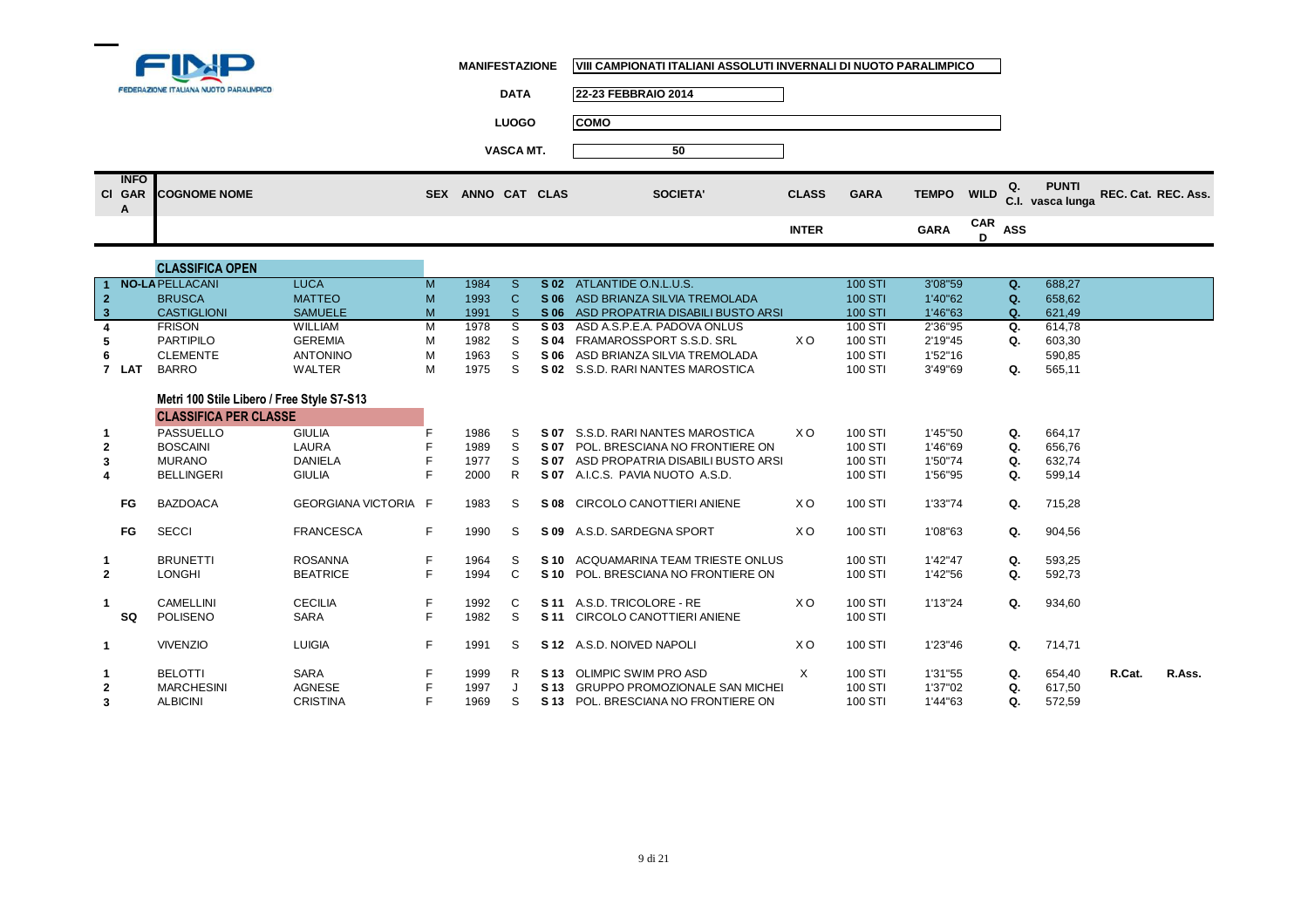

|                            | FEDERAZIONE ITALIANA NUOTO PARALIMPICO | <b>DATA</b>                 | 22-23 FEBBRAIO 2014 |              |             |              |                |                                        |                     |
|----------------------------|----------------------------------------|-----------------------------|---------------------|--------------|-------------|--------------|----------------|----------------------------------------|---------------------|
|                            |                                        | <b>LUOGO</b>                | <b>COMO</b>         |              |             |              |                |                                        |                     |
|                            |                                        | VASCA MT.                   | 50                  |              |             |              |                |                                        |                     |
| <b>INFO</b><br>CI GAR<br>A | <b>COGNOME NOME</b>                    | ANNO CAT CLAS<br><b>SEX</b> | <b>SOCIETA'</b>     | <b>CLASS</b> | <b>GARA</b> | <b>TEMPO</b> | <b>WILD</b>    | <b>PUNTI</b><br>Q.<br>C.I. vasca lunga | REC. Cat. REC. Ass. |
|                            |                                        |                             |                     | <b>INTER</b> |             | <b>GARA</b>  | $CAR$ ASS<br>D |                                        |                     |

|    | <b>FINALE OPEN - CLASSIFICA OPEN</b> |                |      |      |                                     |     |                |          |            |        |        |
|----|--------------------------------------|----------------|------|------|-------------------------------------|-----|----------------|----------|------------|--------|--------|
|    | <b>CAMELLINI</b>                     | <b>CECILIA</b> | 1992 | S 11 | A.S.D. TRICOLORE - RE               | xо  | <b>100 STI</b> | 1'11"72  |            | 954,41 |        |
|    | <b>VIVENZIO</b>                      | <b>LUIGIA</b>  | 1991 |      | <b>S12</b> A.S.D. NOIVED NAPOLI     | xо  | <b>100 STI</b> | 1'23"77  | $\Omega$ . | 712.07 |        |
|    | <b>BOSCAINI</b>                      | <b>LAURA</b>   | 1989 | S 07 | POL. BRESCIANA NO FRONTIERE ON      |     | <b>100 STI</b> | 1'47''45 |            | 652,12 |        |
|    | <b>BELOTTI</b>                       | SARA           | 1999 |      | <b>S13 OLIMPIC SWIM PRO ASD</b>     |     | 100 STI        | 1'32"58  | Q.         | 647.12 | R.Cat. |
| -5 | PASSUELLO                            | <b>GIULIA</b>  | 1986 | S 07 | S.S.D. RARI NANTES MAROSTICA        | X O | 100 STI        | 1'48"39  |            | 646.46 |        |
| 6  | MARCHESINI                           | <b>AGNESE</b>  | 1997 |      | S 13 GRUPPO PROMOZIONALE SAN MICHEL |     | 100 STI        | 1'35"66  | Q.         | 626.28 |        |
|    | <b>MURANO</b>                        | <b>DANIELA</b> | 1977 | S 07 | ASD PROPATRIA DISABILI BUSTO ARSI   |     | 100 STI        | 1'52"69  | Q.         | 621.79 |        |
| 8  | BELLINGERI                           | <b>GIULIA</b>  | 2000 | S 07 | A.I.C.S. PAVIA NUOTO A.S.D.         |     | 100 STI        | 1'56"97  |            | 599,04 |        |

|              | Metri 100 Stile Libero / Free Style S7-S13 |                  |   |      |    |      |                                     |                |         |            |    |        |        |
|--------------|--------------------------------------------|------------------|---|------|----|------|-------------------------------------|----------------|---------|------------|----|--------|--------|
|              | <b>CLASSIFICA PER CLASSE</b>               |                  |   |      |    |      |                                     |                |         |            |    |        |        |
|              | <b>BOCCIARDO</b>                           | <b>FRANCESCO</b> | м | 1994 | C  | S 07 | <b>SSD NUOTATORI GENOVESI</b>       | X <sub>O</sub> | 100 STI | 1'11"54    | Q. | 851,55 |        |
| $\mathbf{2}$ | FAZZARI                                    | <b>ROBERTO</b>   | M | 1987 | S  | S 07 | A.S.D. FRATELLANZA NUOTO PONTED     | X              | 100 STI | 1'22"27    | Q. | 740,49 |        |
| 3            | <b>GIACOMIN</b>                            | <b>ENRICO</b>    | M | 1967 | S  | S 07 | ASD A.S.P.E.A. PADOVA ONLUS         |                | 100 STI | 1'22"27    | Q. | 740,49 |        |
| FG           | <b>TARAS</b>                               | <b>VALERIO</b>   | M | 1988 | S  | S 07 | <b>SSD SANTA LUCIA SRL-RM</b>       | XO.            | 100 STI | 1'07"29    | Q. | 905,34 |        |
| $\mathbf{1}$ | LENZA                                      | <b>MATTEO</b>    | М | 1985 | S  | S 08 | OLIMPIC SWIM PRO ASD                | X <sub>O</sub> | 100 STI | 1'10"68    | Q. | 808,57 |        |
| $\mathbf{2}$ | <b>VALENTINO</b>                           | <b>MATTIA</b>    | M | 1988 | S  | S 08 | ASD BRIANZA SILVIA TREMOLADA        | $\times$       | 100 STI | 1'18"50    | Q. | 728,03 |        |
| 3            | <b>TROMBETTA</b>                           | <b>STEFANO</b>   | М | 1979 | S  | S 08 | POL. BRESCIANA NO FRONTIERE ON      | X              | 100 STI | 1'20"95    | Q. | 705,99 |        |
| 4            | POZZAN                                     | <b>STEFANO</b>   | M | 1985 | S  |      | S 08 GRUPPO PROMOZIONALE SAN MICHEL |                | 100 STI | 1'21"70    | Q. | 699,51 |        |
| $\mathbf{1}$ | PREZZI                                     | <b>YURI</b>      | М | 1994 | C  | S 09 | CIRCOLO CANOTTIERI ANIENE           | XO.            | 100 STI | 1'03"01    | Q. | 886,84 |        |
| $\mathbf{2}$ | <b>RECALCATI</b>                           | <b>MARCO</b>     | М | 1994 | C  | S 09 | ASD BRIANZA SILVIA TREMOLADA        | X <sub>O</sub> | 100 STI | 1'07"56    | Q. | 827,12 |        |
| 3            | <b>BICELLI</b>                             | <b>FEDERICO</b>  | M | 1999 | R  | S 09 | POL. BRESCIANA NO FRONTIERE ON      | X              | 100 STI | 1'08"62    | Q. | 814,34 |        |
| 4            | <b>VANERIO</b>                             | <b>GIORGIO</b>   | М | 1968 | S  | S 09 | ACQUA1VILLAGE A.S.D.                |                | 100 STI | 1'13"37    | Q. | 761,62 |        |
|              | <b>AZARA</b>                               | <b>NICOLA</b>    | М | 1967 | S  |      | S 10 A.S.D. SARDEGNA SPORT          |                | 100 STI | 1'12"64    | Q. | 714,21 |        |
| $\mathbf{2}$ | <b>CANEPA</b>                              | CRISTIANO        | М | 1976 | S. | S 10 | A.S.H. DILETTANTISTICA NOVARA       |                | 100 STI | 1'18"66 WC |    | 659,55 |        |
| FG           | <b>CIULLI</b>                              | <b>SIMONE</b>    | M | 1986 | S  | S 10 | CIRCOLO CANOTTIERI ANIENE           | X O            | 100 STI | 0'58"36    | Q. | 888,97 |        |
| $\mathbf{1}$ | <b>DISALVO</b>                             | <b>FRANCESCO</b> | M | 1998 | R  |      | <b>S11 A.S.D. BARLETTA NUOTO</b>    |                | 100 STI | 1'38"87    | Q. | 582,89 | R.Cat. |
| $\mathbf{1}$ | <b>SOTTILE</b>                             | <b>FABRIZIO</b>  | М | 1993 | C  | S 12 | POLHA - VARESE ASS POLISP DILE      | X O            | 100 STI | 0'58"19    | Q. | 904,97 |        |
| $\mathbf{2}$ | <b>URSO</b>                                | <b>SALVATORE</b> | М | 1999 | R  |      | S 12 A.S.D. NOIVED NAPOLI           | X O            | 100 STI | 1'21"21    | Q. | 648,44 | R.Cat. |
| 1            | <b>BOCCHI</b>                              | <b>PATRICK</b>   | М | 1981 | S. |      | S 13 EGO NUOTO A.S.D.               | O              | 100 STI | 1'30"77    |    | 570,67 |        |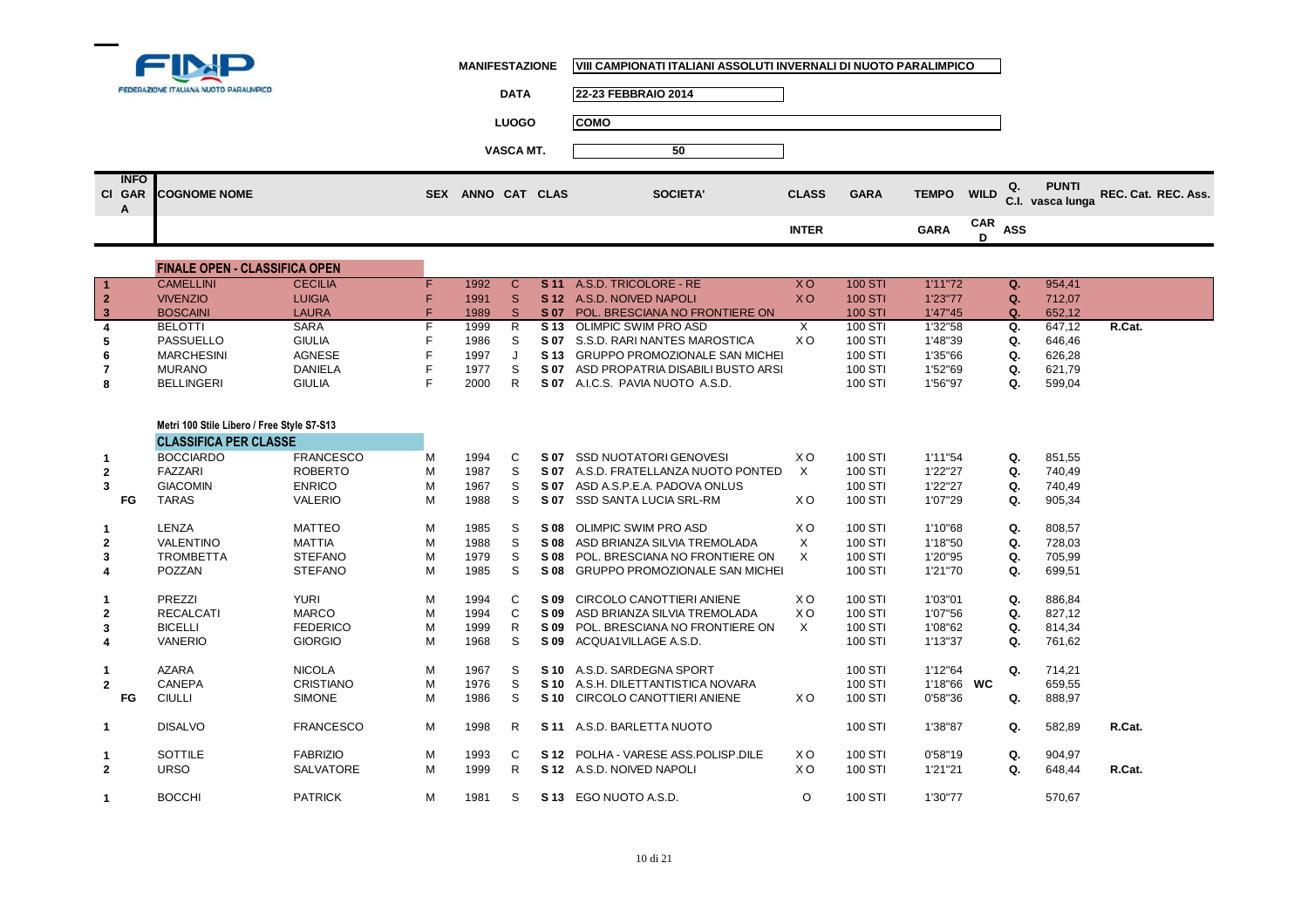

| DATA   | <b>22-23 FEBBRAIO 2014</b> |
|--------|----------------------------|
| LUOGO. | COMO                       |

| <b>INFO</b><br>CI GAR<br>A | <b>COGNOME NOME</b>                                                |                   | <b>SEX</b> | ANNO CAT CLAS |              |                 | <b>SOCIETA'</b>                               | <b>CLASS</b>   | <b>GARA</b>    | <b>TEMPO</b> | <b>WILD</b> | Q.<br>C.I. | <b>PUNTI</b><br>vasca lunga | REC. Cat. REC. Ass. |
|----------------------------|--------------------------------------------------------------------|-------------------|------------|---------------|--------------|-----------------|-----------------------------------------------|----------------|----------------|--------------|-------------|------------|-----------------------------|---------------------|
|                            |                                                                    |                   |            |               |              |                 |                                               | <b>INTER</b>   |                | <b>GARA</b>  | CAR<br>D    | <b>ASS</b> |                             |                     |
|                            | <b>FINALE OPEN - CLASSIFICA OPEN</b>                               |                   |            |               |              |                 |                                               |                |                |              |             |            |                             |                     |
| $\overline{\mathbf{1}}$    | <b>SOTTILE</b>                                                     | <b>FABRIZIO</b>   | M          | 1993          | $\mathsf{C}$ | S <sub>12</sub> | POLHA - VARESE ASS.POLISP.DILE                | <b>XO</b>      | 100 STI        | 0'55"32      |             | Q.         | 951,92                      |                     |
| $\overline{2}$             | <b>PREZZI</b>                                                      | <b>YURI</b>       | M          | 1994          | $\mathsf{C}$ | S 09            | <b>CIRCOLO CANOTTIERI ANIENE</b>              | <b>XO</b>      | 100 STI        | 1'02"47      |             | Q.         | 894,51                      |                     |
| $\overline{\mathbf{3}}$    | <b>BOCCIARDO</b>                                                   | <b>FRANCESCO</b>  | M          | 1994          | $\mathsf{C}$ | S 07            | <b>SSD NUOTATORI GENOVESI</b>                 | <b>XO</b>      | <b>100 STI</b> | 1'10"46      |             | $\Omega$ . | 864.60                      | R.Cat.              |
| $\boldsymbol{A}$           | <b>RECALCATI</b>                                                   | <b>MARCO</b>      | M          | 1994          | C            | S 09            | ASD BRIANZA SILVIA TREMOLADA                  | X <sub>O</sub> | 100 STI        | 1'07"87      |             | Q.         | 823,34                      |                     |
| 5                          | LENZA                                                              | <b>MATTEO</b>     | M          | 1985          | S            | S 08            | <b>OLIMPIC SWIM PRO ASD</b>                   | X <sub>O</sub> | 100 STI        | 1'10"43      |             | Q.         | 811.44                      |                     |
| 6                          | <b>BICELLI</b>                                                     | <b>FEDERICO</b>   | M          | 1999          | $\mathsf{R}$ | S 09            | POL. BRESCIANA NO FRONTIERE ON                | $\times$       | 100 STI        | 1'09"72      |             | Q.         | 801,49                      |                     |
| $\overline{7}$             | <b>VANERIO</b>                                                     | <b>GIORGIO</b>    | M          | 1968          | S            | S 09            | ACQUA1VILLAGE A.S.D.                          |                | 100 STI        | 1'12"75      |             | Q.         | 768,11                      |                     |
| 8                          | <b>FAZZARI</b>                                                     | <b>ROBERTO</b>    | M          | 1987          | S            |                 | S 07 A.S.D. FRATELLANZA NUOTO PONTED          | $\mathsf{X}$   | 100 STI        | 1'24"63      |             | Q.         | 719,84                      |                     |
|                            | Metri 50 Rana / Breastroke SB1-SB3<br><b>CLASSIFICA PER CLASSE</b> |                   |            |               |              |                 |                                               |                |                |              |             |            |                             |                     |
| $\mathbf{1}$               | <b>GADOLA</b>                                                      | <b>GIULIA</b>     | F          | 1986          | S            |                 | <b>SB02 POL. BRESCIANA NO FRONTIERE ON</b>    | X O            | 050 RAN        | 1'50"22      |             | Q.         | 715,93                      |                     |
| 1                          | CANCIELLO                                                          | <b>ANTONIETTA</b> | F          | 1994          | C            |                 | SB03 A.S.D. NUOTATORI CAMPANI                 | $\times$       | 050 RAN        | 1'22"53      |             | Q.         | 750,27                      | R.Cat.              |
| $\mathbf{2}$               | <b>TODARELLO</b>                                                   | <b>IRENE</b>      | F          | 1988          | S            |                 | <b>SB03</b> A.S. SPECIAL TEAM PRATO           |                | 050 RAN        | 2'13"58      |             | Q.         | 463,54                      |                     |
|                            |                                                                    |                   |            |               |              |                 |                                               |                |                |              |             |            |                             |                     |
|                            | <b>CLASSIFICA OPEN</b>                                             |                   |            |               |              |                 |                                               |                |                |              |             |            |                             |                     |
| $\mathbf{1}$               | <b>CANCIELLO</b>                                                   | <b>ANTONIETTA</b> | F          | 1994          | $\mathsf{C}$ |                 | <b>SB03</b> A.S.D. NUOTATORI CAMPANI          | $\mathsf{X}$   | <b>050 RAN</b> | 1'22"53      |             | Q.         | 750.27                      | R.Cat.              |
| $\overline{2}$             | <b>GADOLA</b>                                                      | <b>GIULIA</b>     | F          | 1986          | S            |                 | <b>SB02</b> POL. BRESCIANA NO FRONTIERE ON    | <b>XO</b>      | <b>050 RAN</b> | 1'50"22      |             | Q.         | 715,93                      |                     |
| $\mathbf{3}$               | <b>TODARELLO</b>                                                   | <b>IRENE</b>      | É          | 1988          | <sub>S</sub> |                 | <b>SB03</b> A.S. SPECIAL TEAM PRATO           |                | <b>050 RAN</b> | 2'13"58      |             | Q.         | 463,54                      |                     |
|                            | <b>CLASSIFICA PER CLASSE</b>                                       |                   |            |               |              |                 |                                               |                |                |              |             |            |                             |                     |
| $\mathbf{1}$               | <b>GUERRA</b>                                                      | <b>SACHA</b>      | M          | 1992          | C            |                 | <b>SB01</b> SPORT LIFE ONLUS A.S.D.           |                | 050 RAN        | 1'55"29      |             | Q.         | 796.17                      |                     |
| 1                          | <b>BALDUZZI</b>                                                    | <b>STEFANO</b>    | M          | 1987          | S            |                 | SB02 PHB POLISPORTIVA BERGAMASCA ON           |                | 050 RAN        | 1'38"66      |             | Q.         | 581,69                      |                     |
| $\overline{2}$             | <b>FRIGERIO</b>                                                    | <b>SIMONE</b>     | M          | 1985          | S            |                 | <b>SB02</b> ASD DIVERSAMENTE-ABILI BRIANTEA   |                | 050 RAN        | 1'44"82      |             | Q.         | 547,51                      |                     |
|                            |                                                                    |                   |            |               |              |                 |                                               |                |                |              |             |            |                             |                     |
|                            | <b>BENSI</b>                                                       | NICOLO'           | M          | 1985          | S            |                 | SB03 CIRCOLO CANOTTIERI ANIENE                | X <sub>O</sub> | 050 RAN        | 0'59"54      |             | Q.         | 827,18                      |                     |
| $\overline{2}$             | <b>MESCHIARI</b>                                                   | <b>ANDREA</b>     | M          | 1982          | S            |                 | SB03 CIRCOLO CANOTTIERI ANIENE                |                | 050 RAN        | 1'03"99      |             | Q.         | 769,65                      |                     |
| 3                          | <b>MARSON</b>                                                      | <b>CRISTIANO</b>  | M          | 1973          | S            |                 | <b>SB03</b> ASD DIVERSAMENTE-ABILI BRIANTEA " | X O            | 050 RAN        | 1'06"55      |             | Q.         | 740,05                      |                     |
|                            | <b>SERRAFINO</b>                                                   | CALOGERO ALBERTO  | M          | 1992          | C            |                 | SB03 ATLANTIDE O.N.L.U.S.                     |                | 050 RAN        | 1'13"50      |             | Q.         | 670,07                      |                     |
| 5                          | CAZZATO                                                            | <b>GIUSEPPE</b>   | M          | 1967          | S            |                 | <b>SB03</b> SPORT LIFE ONLUS A.S.D.           |                | 050 RAN        | 1'25"53      |             | Q.         | 575,82                      |                     |
| 6                          | <b>MARTELLI</b>                                                    | <b>MASSIMO</b>    | M          | 1970          | S            |                 | SB03 POL. BRESCIANA NO FRONTIERE ON           |                | 050 RAN        | 1'37"73      |             |            | 503,94                      |                     |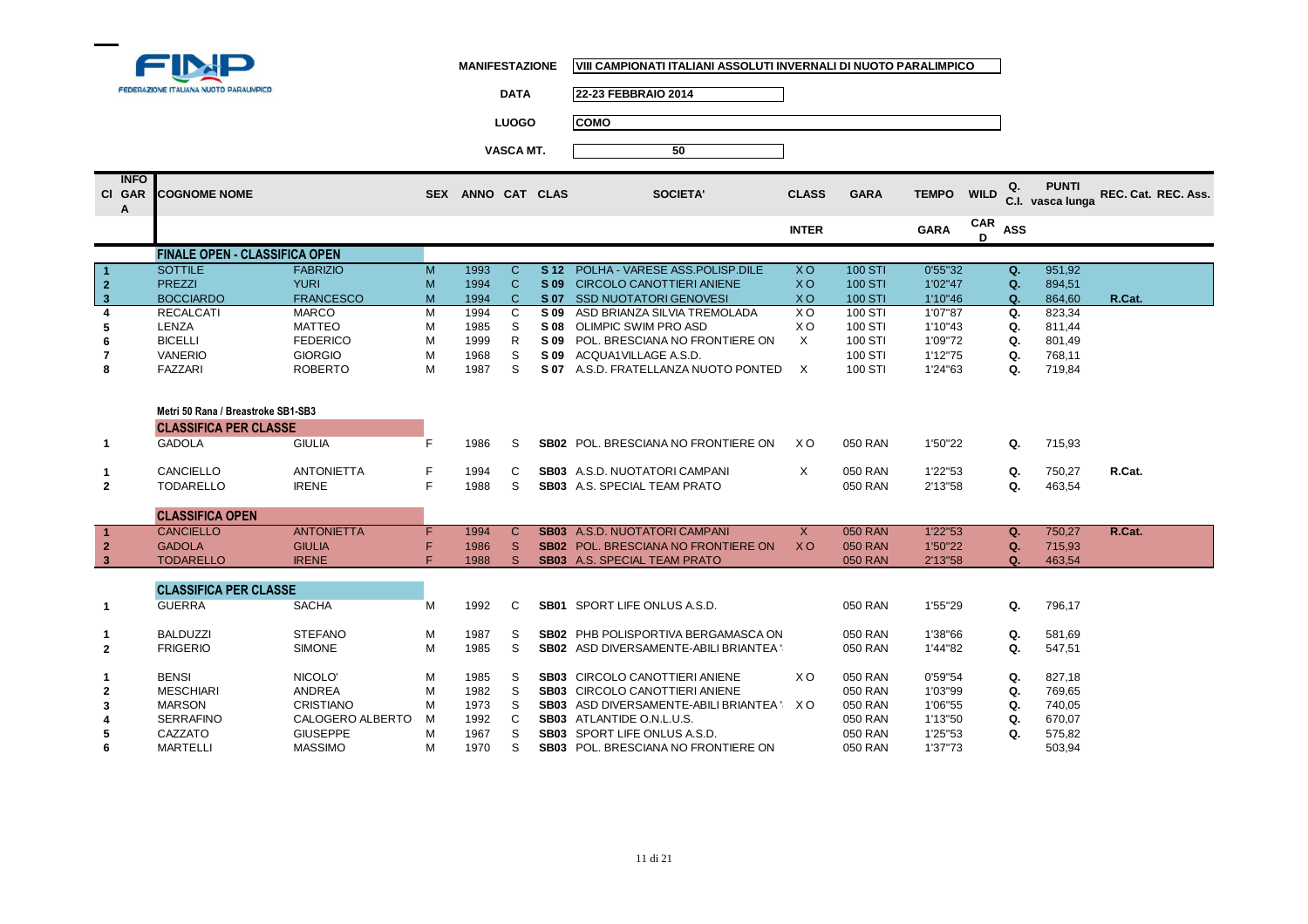

 $\blacksquare$ 

**MANIFESTAZIONE VIII CAMPIONATI ITALIANI ASSOLUTI INVERNALI DI NUOTO PARALIMPICO**

|                  | FEDERAZIONE ITALIANA NUOTO PARALIMPICO | <b>DATA</b>       | 22-23 FEBBRAIO 2014 |              |             |             |                |                                                             |
|------------------|----------------------------------------|-------------------|---------------------|--------------|-------------|-------------|----------------|-------------------------------------------------------------|
|                  |                                        | <b>LUOGO</b>      | <b>COMO</b>         |              |             |             |                |                                                             |
|                  |                                        | <b>VASCA MT.</b>  | 50                  |              |             |             |                |                                                             |
| <b>INFO</b><br>A | CI GAR COGNOME NOME                    | SEX ANNO CAT CLAS | <b>SOCIETA'</b>     | <b>CLASS</b> | <b>GARA</b> |             |                | TEMPO WILD Q. PUNTI<br>C.I. vasca lunga REC. Cat. REC. Ass. |
|                  |                                        |                   |                     | <b>INTER</b> |             | <b>GARA</b> | $CAR$ ASS<br>D |                                                             |

|                            | <b>FINALE OPEN - CLASSIFICA OPEN</b> |                  |   |      |                                             |           |         |         |    |        |
|----------------------------|--------------------------------------|------------------|---|------|---------------------------------------------|-----------|---------|---------|----|--------|
| $\blacksquare$             | <b>BENSI</b>                         | NICOLO'          | м | 1985 | <b>SB03</b> CIRCOLO CANOTTIERI ANIENE       | <b>XO</b> | 050 RAN | 0'58"54 |    | 841,31 |
| $\overline{\phantom{0}}$ 2 | <b>GUERRA</b>                        | <b>SACHA</b>     | M | 1992 | <b>SB01</b> SPORT LIFE ONLUS A.S.D.         |           | 050 RAN | 1'56"08 | Q. | 790.75 |
| $\vert 3$                  | <b>MESCHIARI</b>                     | <b>ANDREA</b>    | M | 1982 | <b>SB03</b> CIRCOLO CANOTTIERI ANIENE       |           | 050 RAN | 1'03"73 | Q. | 772.79 |
|                            | <b>MARSON</b>                        | CRISTIANO        | м | 1973 | SB03 ASD DIVERSAMENTE-ABILI BRIANTEA \ X O  |           | 050 RAN | 1'06"01 |    | 746.10 |
|                            | <b>SERRAFINO</b>                     | CALOGERO ALBERTO | M | 1992 | <b>SB03</b> ATLANTIDE O.N.L.U.S.            |           | 050 RAN | 1'14"56 |    | 660,54 |
| 6                          | <b>BALDUZZI</b>                      | <b>STEFANO</b>   | М | 1987 | <b>SB02 PHB POLISPORTIVA BERGAMASCA ON</b>  |           | 050 RAN | 1'40"27 |    | 572.35 |
|                            | <b>FRIGERIO</b>                      | <b>SIMONE</b>    | M | 1985 | <b>SB02</b> ASD DIVERSAMENTE-ABILI BRIANTEA |           | 050 RAN | 1'45"30 |    | 545,01 |
| 8                          | <b>MARTELLI</b>                      | <b>MASSIMO</b>   | М | 1970 | <b>SB03</b> POL. BRESCIANA NO FRONTIERE ON  |           | 050 RAN | 1'37"66 |    | 504,30 |

## **Metri 200 Misti / Individual Medley SM5-SM13 e S14**

۰

**CLASSIFICA PER CLASSE**

|                | <b>CLASSIFICA PER CLASSE</b> |                        |    |      |    |                                                   |                |                |         |    |        |        |        |
|----------------|------------------------------|------------------------|----|------|----|---------------------------------------------------|----------------|----------------|---------|----|--------|--------|--------|
|                | <b>GHIRETTI</b>              | <b>GIULIA</b>          |    | 1994 | C  | SM05 EGO NUOTO A.S.D.                             | X <sub>O</sub> | 200 MIS        | 4'10"23 | Q. | 822.40 | R.Cat. | R.Ass. |
| $\mathbf{2}$   | <b>CHIARIONI</b>             | <b>STEFANIA</b>        | ۳  | 1979 | S. | <b>SM05 CIRCOLO CANOTTIERI ANIENE</b>             | X <sub>O</sub> | 200 MIS        | 4'49"15 | Q. | 711.71 |        |        |
|                | <b>FERRANTE</b>              | <b>SUSANNA</b>         |    | 1996 |    | POL. BRESCIANA NO FRONTIERE ON<br>SM06            | X O            | 200 MIS        | 4'19"40 | Q. | 735,16 |        |        |
|                | <b>TALAMONA</b>              | ARIANNA                | F  | 1994 | C. | POLHA - VARESE ASS POLISP DILE<br>SM07            | X O            | 200 MIS        | 3'34"08 | Q. | 818.11 |        |        |
| $\overline{2}$ | PIETRONI                     | ELENA                  | F  | 1996 |    | <b>SM07</b> ASD DIVERSAMENTE-ABILI BRIANTEA : X O |                | 200 MIS        | 3'48"95 | Q. | 764,97 |        |        |
| FG             | <b>SECCI</b>                 | <b>FRANCESCA</b>       | F  | 1990 | S. | A.S.D. SARDEGNA SPORT<br>SM09                     | X <sub>O</sub> | <b>200 MIS</b> | 2'51"83 | Q. | 884,07 | R.Cat. | R.Ass. |
|                | LUSCRI'                      | CAMILLA                | F  | 2002 | F. | <b>SM13</b> ALC.S. PAVIA NUOTO A.S.D.             |                | 200 MIS        | 3'40"33 | Q. | 681,21 | R.Cat. | R.Ass. |
| FG             | PALAZZO                      | <b>XENIA FRANCESCA</b> | F. | 1998 | R  | LEO SPORT TEAM ITALIA FISDIR<br><b>SM14</b>       | X <sub>O</sub> | 200 MIS        | 2'46"07 | Q. | 911,42 |        |        |

|                         | <b>CLASSIFICA OPEN</b> |                 |      |                                               |     |                |         |        |        |        |
|-------------------------|------------------------|-----------------|------|-----------------------------------------------|-----|----------------|---------|--------|--------|--------|
|                         | GHIRETTI               | <b>GIULIA</b>   | 1994 | <b>SM05</b> EGO NUOTO A.S.D.                  | X O | <b>200 MIS</b> | 4'10"23 | 822.40 | R.Cat. | R.Ass. |
| $\overline{2}$          | <b>TALAMONA</b>        | <b>ARIANNA</b>  | 1994 | <b>SM07 POLHA - VARESE ASS POLISP DILE</b>    | X O | <b>200 MIS</b> | 3'34"08 | 818.11 |        |        |
| $\overline{\mathbf{3}}$ | <b>PIETRONI</b>        | <b>ELENA</b>    | 1996 | <b>SM07</b> ASD DIVERSAMENTE-ABILI BRIANTEA " | x o | <b>200 MIS</b> | 3'48"95 | 764.97 |        |        |
|                         | FERRANTE               | <b>SUSANNA</b>  | 1996 | <b>SM06</b> POL. BRESCIANA NO FRONTIERE ON    | ΧO  | <b>200 MIS</b> | 4'19"40 | 735.16 |        |        |
|                         | <b>CHIARIONI</b>       | <b>STEFANIA</b> | 1979 | <b>SM05</b> CIRCOLO CANOTTIERI ANIENE         | xο  | <b>200 MIS</b> | 4'49"15 | 711.71 |        |        |
|                         | LUSCRI'                | CAMILLA         | 2002 | <b>SM13</b> A.I.C.S. PAVIA NUOTO A.S.D.       |     | <b>200 MIS</b> | 3'40"33 | 681.21 | R.Cat. | R.Ass. |
|                         |                        |                 |      |                                               |     |                |         |        |        |        |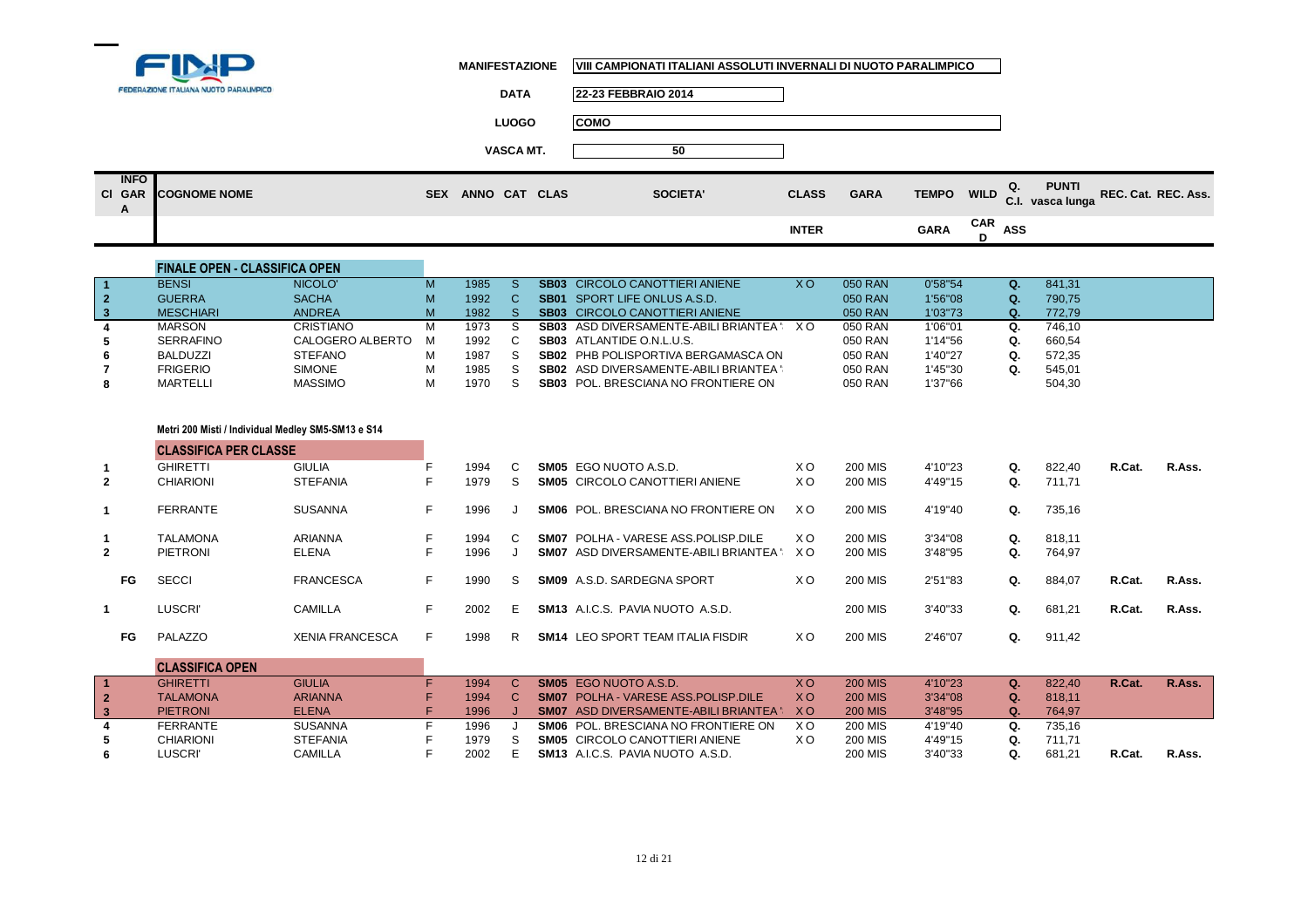

**DATA 22-23 FEBBRAIO 2014**

**LUOGO COMO**

|                                                                              | <b>INFO</b><br>CI GAR<br>A | <b>COGNOME NOME</b>                                                                                                                                                                                             |                                                                                                                                                                                                                                       |                                                                    | SEX ANNO CAT CLAS                                                                                            |                                                                    | <b>SOCIETA'</b>                                                                                                                                                                                                                                                                                                                                                                                                                                                                                                                             | <b>CLASS</b>                                                      | <b>GARA</b>                                                                                                                                                                                                                                              | <b>TEMPO</b>                                                                                                                     | <b>WILD</b>     | Q.                                                             | <b>PUNTI</b><br>C.I. vasca lunga                                                                                     | REC. Cat. REC. Ass. |        |
|------------------------------------------------------------------------------|----------------------------|-----------------------------------------------------------------------------------------------------------------------------------------------------------------------------------------------------------------|---------------------------------------------------------------------------------------------------------------------------------------------------------------------------------------------------------------------------------------|--------------------------------------------------------------------|--------------------------------------------------------------------------------------------------------------|--------------------------------------------------------------------|---------------------------------------------------------------------------------------------------------------------------------------------------------------------------------------------------------------------------------------------------------------------------------------------------------------------------------------------------------------------------------------------------------------------------------------------------------------------------------------------------------------------------------------------|-------------------------------------------------------------------|----------------------------------------------------------------------------------------------------------------------------------------------------------------------------------------------------------------------------------------------------------|----------------------------------------------------------------------------------------------------------------------------------|-----------------|----------------------------------------------------------------|----------------------------------------------------------------------------------------------------------------------|---------------------|--------|
|                                                                              |                            |                                                                                                                                                                                                                 |                                                                                                                                                                                                                                       |                                                                    |                                                                                                              |                                                                    |                                                                                                                                                                                                                                                                                                                                                                                                                                                                                                                                             | <b>INTER</b>                                                      |                                                                                                                                                                                                                                                          | <b>GARA</b>                                                                                                                      | <b>CAR</b><br>D | <b>ASS</b>                                                     |                                                                                                                      |                     |        |
|                                                                              |                            | <b>CLASSIFICA PER CLASSE</b>                                                                                                                                                                                    |                                                                                                                                                                                                                                       |                                                                    |                                                                                                              |                                                                    |                                                                                                                                                                                                                                                                                                                                                                                                                                                                                                                                             |                                                                   |                                                                                                                                                                                                                                                          |                                                                                                                                  |                 |                                                                |                                                                                                                      |                     |        |
|                                                                              | FG<br><b>FG</b>            | <b>MORELLI</b><br>CASTAGNETO                                                                                                                                                                                    | <b>EFREM</b><br>ANDREA                                                                                                                                                                                                                | М<br>M                                                             | 1979<br>1988                                                                                                 | S<br>S                                                             | <b>SM05</b> POL. BRESCIANA NO FRONTIERE ON<br>SM05 A.S.D. FRATELLANZA NUOTO PONTED                                                                                                                                                                                                                                                                                                                                                                                                                                                          | X <sub>O</sub><br>X O                                             | <b>200 MIS</b><br><b>200 MIS</b>                                                                                                                                                                                                                         | 3'39"38<br>3'46"08                                                                                                               |                 | Q.<br>Q.                                                       | 857,05<br>831,65                                                                                                     |                     |        |
| $\overline{2}$                                                               |                            | <b>DOLFIN</b><br><b>MAGENES</b>                                                                                                                                                                                 | <b>MARCO</b><br>CARLO                                                                                                                                                                                                                 | М<br>М                                                             | 1981<br>1985                                                                                                 | S<br>S                                                             | SM06 ASD DIVERSAMENTE-ABILI BRIANTEA "X<br>SM06 PHB POLISPORTIVA BERGAMASCA ON                                                                                                                                                                                                                                                                                                                                                                                                                                                              |                                                                   | <b>200 MIS</b><br><b>200 MIS</b>                                                                                                                                                                                                                         | 3'38"33<br>4'31"83                                                                                                               |                 | Q.<br>Q.                                                       | 739,71<br>594,12                                                                                                     |                     |        |
| 2<br>3                                                                       |                            | CAVALIERE<br>DI LUCA<br><b>SOSTEGNI</b>                                                                                                                                                                         | <b>EMANUELE</b><br>RAFFAELE VICENTE<br><b>SIMONE</b>                                                                                                                                                                                  | М<br>М<br>М                                                        | 1980<br>1968<br>1969                                                                                         | S<br>S<br>S                                                        | <b>SM07 ICE CLUB COMO ASD</b><br>SM07 CIRCOLO CANOTTIERI ANIENE<br>SM07 PO.HA.FI.                                                                                                                                                                                                                                                                                                                                                                                                                                                           |                                                                   | <b>200 MIS</b><br><b>200 MIS</b><br><b>200 MIS</b>                                                                                                                                                                                                       | 3'21"73<br>3'57"17<br>5'12"54                                                                                                    | WC              | Q.<br>Q.                                                       | 769,49<br>654,51<br>496,67                                                                                           | R.Cat.              | R.Ass. |
| -1                                                                           | SQ                         | <b>ROMELE</b><br>ODDO                                                                                                                                                                                           | <b>GIUSEPPE</b><br><b>PAOLO</b>                                                                                                                                                                                                       | М<br>M                                                             | 1992<br>1984                                                                                                 | C<br>S                                                             | <b>SM08 POLISP, DISABILI VALCAMONICA</b><br>SM08 ASD RARI NANTES DREPANUM                                                                                                                                                                                                                                                                                                                                                                                                                                                                   | XO.                                                               | <b>200 MIS</b><br><b>200 MIS</b>                                                                                                                                                                                                                         | 3'16"92                                                                                                                          |                 | Q.                                                             | 722,12                                                                                                               |                     |        |
| 1<br>$\mathbf{2}$                                                            |                            | <b>MORLACCHI</b><br><b>LOBBA</b>                                                                                                                                                                                | <b>FEDERICO</b><br>ANDREA                                                                                                                                                                                                             | М<br>M                                                             | 1993<br>1999                                                                                                 | C<br>R.                                                            | SM09 POLHA - VARESE ASS.POLISP.DILE<br><b>SM09</b> S.S.D. RARI NANTES MAROSTICA                                                                                                                                                                                                                                                                                                                                                                                                                                                             | X O<br>X O                                                        | <b>200 MIS</b><br><b>200 MIS</b>                                                                                                                                                                                                                         | 2'24"12<br>3'00"92                                                                                                               |                 | Q.<br>Q.                                                       | 942.83<br>751,05                                                                                                     |                     |        |
| 2<br>3<br>4                                                                  |                            | <b>CACCIAMANO</b><br><b>RUBINO</b><br>ABETE<br><b>SANGALLI</b>                                                                                                                                                  | <b>GIANLUCA</b><br><b>FRANCESCO</b><br><b>VITTORIO</b><br><b>CRISTIAN</b>                                                                                                                                                             | M<br>М<br>M<br>М                                                   | 1971<br>1970<br>1980<br>1996                                                                                 | S<br>S<br>S<br>J                                                   | <b>SM10</b> SSD SANTA LUCIA SRL-RM<br><b>SM10 CIRCOLO CANOTTIERI ANIENE</b><br><b>SM10</b> A.S.D. NUOTATORI CAMPANI<br><b>SM10 PHB POLISPORTIVA BERGAMASCA ON</b>                                                                                                                                                                                                                                                                                                                                                                           | XO.<br>$\circ$<br>X                                               | <b>200 MIS</b><br><b>200 MIS</b><br><b>200 MIS</b><br><b>200 MIS</b>                                                                                                                                                                                     | 2'56"98<br>3'06"55<br>3'10"09<br>3'14"42                                                                                         |                 | Q.<br>Q.<br>Q.<br>Q.                                           | 748,05<br>709,68<br>696.46<br>680,95                                                                                 |                     |        |
|                                                                              | SQ                         | <b>VELOTTO</b><br><b>GHIGGERI</b>                                                                                                                                                                               | WALTER<br><b>MIRKO</b>                                                                                                                                                                                                                | М<br>M                                                             | 1986<br>1986                                                                                                 | S<br>S                                                             | SM12 A.P.D. DHEA SPORT<br>SM12 GRUPPO PROMOZIONALE SAN MICHEL                                                                                                                                                                                                                                                                                                                                                                                                                                                                               |                                                                   | <b>200 MIS</b><br><b>200 MIS</b>                                                                                                                                                                                                                         | 3'50"47                                                                                                                          |                 | Q.                                                             | 576,26                                                                                                               |                     |        |
|                                                                              |                            | <b>CLASSIFICA OPEN</b>                                                                                                                                                                                          |                                                                                                                                                                                                                                       |                                                                    |                                                                                                              |                                                                    |                                                                                                                                                                                                                                                                                                                                                                                                                                                                                                                                             |                                                                   |                                                                                                                                                                                                                                                          |                                                                                                                                  |                 |                                                                |                                                                                                                      |                     |        |
| $\mathbf{2}$<br>$\overline{\mathbf{3}}$                                      |                            | <b>MORLACCHI</b><br><b>CAVALIERE</b><br><b>LOBBA</b>                                                                                                                                                            | <b>FEDERICO</b><br><b>EMANUELE</b><br><b>ANDREA</b>                                                                                                                                                                                   | M<br>M<br>M                                                        | 1993<br>1980<br>1999                                                                                         | $\mathbf{C}$<br><sub>S</sub><br>$\mathsf{R}$                       | <b>SM09 POLHA - VARESE ASS.POLISP.DILE</b><br><b>SM07 ICE CLUB COMO ASD</b><br><b>SM09</b> S.S.D. RARI NANTES MAROSTICA                                                                                                                                                                                                                                                                                                                                                                                                                     | <b>XO</b><br>X O                                                  | <b>200 MIS</b><br><b>200 MIS</b><br><b>200 MIS</b>                                                                                                                                                                                                       | 2'24''12<br>3'21"73 WC<br>3'00"92                                                                                                |                 | Q.<br>Q.<br>Q.                                                 | 942,83<br>769,49<br>751,05                                                                                           | R.Cat.              | R.Ass. |
| $\overline{4}$<br>5<br>6<br>$\overline{7}$<br>8<br>9<br>10<br>11<br>12<br>13 | FG.<br>FG<br>SQ<br>SQ      | CACCIAMANO<br><b>DOLFIN</b><br><b>ROMELE</b><br><b>RUBINO</b><br>ABETE<br>SANGALLI<br><b>DI LUCA</b><br><b>MAGENES</b><br><b>VELOTTO</b><br>SOSTEGNI<br><b>MORELLI</b><br>CASTAGNETO<br>ODDO<br><b>GHIGGERI</b> | <b>GIANLUCA</b><br><b>MARCO</b><br><b>GIUSEPPE</b><br><b>FRANCESCO</b><br><b>VITTORIO</b><br><b>CRISTIAN</b><br>RAFFAELE VICENTE<br>CARLO<br><b>WALTER</b><br><b>SIMONE</b><br><b>EFREM</b><br>ANDREA<br><b>PAOLO</b><br><b>MIRKO</b> | M<br>М<br>М<br>М<br>М<br>М<br>М<br>М<br>M<br>M<br>M<br>M<br>M<br>M | 1971<br>1981<br>1992<br>1970<br>1980<br>1996<br>1968<br>1985<br>1986<br>1969<br>1979<br>1988<br>1984<br>1986 | s<br>S<br>C<br>S<br>S<br>J<br>S<br>S<br>S<br>S<br>S<br>S<br>S<br>S | <b>SM10 SSD SANTA LUCIA SRL-RM</b><br><b>SM06</b> ASD DIVERSAMENTE-ABILI BRIANTEA<br><b>SM08 POLISP, DISABILI VALCAMONICA</b><br>SM10 CIRCOLO CANOTTIERI ANIENE<br>SM10 A.S.D. NUOTATORI CAMPANI<br><b>SM10 PHB POLISPORTIVA BERGAMASCA ON</b><br><b>SM07 CIRCOLO CANOTTIERI ANIENE</b><br>SM06 PHB POLISPORTIVA BERGAMASCA ON<br>SM12 A.P.D. DHEA SPORT<br>SM07 PO.HA.FI.<br>SM05 POL. BRESCIANA NO FRONTIERE ON<br>SM05 A.S.D. FRATELLANZA NUOTO PONTED XO<br><b>SM08</b> ASD RARI NANTES DREPANUM<br>SM12 GRUPPO PROMOZIONALE SAN MICHEI | $X$ O<br>$\times$<br>X <sub>O</sub><br>$\circ$<br>$\times$<br>X O | <b>200 MIS</b><br><b>200 MIS</b><br><b>200 MIS</b><br><b>200 MIS</b><br><b>200 MIS</b><br><b>200 MIS</b><br><b>200 MIS</b><br><b>200 MIS</b><br><b>200 MIS</b><br><b>200 MIS</b><br><b>200 MIS</b><br><b>200 MIS</b><br><b>200 MIS</b><br><b>200 MIS</b> | 2'56"98<br>3'38"33<br>3'16"92<br>3'06"55<br>3'10"09<br>3'14"42<br>3'57"17<br>4'31"83<br>3'50"47<br>5'12"54<br>3'39"38<br>3'46"08 |                 | Q.<br>Q.<br>Q.<br>Q.<br>Q.<br>Q.<br>Q.<br>Q.<br>Q.<br>Q.<br>Q. | 748.05<br>739,71<br>722,12<br>709,68<br>696,46<br>680,95<br>654,51<br>594,12<br>576,26<br>496,67<br>857.05<br>831,65 |                     |        |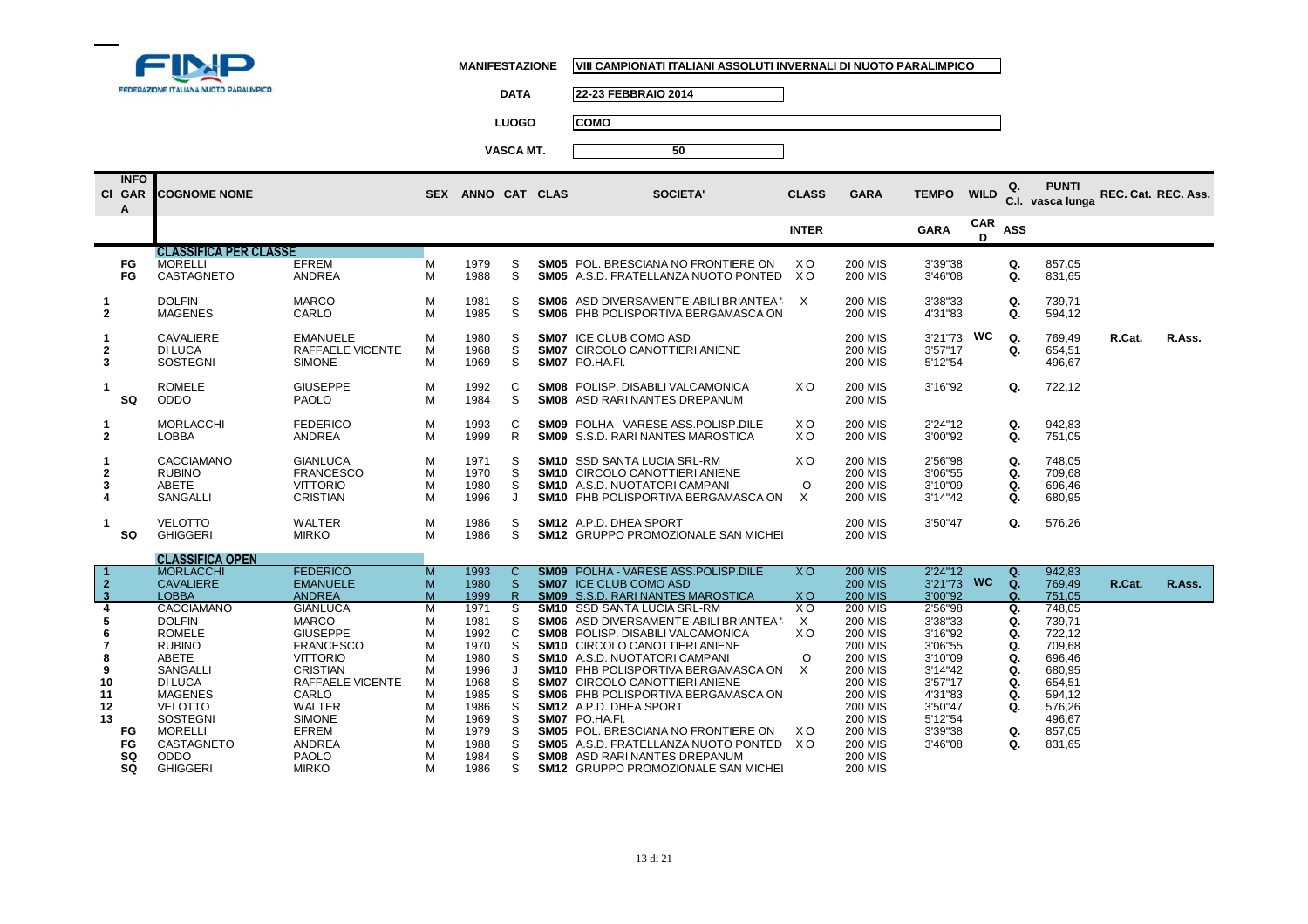

|  | MANIFESTAZIONE | VIII CAMPIONATI ITALIANI ASSOLUTI INVERNALI DI NUOTO PARALIMPICO |
|--|----------------|------------------------------------------------------------------|
|--|----------------|------------------------------------------------------------------|

|                |             |                                                                             |                                                           |            | <b>MANIFESTAZIONE</b> |                  |      | VIII CAMPIONATI ITALIANI ASSOLUTI INVERNALI DI NUOTO PARALIMPICO |                |             |              |                 |            |                                  |                     |        |
|----------------|-------------|-----------------------------------------------------------------------------|-----------------------------------------------------------|------------|-----------------------|------------------|------|------------------------------------------------------------------|----------------|-------------|--------------|-----------------|------------|----------------------------------|---------------------|--------|
|                |             | FEDERAZIONE ITALIANA NUOTO PARALIMPICO                                      |                                                           |            |                       | <b>DATA</b>      |      | 22-23 FEBBRAIO 2014                                              |                |             |              |                 |            |                                  |                     |        |
|                |             |                                                                             |                                                           |            |                       | <b>LUOGO</b>     |      | <b>COMO</b>                                                      |                |             |              |                 |            |                                  |                     |        |
|                |             |                                                                             |                                                           |            |                       | <b>VASCA MT.</b> |      | 50                                                               |                |             |              |                 |            |                                  |                     |        |
|                | <b>INFO</b> |                                                                             |                                                           |            |                       |                  |      |                                                                  |                |             |              |                 |            |                                  |                     |        |
|                | CI GAR<br>А | <b>COGNOME NOME</b>                                                         |                                                           | <b>SEX</b> | ANNO CAT CLAS         |                  |      | <b>SOCIETA'</b>                                                  | <b>CLASS</b>   | <b>GARA</b> | <b>TEMPO</b> | <b>WILD</b>     | Q.         | <b>PUNTI</b><br>C.I. vasca lunga | REC. Cat. REC. Ass. |        |
|                |             |                                                                             |                                                           |            |                       |                  |      |                                                                  | <b>INTER</b>   |             | <b>GARA</b>  | <b>CAR</b><br>D | <b>ASS</b> |                                  |                     |        |
|                |             |                                                                             | DOMENICA MATTINA / SUNDAY MORNING 23/02/2014 - SESSIONE 3 |            |                       |                  |      |                                                                  |                |             |              |                 |            |                                  |                     |        |
|                |             |                                                                             |                                                           |            |                       |                  |      |                                                                  |                |             |              |                 |            |                                  |                     |        |
|                |             | Metri 100 Dorso / Backstroke S1-S2 / S6-S14<br><b>CLASSIFICA PER CLASSE</b> |                                                           |            |                       |                  |      |                                                                  |                |             |              |                 |            |                                  |                     |        |
|                |             | ZANIN                                                                       | <b>SOFIA</b>                                              |            | 1989                  | S                |      | S 06 SSD SANTA LUCIA SRL-RM                                      |                | 100 DOR     | 1'50"86      |                 | Q.         | 770,97                           |                     |        |
| $\mathbf{2}$   |             | POZZI                                                                       | <b>FRANCESCA</b>                                          |            | 1989                  | S                |      | S 06 ASD DIVERSAMENTE-ABILI BRIANTEA \ X                         |                | 100 DOR     | 2'06"22      |                 | Q.         | 677,15                           |                     |        |
|                |             | <b>BOGGIONI</b>                                                             | <b>MONICA</b>                                             |            | 1998                  | R.               |      | S 06 A.I.C.S. PAVIA NUOTO A.S.D.                                 |                | 100 DOR     | 2'10"83      |                 | Q.         | 653,29                           |                     |        |
|                |             | <b>D'OTTAVI</b>                                                             | <b>DARIA</b>                                              |            | 1994                  | C                |      | S 06 SSD SANTA LUCIA SRL-RM                                      |                | 100 DOR     | 2'13"89      |                 | Q.         | 638,36                           |                     |        |
|                | FG          | <b>FERRANTE</b>                                                             | <b>SUSANNA</b>                                            | F          | 1996                  | J                | S 06 | POL. BRESCIANA NO FRONTIERE ON                                   | X O            | 100 DOR     | 2'01"09      |                 | Q.         | 705,84                           |                     |        |
| $\mathbf{1}$   |             | CERASUOLO                                                                   | <b>IMMACOLATA</b>                                         | F          | 1980                  | S                |      | S 08 CIRCOLO CANOTTIERI ANIENE                                   | X <sub>O</sub> | 100 DOR     | 1'42"78      |                 | Q.         | 750,15                           | R.Cat.              | R.Ass. |
|                | <b>FG</b>   | <b>BAZDOACA</b>                                                             | <b>GEORGIANA VICTORIA F</b>                               |            | 1983                  | S                |      | S 08 CIRCOLO CANOTTIERI ANIENE                                   | X O            | 100 DOR     | 1'42"89      |                 | Q.         | 749,34                           |                     |        |
| 1              |             | <b>VICCH</b>                                                                | <b>SILVIA</b>                                             | F          | 2000                  | R                |      | S 09 PHB POLISPORTIVA BERGAMASCA ON                              |                | 100 DOR     | 1'53"83      |                 | Q.         | 612,76                           |                     |        |
| $\overline{2}$ |             | <b>BELLIN</b>                                                               | <b>MARIA ROZALIA</b>                                      | E          | 1994                  | C                | S 09 | ASD A.S.P.E.A. PADOVA ONLUS                                      | $\circ$        | 100 DOR     | 1'57"20      |                 | Q.         | 595,14                           |                     |        |
| $\mathbf{1}$   |             | <b>CAMELLINI</b>                                                            | <b>CECILIA</b>                                            | F          | 1992                  | C                |      | S 11 A.S.D. TRICOLORE - RE                                       | X O            | 100 DOR     | 1'26"38 WC   |                 | Q.         | 916,53                           |                     |        |
|                |             | <b>RABBOLINI</b>                                                            | <b>MARTINA</b>                                            | F          | 1998                  | R                |      | S 12 G.S. DIL. NON VEDENTI MILANO - ONLU                         | X O            | 100 DOR     | 1'32"89      |                 | Q.         | 742,71                           |                     |        |
|                |             | 2 NO-LA GASTALDI                                                            | ANNA LAURA                                                | E          | 2000                  | R                |      | S 12 ASD A.S.P.E.A. PADOVA ONLUS                                 | X <sub>O</sub> | 100 DOR     | 1'56"89      |                 | Q.         | 590,21                           |                     |        |
|                | <b>FG</b>   | PALAZZO                                                                     | <b>XENIA FRANCESCA</b>                                    | F          | 1998                  | R                |      | S 14 LEO SPORT TEAM ITALIA FISDIR                                | X O            | 100 DOR     | 1'22"95      |                 | Q.         | 817,36                           |                     |        |
|                | <b>FG</b>   | <b>CORRADIN</b>                                                             | <b>SILVIA</b>                                             | F          | 1983                  | S                |      | <b>S14 S.S.D. RARI NANTES MAROSTICA</b>                          |                | 100 DOR     | 1'47"86      |                 | Q.         | 628,59                           |                     |        |

|                            | <b>FINALE OPEN - CLASSIFICA OPEN</b> |                   |      |   |      |                                              |    |                |            |    |        |       |        |
|----------------------------|--------------------------------------|-------------------|------|---|------|----------------------------------------------|----|----------------|------------|----|--------|-------|--------|
|                            | <b>CAMELLINI</b>                     | <b>CECILIA</b>    | 1992 |   | S 11 | A.S.D. TRICOLORE - RE                        | xо | <b>100 DOR</b> | 1'26"18 WC | Q. | 918.66 |       |        |
| $\overline{\phantom{0}}$ 2 | <b>ZANIN</b>                         | <b>SOFIA</b>      | 1989 |   |      | S 06 SSD SANTA LUCIA SRL-RM                  |    | <b>100 DOR</b> | 1'52"17    |    | 761.97 |       |        |
|                            | <b>RABBOLINI</b>                     | <b>MARTINA</b>    | 1998 |   |      | S 12 G.S. DIL. NON VEDENTI MILANO - ONLL X O |    | <b>100 DOR</b> | 1'31"52    | Ω. | 753,82 |       |        |
|                            | CERASUOLO                            | <b>IMMACOLATA</b> | 1980 |   | S 08 | CIRCOLO CANOTTIERI ANIENE                    | ΧO | 100 DOR        | 1'42"29    | Q. | 753.74 | R.Cat | R.Ass. |
|                            | <b>POZZI</b>                         | <b>FRANCESCA</b>  | 1989 |   |      | S 06 ASD DIVERSAMENTE-ABILI BRIANTEA         |    | 100 DOR        | 2'07"02    | Q. | 672.89 |       |        |
|                            | <b>BOGGIONI</b>                      | <b>MONICA</b>     | 1998 | R |      | S 06 A.I.C.S. PAVIA NUOTO A.S.D.             |    | 100 DOR        | 2'11"42    | Q. | 650.36 |       |        |
|                            | D'OTTAVI                             | <b>DARIA</b>      | 1994 |   |      | S 06 SSD SANTA LUCIA SRL-RM                  |    | <b>100 DOR</b> | 2'13"38    | Q. | 640.80 |       |        |
|                            | VICCH                                | <b>SILVIA</b>     | 2000 |   |      | S 09 PHB POLISPORTIVA BERGAMASCA ON          |    | <b>100 DOR</b> | 1'53"72    | Q. | 613,35 |       |        |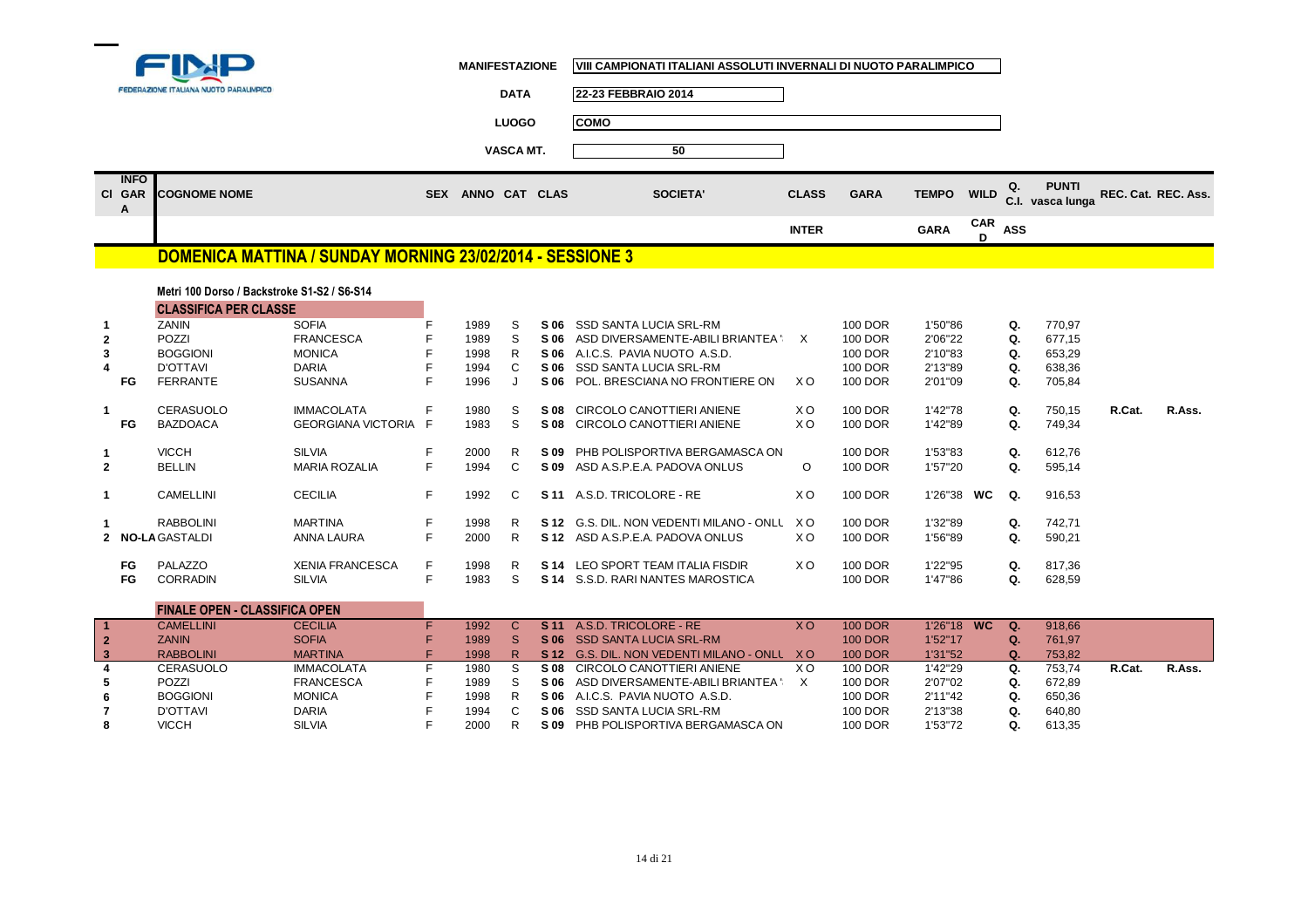

**7**

**8**

CACCIAMANO GIANLUCA M<br>SANGALLI CRISTIAN M

**MANIFESTAZIONE VIII CAMPIONATI ITALIANI ASSOLUTI INVERNALI DI NUOTO PARALIMPICO**

**DATA 22-23 FEBBRAIO 2014**

**LUOGO COMO**

**VASCA MT. 50**

|                | <b>INFO</b><br>CI GAR<br>A | <b>COGNOME NOME</b>                  |                 |   | SEX ANNO CAT CLAS |    |            | <b>SOCIETA'</b>                     | <b>CLASS</b>   | <b>GARA</b>    | <b>TEMPO</b> | <b>WILD</b>     | Q.         | <b>PUNTI</b><br>C.I. vasca lunga | REC. Cat. REC. Ass. |
|----------------|----------------------------|--------------------------------------|-----------------|---|-------------------|----|------------|-------------------------------------|----------------|----------------|--------------|-----------------|------------|----------------------------------|---------------------|
|                |                            |                                      |                 |   |                   |    |            |                                     | <b>INTER</b>   |                | <b>GARA</b>  | <b>CAR</b><br>D | <b>ASS</b> |                                  |                     |
|                |                            | <b>CLASSIFICA PER CLASSE</b>         |                 |   |                   |    |            |                                     |                |                |              |                 |            |                                  |                     |
|                |                            | CAVALIERE                            | <b>ANTONIO</b>  | M | 1988              | S  | S 06       | ASD SPORTING CLUB FLEGREO           | X O            | 100 DOR        | 1'34"34      |                 | Q.         | 792,45                           |                     |
| $\overline{2}$ |                            | <b>MASSUSSI</b>                      | ANDREA          | M | 1994              | C  |            | S 06 POL. BRESCIANA NO FRONTIERE ON | $\times$       | 100 DOR        | 1'36"34      |                 | Q.         | 776,00                           | R.Cat.              |
|                |                            | <b>CIAGLIA</b>                       | <b>ALESSIO</b>  | M | 1974              | S  | S 07       | ASD BRIANZA SILVIA TREMOLADA        |                | 100 DOR        | 1'52"27      |                 |            | 632,67                           |                     |
|                |                            | <b>BICELLI</b>                       | <b>FEDERICO</b> | м | 1999              | R  |            | S 09 POL. BRESCIANA NO FRONTIERE ON | X              | 100 DOR        | 1'17"12      |                 | Q.         | 812,63                           | R.Cat.              |
| 2              |                            | <b>RECALCATI</b>                     | <b>MARCO</b>    | M | 1994              | C  |            | S 09 ASD BRIANZA SILVIA TREMOLADA   | XO.            | 100 DOR        | 1'19"07      |                 | Q.         | 792.59                           |                     |
| 3              |                            | <b>FONTE</b>                         | ANGELO          | M | 1978              | S  |            | S 09 SSD SANTA LUCIA SRL-RM         | XO.            | 100 DOR        | 1'22"21      |                 | Q.         | 762,32                           |                     |
|                | FG                         | <b>KOZHUHAROV</b>                    | <b>LLIYA</b>    | M | 1995              |    |            | S 09 SPORT LIFE ONLUS A.S.D.        |                | 100 DOR        | 1'30"59      |                 | Q.         | 691,80                           |                     |
|                |                            | <b>CIULLI</b>                        | <b>SIMONE</b>   | M | 1986              | S  |            | S 10 CIRCOLO CANOTTIERI ANIENE      | X O            | 100 DOR        | 1'17"23      |                 | Q.         | 782.47                           |                     |
| 2              |                            | <b>CACCIAMANO</b>                    | <b>GIANLUCA</b> | M | 1971              | S  |            | S 10 SSD SANTA LUCIA SRL-RM         | X O            | 100 DOR        | 1'22"98      |                 | Q.         | 728.25                           |                     |
| 3              |                            | <b>SANGALLI</b>                      | <b>CRISTIAN</b> | M | 1996              |    |            | S 10 PHB POLISPORTIVA BERGAMASCA ON | X              | 100 DOR        | 1'28"08      |                 | Q.         | 686,08                           |                     |
|                |                            | <b>VELOTTO</b>                       | WALTER          | M | 1986              | -S |            | S 12 A.P.D. DHEA SPORT              |                | 100 DOR        | 1'36"67      |                 | Q.         | 624,70                           |                     |
| $\overline{2}$ |                            | <b>ROSSI</b>                         | <b>CLAUDIO</b>  | M | 1982              | S  |            | S 12 S.S.D. TICINO HANDICAP ONLUS   |                | 100 DOR        | 1'39"95      |                 | Q.         | 604,20                           |                     |
|                | FG                         | <b>SOTTILE</b>                       | <b>FABRIZIO</b> | M | 1993              | C  |            | S 12 POLHA - VARESE ASS POLISP DILE | X O            | 100 DOR        | 1'08"27      |                 | Q.         | 884,58                           |                     |
|                |                            | <b>FINALE OPEN - CLASSIFICA OPEN</b> |                 |   |                   |    |            |                                     |                |                |              |                 |            |                                  |                     |
| $\overline{1}$ |                            | <b>CIULLI</b>                        | <b>SIMONE</b>   | M | 1986              | S. |            | S 10 CIRCOLO CANOTTIERI ANIENE      | <b>XO</b>      | <b>100 DOR</b> | 1'10"10      |                 | Q.         | 862,05                           |                     |
| $\mathbf 2$    |                            | <b>BICELLI</b>                       | <b>FEDERICO</b> | M | 1999              | R. | S 09       | POL. BRESCIANA NO FRONTIERE ON      | X              | <b>100 DOR</b> | 1'17"14      |                 | Q.         | 812,42                           | R.Cat.              |
| $\mathbf{3}$   |                            | <b>MASSUSSI</b>                      | <b>ANDREA</b>   | M | 1994              | C  | <b>S06</b> | POL. BRESCIANA NO FRONTIERE ON      | X              | <b>100 DOR</b> | 1'35"17      |                 | Q.         | 785.54                           | R.Cat.              |
|                |                            | <b>RECALCATI</b>                     | <b>MARCO</b>    | M | 1994              | C  | S 09       | ASD BRIANZA SILVIA TREMOLADA        | X <sub>O</sub> | 100 DOR        | 1'19"92      |                 | Q.         | 784.16                           |                     |
|                |                            | CAVALIERE                            | <b>ANTONIO</b>  | м | 1988              | S  |            | S 06 ASD SPORTING CLUB FLEGREO      | X O            | 100 DOR        | 1'37"94      |                 | Q.         | 763,32                           |                     |
|                |                            | <b>FONTE</b><br>                     | ANGELO          | M | 1978              | S  |            | S 09 SSD SANTA LUCIA SRL-RM         | X <sub>O</sub> | 100 DOR        | 1'22"42      |                 | Q.         | 760,37                           |                     |
|                |                            |                                      |                 |   | $\cdot$ $ -$      |    |            |                                     | $\cdot$ $\sim$ |                |              |                 |            |                                  |                     |

**S 10** SSD SANTA LUCIA SRL-RM X O 100 DOR 1'22"38 **Q.** 733,55

1996 J **S10** PHB POLISPORTIVA BERGAMASCA ON X 100 DOR 1'31"05 **Q.** 663,70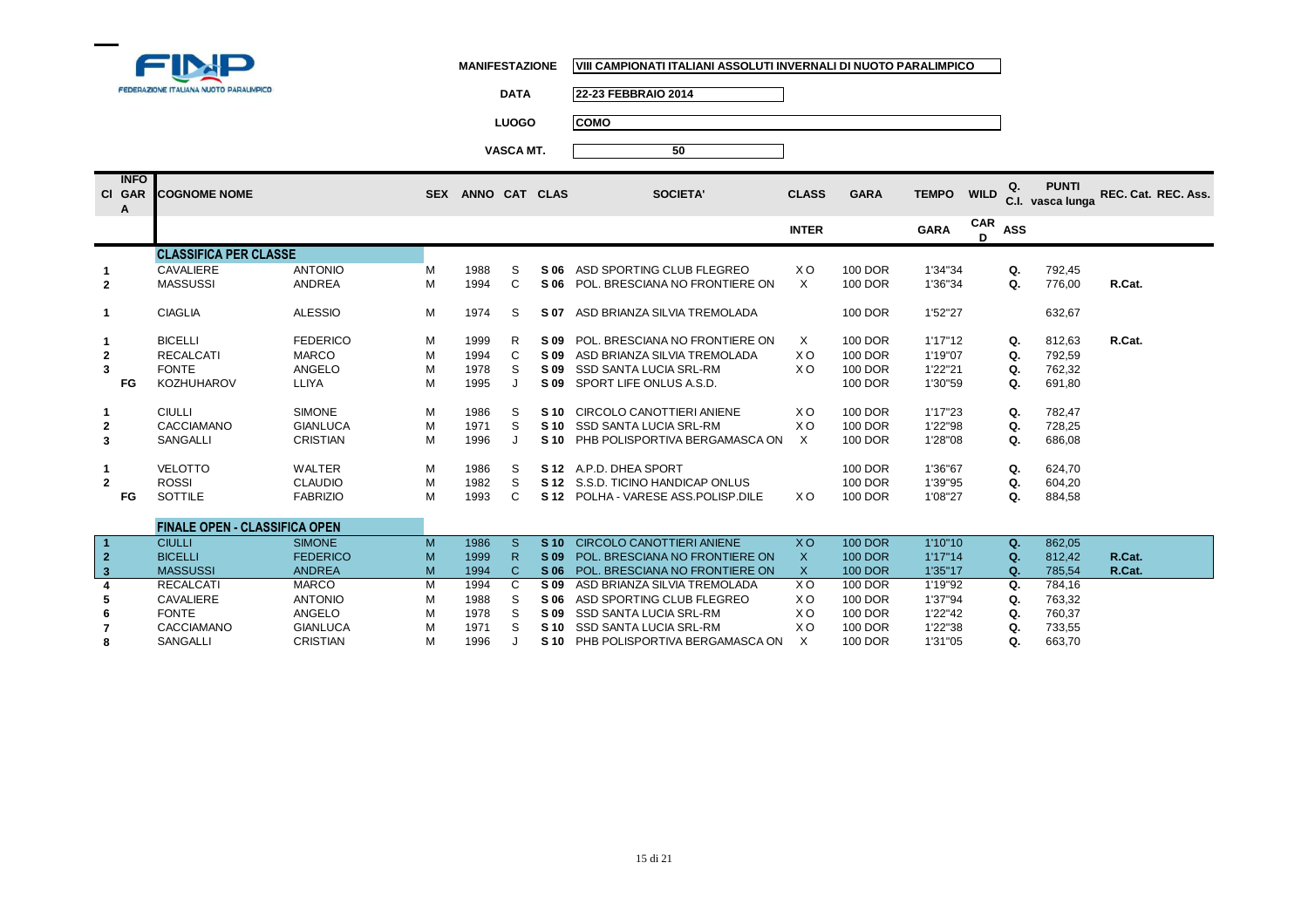

|                            | FEDERAZIONE ITALIANA NUOTO PARALIMPICO |                   |    |                   | <b>DATA</b>             |      | 22-23 FEBBRAIO 2014                  |                |                |              |                 |             |                                  |                     |        |
|----------------------------|----------------------------------------|-------------------|----|-------------------|-------------------------|------|--------------------------------------|----------------|----------------|--------------|-----------------|-------------|----------------------------------|---------------------|--------|
|                            |                                        |                   |    |                   | <b>LUOGO</b>            |      | <b>COMO</b>                          |                |                |              |                 |             |                                  |                     |        |
|                            |                                        |                   |    |                   |                         |      |                                      |                |                |              |                 |             |                                  |                     |        |
|                            |                                        |                   |    |                   | VASCA MT.               |      | 50                                   |                |                |              |                 |             |                                  |                     |        |
| <b>INFO</b><br>CI GAR<br>А | <b>COGNOME NOME</b>                    |                   |    | SEX ANNO CAT CLAS |                         |      | <b>SOCIETA'</b>                      | <b>CLASS</b>   | <b>GARA</b>    | <b>TEMPO</b> | <b>WILD</b>     | Q.          | <b>PUNTI</b><br>C.I. vasca lunga | REC. Cat. REC. Ass. |        |
|                            |                                        |                   |    |                   |                         |      |                                      | <b>INTER</b>   |                | <b>GARA</b>  | <b>CAR</b><br>D | <b>ASS</b>  |                                  |                     |        |
|                            | Metri 50 Farfalla / Butterfly S3-S7    |                   |    |                   |                         |      |                                      |                |                |              |                 |             |                                  |                     |        |
|                            | <b>CLASSIFICA PER CLASSE</b>           |                   |    |                   |                         |      |                                      |                |                |              |                 |             |                                  |                     |        |
| $\mathbf 1$                | <b>GADOLA</b>                          | <b>GIULIA</b>     | F. | 1986              | S                       |      | S 03 POL. BRESCIANA NO FRONTIERE ON  | X O            | 050 FAR        | 1'21"80      |                 | Q.          | 787,41                           |                     |        |
|                            |                                        |                   |    |                   |                         |      |                                      |                |                |              |                 |             |                                  |                     |        |
| $\mathbf 1$                | <b>CHIARIONI</b>                       | <b>STEFANIA</b>   | F  | 1979              | S                       |      | S 05 CIRCOLO CANOTTIERI ANIENE       | X <sub>O</sub> | 050 FAR        | 0'53"04      |                 | Q.          | 796,76                           |                     |        |
| 1                          | <b>ROMANO</b>                          | <b>EMANUELA</b>   | F  | 1990              | S                       |      | S 06 A.S.D. NUOTATORI CAMPANI        | X <sub>O</sub> | 050 FAR        | 0'49"30      |                 | Q.          | 756,80                           |                     |        |
| $\overline{2}$             | <b>D'OTTAVI</b>                        | <b>DARIA</b>      | F. | 1994              | C                       | S 06 | SSD SANTA LUCIA SRL-RM               |                | 050 FAR        | 1'04"44      |                 | Q.          | 578,99                           |                     |        |
| $\mathbf{1}$               | <b>BROLLI</b>                          | <b>ALICE</b>      | F  | 1997              | J                       |      | S 07 ASSOCIAZIONE FUTURA ONLUS ASD - | $\times$       | 050 FAR        | 0'59"34      |                 | Q.          | 585,78                           |                     |        |
| $\mathbf{2}$               | <b>D'EUGENIO</b>                       | <b>STEFANIA</b>   | F  | 1959              | S                       | S 07 | POL. DISABILI FABRIANO MIRASOL       |                | 050 FAR        | 1'07"86      |                 | Q.          | 512,23                           |                     |        |
| 3                          | PASSUELLO                              | <b>GIULIA</b>     | F  | 1986              | S                       |      | S 07 S.S.D. RARI NANTES MAROSTICA    | X <sub>O</sub> | 050 FAR        | 1'18"90      |                 | Q.          | 440,56                           |                     |        |
|                            | <b>CLASSIFICA OPEN</b>                 |                   |    |                   |                         |      |                                      |                |                |              |                 |             |                                  |                     |        |
| -1                         | <b>CHIARIONI</b>                       | <b>STEFANIA</b>   | F  | 1979              | $\overline{\mathbf{s}}$ |      | S 05 CIRCOLO CANOTTIERI ANIENE       | $X$ O          | <b>050 FAR</b> | 0'53"04      |                 | $Q_{\star}$ | 796,76                           |                     |        |
| $\mathbf{2}$               | <b>GADOLA</b>                          | <b>GIULIA</b>     | F  | 1986              | <sub>S</sub>            |      | S 03 POL. BRESCIANA NO FRONTIERE ON  | <b>XO</b>      | <b>050 FAR</b> | 1'21"80      |                 | Q.          | 787.41                           |                     |        |
| $\mathbf{3}$               | <b>ROMANO</b>                          | <b>EMANUELA</b>   | F  | 1990              | <sub>S</sub>            |      | S 06 A.S.D. NUOTATORI CAMPANI        | <b>XO</b>      | <b>050 FAR</b> | 0'49"30      |                 | Q.          | 756,80                           |                     |        |
| $\overline{\bf{4}}$        | <b>BROLLI</b>                          | <b>ALICE</b>      | F  | 1997              | J                       | S 07 | ASSOCIAZIONE FUTURA ONLUS ASD -      | $\times$       | 050 FAR        | 0'59"34      |                 | Q.          | 585,78                           |                     |        |
| 5                          | <b>D'OTTAVI</b>                        | <b>DARIA</b>      | F  | 1994              | C                       |      | S 06 SSD SANTA LUCIA SRL-RM          |                | 050 FAR        | 1'04"44      |                 | Q.          | 578,99                           |                     |        |
| 6                          | <b>D'EUGENIO</b>                       | <b>STEFANIA</b>   | F  | 1959              | S                       | S 07 | POL. DISABILI FABRIANO MIRASOL       |                | 050 FAR        | 1'07"86      |                 | Q.          | 512,23                           |                     |        |
| $\overline{7}$             | <b>PASSUELLO</b>                       | <b>GIULIA</b>     | F  | 1986              | S                       |      | S 07 S.S.D. RARI NANTES MAROSTICA    | X O            | 050 FAR        | 1'18"90      |                 | Q.          | 440,56                           |                     |        |
|                            | <b>CLASSIFICA PER CLASSE</b>           |                   |    |                   |                         |      |                                      |                |                |              |                 |             |                                  |                     |        |
| 1                          | <b>FRISON</b>                          | <b>WILLIAM</b>    | м  | 1978              | S                       |      | S 03 ASD A.S.P.E.A. PADOVA ONLUS     |                | 050 FAR        | 1'12"37      |                 | Q.          | 858,64                           | R.Cat.              | R.Ass. |
| $\mathbf{2}$               | <b>CAMPIONE</b>                        | <b>VINCENZO</b>   | M  | 1982              | S                       |      | S 03 A.S. CULT. ANTHROPOS SOC. SPOR  |                | 050 FAR        | 1'25"71      |                 | Q.          | 725,00                           |                     |        |
| 1                          | PEZZOLI                                | <b>MATTIA</b>     | M  | 1982              | S                       | S 04 | ASD DIVERSAMENTE-ABILI BRIANTEA \    |                | 050 FAR        | 1'05"78      |                 | Q.          | 669,96                           |                     |        |
| $\mathbf 1$                | CASTAGNETO                             | <b>ANDREA</b>     | M  | 1988              | S                       |      | S 05 A.S.D. FRATELLANZA NUOTO PONTED | X O            | 050 FAR        | 0'42"90      |                 | Q.          | 840,56                           |                     |        |
| $\mathbf{2}$               | <b>LOMBARDINI</b>                      | <b>SERGIO</b>     | M  | 1977              | S                       |      | S 05 PHB POLISPORTIVA BERGAMASCA ON  |                | 050 FAR        | 0'55"56      |                 | Q.          | 649,03                           |                     |        |
| 3                          | <b>BURATTINI</b>                       | <b>MATTEO</b>     | M  | 1976              | S                       |      | S 05 POL. DISABILI FABRIANO MIRASOL  |                | 050 FAR        | 1'08"70      |                 | Q.          | 524,89                           |                     |        |
| FG                         | <b>BENSI</b>                           | NICOLO'           | M  | 1985              | S                       |      | S 05 CIRCOLO CANOTTIERI ANIENE       | X O            | 050 FAR        | 0'50"71      |                 | Q.          | 711,10                           |                     |        |
| $\mathbf 1$                | <b>MAGENES</b>                         | CARLO             | м  | 1985              | S                       | S 06 | PHB POLISPORTIVA BERGAMASCA ON       |                | 050 FAR        | 0'51"09      |                 | Q.          | 600,31                           |                     |        |
| $\overline{2}$             | LATALARDO                              | <b>ALESSANDRO</b> | M  | 1992              | C                       |      | S 06 ASD A.S.P.E.A. PADOVA ONLUS     | X <sub>O</sub> | 050 FAR        | 0'52"50      |                 | Q.          | 584,19                           |                     |        |
| 1                          | <b>TARAS</b>                           | <b>VALERIO</b>    | M  | 1988              | S                       | S 07 | <b>SSD SANTA LUCIA SRL-RM</b>        | X <sub>O</sub> | 050 FAR        | 0'33"03      |                 | Q.          | 917,65                           | R.Cat.              | R.Ass. |
| $\overline{2}$             | <b>DI LUCA</b>                         | RAFFAELE VICENTE  | м  | 1968              | S                       |      | S 07 CIRCOLO CANOTTIERI ANIENE       |                | 050 FAR        | 0'43"56      |                 | Q.          | 695,82                           |                     |        |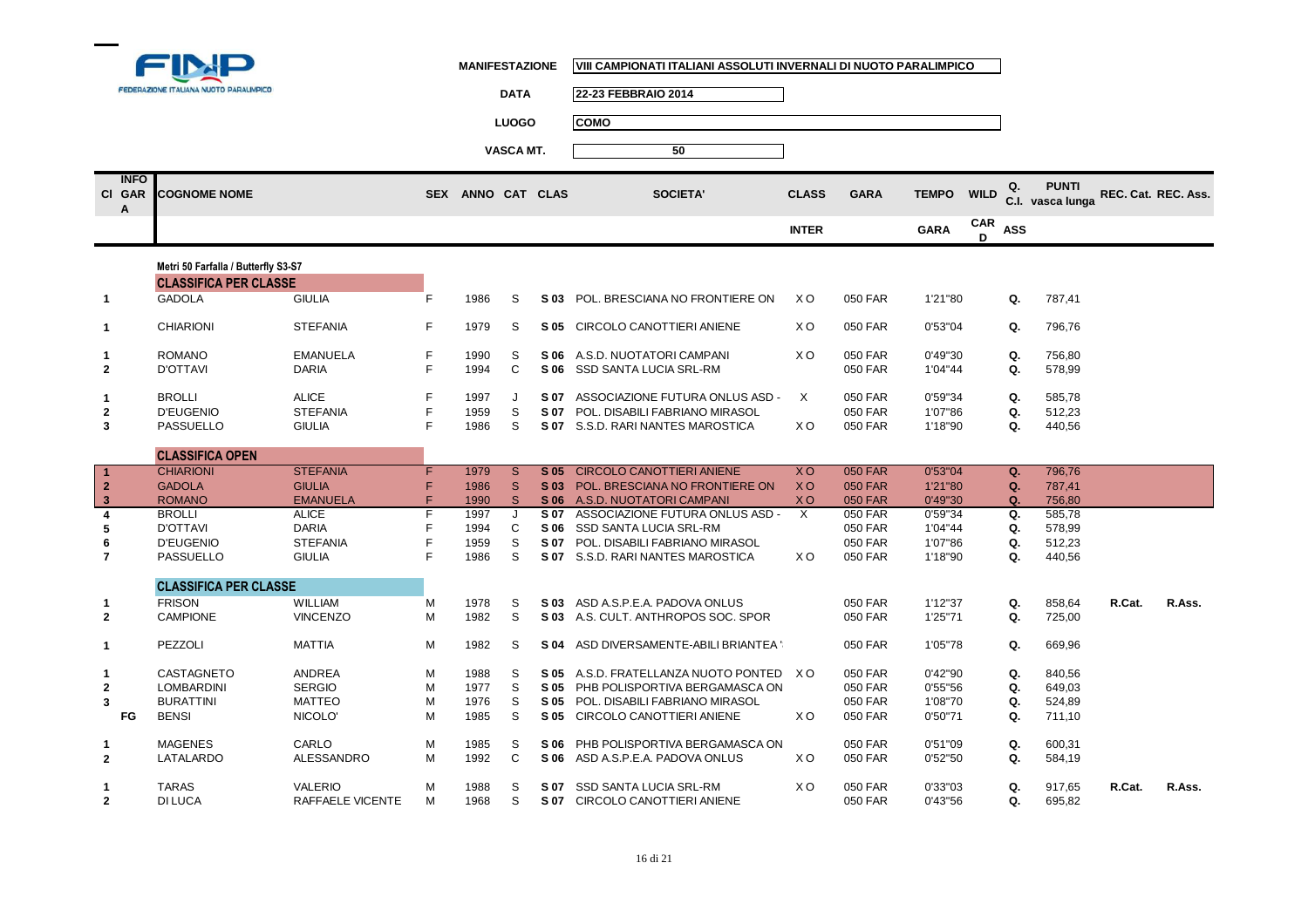

| <b>DATA</b>      | 22-23 FEBBRAIO 2014 |
|------------------|---------------------|
| <b>LUOGO</b>     | <b>COMO</b>         |
| <b>VASCA MT.</b> | 50                  |

| <b>INFO</b><br>CI GAR<br>A | <b>COGNOME NOME</b>                  |                  | <b>SEX</b> | <b>ANNO</b> | CAT      | <b>CLAS</b>     | <b>SOCIETA'</b>                   | <b>CLASS</b> | <b>GARA</b> | <b>TEMPO</b> | <b>WILD</b> | Q.         | <b>PUNTI</b><br>C.I. vasca lunga | REC. Cat. REC. Ass. |
|----------------------------|--------------------------------------|------------------|------------|-------------|----------|-----------------|-----------------------------------|--------------|-------------|--------------|-------------|------------|----------------------------------|---------------------|
|                            |                                      |                  |            |             |          |                 |                                   | <b>INTER</b> |             | <b>GARA</b>  | CAR         | <b>ASS</b> |                                  |                     |
|                            | <b>FINALE OPEN - CLASSIFICA OPEN</b> |                  |            |             |          |                 |                                   |              |             |              |             |            |                                  |                     |
|                            | <b>TARAS</b>                         | <b>VALERIO</b>   | M          | 1988        | <b>S</b> | <b>S07</b>      | <b>SSD SANTA LUCIA SRL-RM</b>     | XO.          | 050 FAR     | 0'33"21      |             | Ω.         | 912.68                           |                     |
| $\overline{2}$             | <b>CASTAGNETO</b>                    | <b>ANDREA</b>    | M          | 1988        | S.       | S 05            | A.S.D. FRATELLANZA NUOTO PONTEDI  | X O          | 050 FAR     | 0'44"12      |             | Q.         | 817.32                           |                     |
| $\mathbf{3}$               | <b>FRISON</b>                        | <b>WILLIAM</b>   | M          | 1978        | S.       | S <sub>03</sub> | ASD A.S.P.E.A. PADOVA ONLUS       |              | 050 FAR     | 1'22''46     |             | $\Omega$ . | 753.58                           |                     |
|                            | <b>CAMPIONE</b>                      | <b>VINCENZO</b>  | м          | 1982        |          | S 03            | A.S. CULT. ANTHROPOS SOC. SPOR    |              | 050 FAR     | 1'23"73      |             | Q.         | 742.15                           |                     |
| 5.                         | <b>DILUCA</b>                        | RAFFAELE VICENTE | м          | 1968        | S.       | S 07            | CIRCOLO CANOTTIERI ANIENE         |              | 050 FAR     | 0'42"53      |             | Q.         | 712.67                           |                     |
| 6                          | PEZZOLI                              | <b>MATTIA</b>    | м          | 1982        |          | S 04            | ASD DIVERSAMENTE-ABILI BRIANTEA ' |              | 050 FAR     | 1'04"96      |             | Q.         | 678,42                           |                     |
|                            | <b>LOMBARDINI</b>                    | <b>SERGIO</b>    | м          | 1977        | S        | S 05            | PHB POLISPORTIVA BERGAMASCA ON    |              | 050 FAR     | 0'59"14      |             | Ω.         | 609,74                           |                     |
| 8                          | <b>MAGENES</b>                       | CARLO            | м          | 1985        |          | S 06            | PHB POLISPORTIVA BERGAMASCA ON    |              | 050 FAR     | 0'52''94     |             | Q.         | 579,34                           |                     |

|                      | Metri 50 Stile Libero / Free Style S1-S6 |                 |    |      |    |                 |                                  |           |         |         |    |         |        |        |
|----------------------|------------------------------------------|-----------------|----|------|----|-----------------|----------------------------------|-----------|---------|---------|----|---------|--------|--------|
|                      | <b>CLASSIFICA PER CLASSE</b>             |                 |    |      |    |                 |                                  |           |         |         |    |         |        |        |
| 1                    | ZANMARCHI                                | VALENTINA       | F. | 1976 | S. |                 | S 03 A.S.D. FAI SPORT            |           | 050 STI | 1'53"34 | Q. | 455,09  |        |        |
| $\mathbf 1$          | <b>TRIMI</b>                             | <b>ARJOLA</b>   | F. | 1987 | S  | S 04            | ASD BRIANZA SILVIA TREMOLADA     | X O       | 050 STI | 0'44"11 | Q. | 1029,02 | R.Cat. | R.Ass. |
| $\mathbf{2}$         | <b>CORTE</b>                             | <b>ALESSIA</b>  | F  | 1985 | S  |                 | S 04 SPORT LIFE ONLUS A.S.D.     |           | 050 STI | 1'20"23 | Q. | 565,75  |        |        |
| $\mathbf{1}$         | <b>SIMION</b>                            | <b>EMMA</b>     | F. | 1997 |    |                 | S 05 ASD A.S.P.E.A. PADOVA ONLUS |           | 050 STI | 1'09"81 | Q. | 525,86  |        |        |
| $\mathbf{2}$         | <b>MOROTTI</b>                           | LAURA           | F  | 1988 | S  |                 | <b>S 05 OLIMPIC SWIM PRO ASD</b> | X O       | 050 STI | 1'13"10 | Q. | 502,19  |        |        |
| 3                    | <b>BONVECCHI</b>                         | <b>MARIA</b>    | F  | 1985 | S  |                 | S 05 A.S. MARCHE NUOTO           |           | 050 STI | 1'15"53 |    | 486,03  |        |        |
| $\mathbf{1}$         | <b>ROMANO</b>                            | EMANUELA        | F  | 1990 | S. |                 | S 06 A.S.D. NUOTATORI CAMPANI    | X O       | 050 STI | 0'37"90 | Q. | 934,04  |        |        |
| $\mathbf{2}$         | <b>BOGGIONI</b>                          | <b>MONICA</b>   | F  | 1998 | R  | S 06            | A.I.C.S. PAVIA NUOTO A.S.D.      |           | 050 STI | 0'49"09 | Q. | 721,12  |        |        |
|                      | <b>CLASSIFICA OPEN</b>                   |                 |    |      |    |                 |                                  |           |         |         |    |         |        |        |
| $\blacktriangleleft$ | <b>TRIMI</b>                             | <b>ARJOLA</b>   | F. | 1987 | S  | S <sub>04</sub> | ASD BRIANZA SILVIA TREMOLADA     | <b>XO</b> | 050 STI | 0'44"11 | Q. | 1029,02 | R.Cat. | R.Ass. |
| $\overline{2}$       | <b>ROMANO</b>                            | <b>EMANUELA</b> |    | 1990 | S. |                 | S 06 A.S.D. NUOTATORI CAMPANI    | <b>XO</b> | 050 STI | 0'37"90 | Q. | 934,04  |        |        |
| 3                    | <b>BOGGIONI</b>                          | <b>MONICA</b>   | F. | 1998 | R  | <b>S06</b>      | A.I.C.S. PAVIA NUOTO A.S.D.      |           | 050 STI | 0'49"09 | Q. | 721.12  |        |        |
| 4                    | <b>CORTE</b>                             | <b>ALESSIA</b>  | F. | 1985 | S  | S 04            | SPORT LIFE ONLUS A.S.D.          |           | 050 STI | 1'20"23 | Q. | 565,75  |        |        |
| 5                    | <b>SIMION</b>                            | <b>EMMA</b>     |    | 1997 |    | S 05            | ASD A.S.P.E.A. PADOVA ONLUS      |           | 050 STI | 1'09"81 | Q. | 525,86  |        |        |
| 6                    | <b>MOROTTI</b>                           | LAURA           |    | 1988 | S  | S 05            | OLIMPIC SWIM PRO ASD             | X O       | 050 STI | 1'13"10 | Q. | 502,19  |        |        |
| $\overline{7}$       | <b>BONVECCHI</b>                         | <b>MARIA</b>    |    | 1985 | S  | S 05            | A.S. MARCHE NUOTO                |           | 050 STI | 1'15"53 |    | 486,03  |        |        |
| 8                    | <b>ZANMARCHI</b>                         | VALENTINA       | F  | 1976 | S  | S 03            | A.S.D. FAI SPORT                 |           | 050 STI | 1'53"34 | Q. | 455,09  |        |        |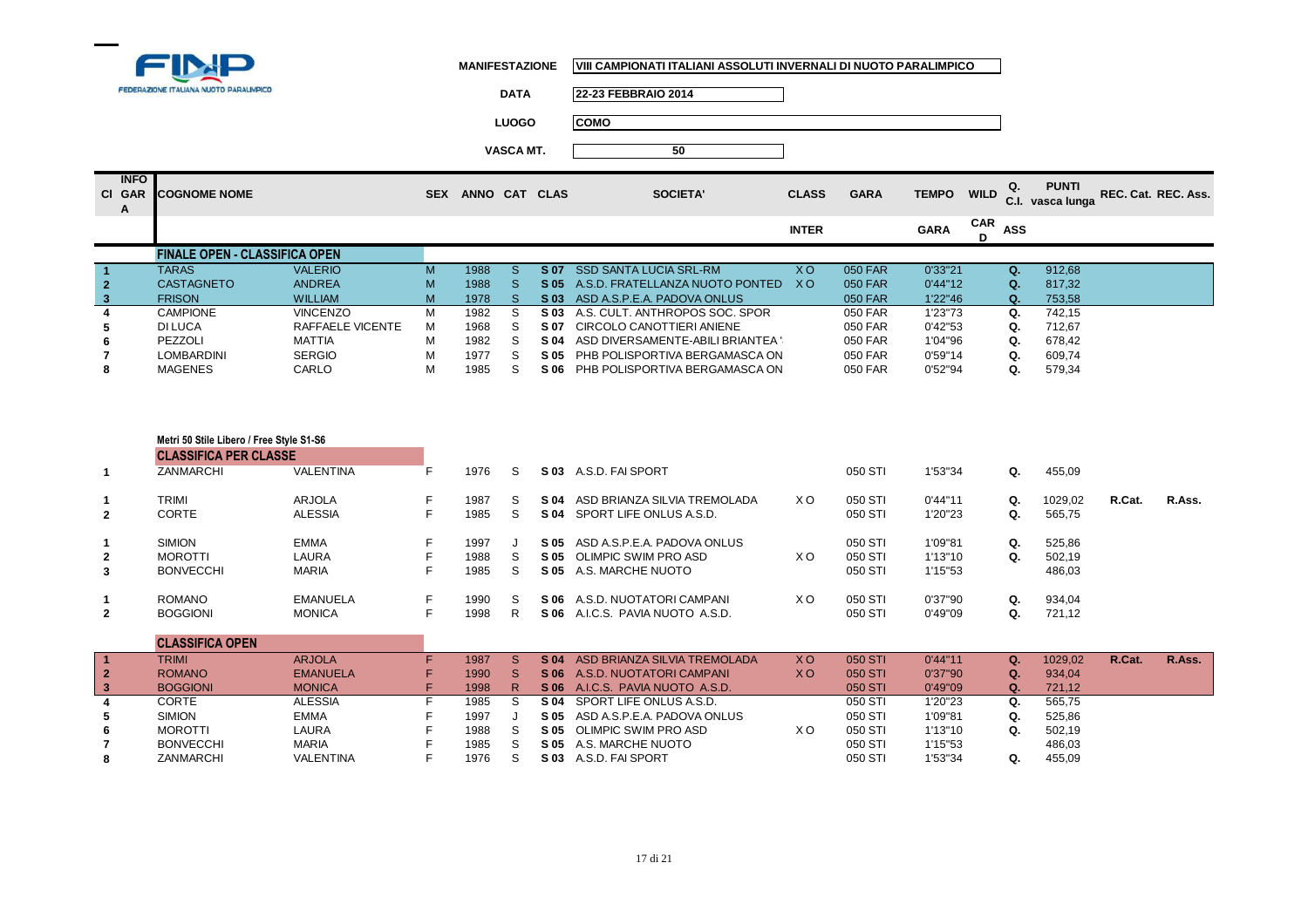

**1**

**1**

**MANIFESTAZIONE VIII CAMPIONATI ITALIANI ASSOLUTI INVERNALI DI NUOTO PARALIMPICO**

FEDERAZIONE ITALIANA NUOTO PARALIMPICO **DATA 22-23 FEBBRAIO 2014LUOGO COMOVASCA MT. 50INFO Q. C.I. PUNTI vasca lunga REC. Cat. REC. Ass. COGNOME NOME SEX ANNO CAT CLAS SOCIETA' CLASS GARA TEMPO WILDCl GARAA** CAR ASS **INTER GARACLASSIFICA PER CLASSEMANUELE S 02** ASD DIVERSAMENTE-ABILI BRIANTEA '8 050 STI 1'47"95 **Q.** 561,28<br>C **S 02** SPORT LIFE ONLUS A.S.D. 050 STI 2'17"58 440.40 1 LANZANI MANUELE M 1991 S **2S 02 SPORT LIFE ONLUS A.S.D.** 2 GUERRA SACHA M 1992 C **S 03** A.S. CULT. ANTHROPOS SOC. SPOR 050 STI 1'18"90 **Q.** 548,04 **1**1 CAMPIONE VINCENZO M 1982 S **2**PACCHIAROTTI ALESSANDRO M 1990 **S 03** A.S.D. VITERSPORT **S 04** SSD SANTA LUCIA SRL-RM 050 STI 0'56"07 **Q.** 673,98 **1**1 PLACIDI ROBERTO M 1976 S **2 S 04** SPORT LIFE ONLUS A.S.D. 050 STI 1'03"87 **Q.** 591,67 VIDAL MATTEO <sup>M</sup> <sup>1984</sup> <sup>S</sup>**S 04** ASD DIVERSAMENTE-ABILI BRIANTEA '84 050 STI 1'04"97 **Q.** 581,65<br>S **S 04** POLISPORTIVA MILANESE 1979 SPO 050 STI 1'06"68 **Q.** 566.74 **3** PEZZOLI MATTIA <sup>M</sup> <sup>1982</sup> <sup>S</sup>**4**S **5 04** POLISPORTIVA MILANESE 1979 SPO 050 STI 1'06"68 **Q.** 566,74<br>S **5 04** ASD DIVERSAMENTE-ABILI BRIANTEA 1 X O 050 STI 1'07"40 **Q.** 560,68 BELLANDI MARCELLO <sup>M</sup> <sup>1973</sup> <sup>S</sup>**5S 04 ASD DIVERSAMENTE-ABILI BRIANTEA '8 X O** 5 MARSON CRISTIANO M 1973 S **1** PAULON ALESSANDRO <sup>M</sup> <sup>1991</sup> <sup>S</sup>**S 05** SSD SANTA LUCIA SRL-RM 050 STI 0'46"83 **Q.** 707,88<br> **S 05** SPORT LIFE ONLUS A S.D. 050 STI 0'54"76 **Q.** 605.37 **2S 05 SPORT LIFE ONLUS A.S.D.** 2 GAZZOLA MARCO M 1980 S **C S 06** PHB POLISPORTIVA BERGAMASCA ON  $\times$  050 STI 0'42"45 **Q.** 693,05<br>C **S 06** ASD BRIANZA SILVIA TREMOLADA 050 STI 0'45"27 **Q.** 649.88 1 ROTA MATTEO M 1994 C **2 S 06** ASD BRIANZA SILVIA TREMOLADA 050 STI 0'45"27 **Q.** 649,88 **2** BRUSCA MATTEO M 1993 C **3**CASTIGLIONI SAMUELE M 1991 S<br>LATALARDO ALESSANDRO M 1992 C **S 06** ASD PROPATRIA DISABILI BUSTO ARSI $\begin{array}{ccc} 0.050 & 0.01 & 0.01 & 0.01 & 0.01 & 0.01 \\ 0.01 & 0.01 & 0.01 & 0.01 & 0.01 & 0.01 & 0.01 \\ 0.01 & 0.01 & 0.01 & 0.01 & 0.01 & 0.01 & 0.01 \end{array}$ **4** LATALARDO ALESSANDRO <sup>M</sup> <sup>1992</sup> <sup>C</sup> **S 06** ASD A.S.P.E.A. PADOVA ONLUS X O 050 STI 0'46"92 **Q.** 627,02 **5S 06** ASD BRIANZA SILVIA TREMOLADA 5 CLEMENTE ANTONINO M 1963 S

## **FINALE OPEN - CLASSIFICA OPEN**1 PAULON ALESSANDRO M 1991 S **1 S 05** SSD SANTA LUCIA SRL-RM 050 STI 0'47"88 **Q.** 692,36 **2** PLACIDI ROBERTO <sup>M</sup> <sup>1976</sup> <sup>S</sup> **S 04** SSD SANTA LUCIA SRL-RM 050 STI 0'55"10 **Q.** 685,84 **3**3 ROTA MATTEO M 1994 C **S 06** PHB POLISPORTIVA BERGAMASCA ONLUSX 050 STI 0'42"99 **Q.** 684,35 **4** BRUSCA MATTEO <sup>M</sup> <sup>1993</sup> <sup>C</sup> **S 06** ASD BRIANZA SILVIA TREMOLADA 050 STI 0'44"40 **Q.** 662,61 **5**5 CASTIGLIONI SAMUELE M 1991 S **S 06** ASD PROPATRIA DISABILI BUSTO ARSIZIO 050 STI 0'46"73 **Q.** 629,57 **6** LATALARDO ALESSANDRO <sup>M</sup> <sup>1992</sup> <sup>C</sup>**S 06** ASD A.S.P.E.A. PADOVA ONLUS  $X$  O 050 STI 0'47"20 **Q.** 623,31<br>**S 05** SPORT LIFE ONLUS A.S.D. 050 STI 0'55"11 **Q.** 601.52 **7** GAZZOLA MARCO <sup>M</sup> <sup>1980</sup> <sup>S</sup> **S 05** SPORT LIFE ONLUS A.S.D. 050 STI 0'55"11 **Q.** 601,52 **8** VIDAL MATTEO <sup>M</sup> <sup>1984</sup> <sup>S</sup>**S 04 SPORT LIFE ONLUS A.S.D.**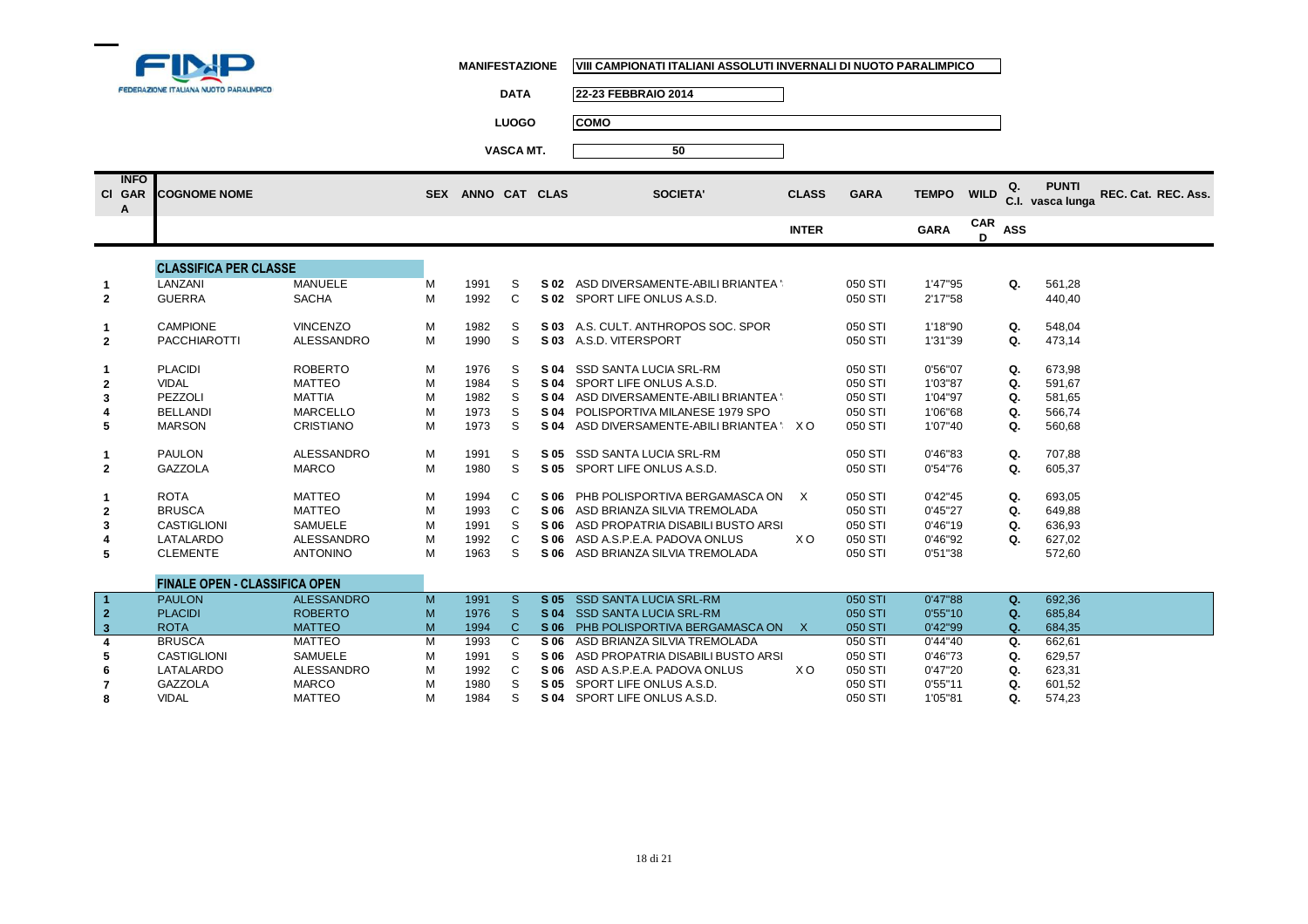

|                            | __<br>FEDERAZIONE ITALIANA NUOTO PARALIMPICO | <b>DATA</b>                 | 22-23 FEBBRAIO 2014 |              |             |             |   |                                                   |                     |
|----------------------------|----------------------------------------------|-----------------------------|---------------------|--------------|-------------|-------------|---|---------------------------------------------------|---------------------|
|                            |                                              | <b>LUOGO</b>                | <b>COMO</b>         |              |             |             |   |                                                   |                     |
|                            |                                              | VASCA MT.                   | 50                  |              |             |             |   |                                                   |                     |
| <b>INFO</b><br>CI GAR<br>A | <b>COGNOME NOME</b>                          | ANNO CAT CLAS<br><b>SEX</b> | <b>SOCIETA'</b>     | <b>CLASS</b> | <b>GARA</b> |             |   | <b>PUNTI</b><br>Q.<br>TEMPO WILD C.I. vasca lunga | REC. Cat. REC. Ass. |
|                            |                                              |                             |                     | <b>INTER</b> |             | <b>GARA</b> | D | CAR ASS                                           |                     |

|                         | Metri 50 Stile Libero / Free Style S7-S13 |                   |    |      |              |  |                                        |                |         |          |             |        |        |        |
|-------------------------|-------------------------------------------|-------------------|----|------|--------------|--|----------------------------------------|----------------|---------|----------|-------------|--------|--------|--------|
|                         | <b>CLASSIFICA PER CLASSE</b>              |                   |    |      |              |  |                                        |                |         |          |             |        |        |        |
| $\mathbf{1}$            | <b>BOSCAINI</b>                           | LAURA             | F  | 1989 | S            |  | S 07 POL. BRESCIANA NO FRONTIERE ON    |                | 050 STI | 0'48"08  | Q.          | 675,33 |        |        |
| $\mathbf{2}$            | <b>MURANO</b>                             | <b>DANIELA</b>    | F  | 1977 | <sub>S</sub> |  | S 07 ASD PROPATRIA DISABILI BUSTO ARSI |                | 050 STI | 0'49"81  | Q.          | 651,88 |        |        |
| 1                       | <b>CERASUOLO</b>                          | <b>IMMACOLATA</b> | F. | 1980 | S            |  | S 08 CIRCOLO CANOTTIERI ANIENE         | X O            | 050 STI | 0'36"38  | Q.          | 845,24 |        |        |
| $\mathbf{1}$            | PANZA                                     | <b>SILVIA</b>     | F. | 1998 | R            |  | S 10 PHB POLISPORTIVA BERGAMASCA ON    |                | 050 STI | 0'43''17 |             | 655,78 | R.Cat. |        |
| $\mathbf{1}$            | <b>POLISENO</b>                           | <b>SARA</b>       | F  | 1982 | S            |  | S 11 CIRCOLO CANOTTIERI ANIENE         |                | 050 STI | 0'49"60  | Q.          | 629,03 |        |        |
| FG                      | <b>CAMELLINI</b>                          | <b>CECILIA</b>    | F  | 1992 | $\mathsf{C}$ |  | S 11 A.S.D. TRICOLORE - RE             | X O            | 050 STI | 0'33"72  | Q.          | 925,27 |        |        |
| $\mathbf{1}$            | <b>VIVENZIO</b>                           | <b>LUIGIA</b>     | F. | 1991 | S.           |  | S 12 A.S.D. NOIVED NAPOLI              | X O            | 050 STI | 0'36"15  | Q.          | 758,23 |        |        |
| $\mathbf{1}$            | <b>BELOTTI</b>                            | <b>SARA</b>       | F. | 1999 | R.           |  | S 13 OLIMPIC SWIM PRO ASD              | $\times$       | 050 STI | 0'39"13  | Q.          | 706,62 | R.Cat. | R.Ass. |
|                         | <b>CLASSIFICA OPEN</b>                    |                   |    |      |              |  |                                        |                |         |          |             |        |        |        |
| $\blacktriangleleft$    | <b>CERASUOLO</b>                          | <b>IMMACOLATA</b> | F. | 1980 | <sub>S</sub> |  | S 08 CIRCOLO CANOTTIERI ANIENE         | <b>XO</b>      | 050 STI | 0'36"38  | $Q_{\star}$ | 845.24 |        |        |
| $\overline{2}$          | <b>VIVENZIO</b>                           | <b>LUIGIA</b>     | F  | 1991 | S            |  | S 12 A.S.D. NOIVED NAPOLI              | <b>XO</b>      | 050 STI | 0'36"15  | Q.          | 758,23 |        |        |
| $\overline{\mathbf{3}}$ | <b>BELOTTI</b>                            | <b>SARA</b>       | F  | 1999 | R            |  | S 13 OLIMPIC SWIM PRO ASD              | $\mathsf{X}$   | 050 STI | 0'39"13  | Q.          | 706,62 | R.Cat. | R.Ass. |
| $\overline{\mathbf{4}}$ | <b>BOSCAINI</b>                           | LAURA             | E  | 1989 | S            |  | S 07 POL. BRESCIANA NO FRONTIERE ON    |                | 050 STI | 0'48"08  | Q.          | 675,33 |        |        |
| 5                       | PANZA                                     | <b>SILVIA</b>     |    | 1998 | R.           |  | S 10 PHB POLISPORTIVA BERGAMASCA ON    |                | 050 STI | 0'43"17  |             | 655,78 | R.Cat. |        |
| $6\phantom{1}$          | <b>MURANO</b>                             | <b>DANIELA</b>    |    | 1977 | S            |  | S 07 ASD PROPATRIA DISABILI BUSTO ARSI |                | 050 STI | 0'49"81  | Q.          | 651,88 |        |        |
| $\overline{7}$          | <b>POLISENO</b>                           | <b>SARA</b>       |    | 1982 | S            |  | S 11 CIRCOLO CANOTTIERI ANIENE         |                | 050 STI | 0'49"60  | Q.          | 629,03 |        |        |
| <b>FG</b>               | <b>CAMELLINI</b>                          | <b>CECILIA</b>    | F  | 1992 | $\mathbf{C}$ |  | S 11 A.S.D. TRICOLORE - RE             | XO.            | 050 STI | 0'33"72  | Q.          | 925,27 |        |        |
|                         | Metri 50 Stile Libero / Free Style S7-S13 |                   |    |      |              |  |                                        |                |         |          |             |        |        |        |
|                         | <b>CLASSIFICA PER CLASSE</b>              |                   |    |      |              |  |                                        |                |         |          |             |        |        |        |
| $\mathbf{1}$            | <b>TARAS</b>                              | <b>VALERIO</b>    | M  | 1988 | S            |  | S 07 SSD SANTA LUCIA SRL-RM            | X O            | 050 STI | 0'30"49  | Q.          | 915,38 |        |        |
| $\overline{2}$          | <b>FAZZARI</b>                            | <b>ROBERTO</b>    | М  | 1987 | S            |  | S 07 A.S.D. FRATELLANZA NUOTO PONTED   | $\times$       | 050 STI | 0'37"34  | Q.          | 747,46 |        |        |
| 3                       | <b>TERRANEO</b>                           | ANDREA            | M  | 1987 | S            |  | S 07 ASD BRIANZA SILVIA TREMOLADA      |                | 050 STI | 0'39"71  | Q.          | 702,85 |        |        |
| $\mathbf{1}$            | <b>ALIBRANDI</b>                          | <b>LORENZO</b>    | М  | 1994 | C            |  | S 08 SSD SANTA LUCIA SRL-RM            | X              | 050 STI | 0'31"60  | Q.          | 830,70 |        |        |
| $\mathbf{2}$            | <b>VALENTINO</b>                          | <b>MATTIA</b>     | М  | 1988 | S            |  | S 08 ASD BRIANZA SILVIA TREMOLADA      | X              | 050 STI | 0'33"78  | Q.          | 777,09 |        |        |
| 3                       | <b>TROMBETTA</b>                          | <b>STEFANO</b>    | М  | 1979 | S            |  | S 08 POL. BRESCIANA NO FRONTIERE ON    | $\times$       | 050 STI | 0'36"06  | Q.          | 727,95 |        |        |
| FG                      | LENZA                                     | <b>MATTEO</b>     | M  | 1985 | S            |  | S 08 OLIMPIC SWIM PRO ASD              | X <sub>O</sub> | 050 STI | 0'33"03  | Q.          | 794,73 |        |        |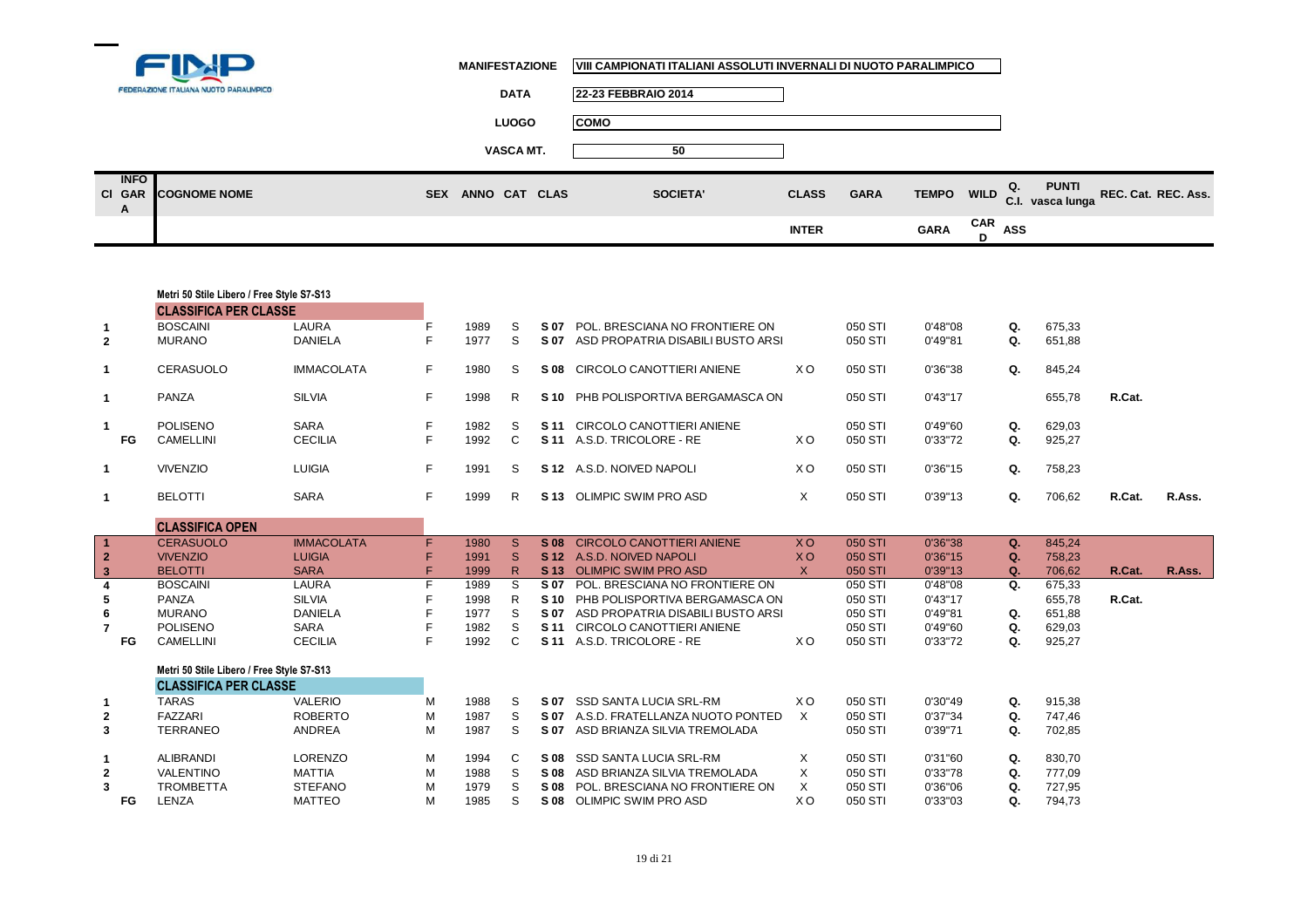

**1**

**2**

PANZA<br>LONGHI

SILVIA <sup>F</sup> <sup>1998</sup> <sup>R</sup>

F 1994

**BEATRICE** 

**MANIFESTAZIONE VIII CAMPIONATI ITALIANI ASSOLUTI INVERNALI DI NUOTO PARALIMPICO**

**DATA 22-23 FEBBRAIO 2014**

**LUOGO COMO**

**VASCA MT. 50**

|                         | <b>INFO</b><br>CI GAR<br>A | <b>COGNOME NOME</b>                        |                  |    | SEX ANNO CAT CLAS |              |                 | <b>SOCIETA'</b>                       | <b>CLASS</b> | <b>GARA</b> | <b>TEMPO</b> | <b>WILD</b>     | Q.         | <b>PUNTI</b><br>C.I. vasca lunga | REC. Cat. REC. Ass. |        |
|-------------------------|----------------------------|--------------------------------------------|------------------|----|-------------------|--------------|-----------------|---------------------------------------|--------------|-------------|--------------|-----------------|------------|----------------------------------|---------------------|--------|
|                         |                            |                                            |                  |    |                   |              |                 |                                       | <b>INTER</b> |             | <b>GARA</b>  | <b>CAR</b><br>D | <b>ASS</b> |                                  |                     |        |
|                         |                            | PREZZI                                     | <b>YURI</b>      | M  | 1994              | C            |                 | S 09 CIRCOLO CANOTTIERI ANIENE        | XO.          | 050 STI     | 0'28"35      |                 | Q.         | 898.06                           |                     |        |
| $\mathbf{2}$            |                            | <b>LOBBA</b>                               | <b>ANDREA</b>    | M  | 1999              | R.           |                 | S 09 S.S.D. RARI NANTES MAROSTICA     | XO.          | 050 STI     | 0'30"95      |                 | Q.         | 822,62                           |                     |        |
| 3                       |                            | <b>NADALET</b>                             | <b>ANDREA</b>    | M  | 1996              | J            |                 | S 09 A.S.D. FAI SPORT                 |              | 050 STI     | 0'35"00      |                 | Q.         | 727,43                           |                     |        |
|                         |                            | <b>ZAMPOLERI</b>                           | <b>IVANO</b>     | M  | 1980              | S            | S 09            | PHB POLISPORTIVA BERGAMASCA ON        |              | 050 STI     | 0'37"36      |                 |            | 681,48                           |                     |        |
|                         | FG                         | <b>KOZHUHAROV</b>                          | LLIYA            | M  | 1995              | J            |                 | S 09 SPORT LIFE ONLUS A.S.D.          |              | 050 STI     | 0'38"44      |                 |            | 662,33                           |                     |        |
| $\mathbf{1}$            |                            | <b>PASQUINI</b>                            | <b>ROBERTO</b>   | M  | 1968              | S            |                 | S 10 SSD SANTA LUCIA SRL-RM           |              | 050 STI     | 0'29"02      |                 | Q.         | 810.82                           |                     |        |
| $\overline{2}$          |                            | <b>CANEPA</b>                              | <b>CRISTIANO</b> | M  | 1976              | S            |                 | S 10 A.S.H. DILETTANTISTICA NOVARA    |              | 050 STI     | 0'33"91      |                 | Q.         | 693,90                           |                     |        |
|                         | FG                         | <b>CIULLI</b>                              | <b>SIMONE</b>    | M  | 1986              | S            |                 | S 10 CIRCOLO CANOTTIERI ANIENE        | XO.          | 050 STI     | 0'26"26      |                 | Q.         | 896,04                           |                     |        |
| $\mathbf{1}$            |                            | <b>BASSANI</b>                             | <b>FEDERICO</b>  | M  | 1996              | J            | S 11            | CIRCOLO CANOTTIERI ANIENE             |              | 050 STI     | 0'32"76      |                 | Q.         | 787,55                           |                     |        |
| $\overline{2}$          |                            | <b>DISALVO</b>                             | <b>FRANCESCO</b> | M  | 1998              | R.           | S 11            | A.S.D. BARLETTA NUOTO                 |              | 050 STI     | 0'41"06      |                 | Q.         | 628,35                           | R.Cat.              |        |
| -1                      |                            | <b>SOTTILE</b>                             | <b>FABRIZIO</b>  | M  | 1993              | C            |                 | S 12 POLHA - VARESE ASS. POLISP. DILE | X O          | 050 STI     | 0'25"32      |                 | Q.         | 941.55                           |                     |        |
| $\mathbf{2}$            |                            | <b>GHIGGERI</b>                            | <b>MIRKO</b>     | M  | 1986              | S            |                 | S 12 GRUPPO PROMOZIONALE SAN MICHEL   |              | 050 STI     | 0'32"50      |                 | Q.         | 733,54                           |                     |        |
| 3                       |                            | <b>ROSSI</b>                               | <b>CLAUDIO</b>   | M  | 1982              | S            |                 | S 12 S.S.D. TICINO HANDICAP ONLUS     |              | 050 STI     | 0'40"35      |                 | Q.         | 590,83                           |                     |        |
| $\mathbf{1}$            |                            | <b>BOCCHI</b>                              | <b>PATRICK</b>   | M  | 1981              | S            |                 | S 13 EGO NUOTO A.S.D.                 | $\circ$      | 050 STI     | 0'38"67      |                 | Q.         | 618,05                           |                     |        |
|                         |                            | <b>FINALE OPEN - CLASSIFICA OPEN</b>       |                  |    |                   |              |                 |                                       |              |             |              |                 |            |                                  |                     |        |
| $\blacksquare$          |                            | <b>SOTTILE</b>                             | <b>FABRIZIO</b>  | M  | 1993              | $\mathsf{C}$ | S <sub>12</sub> | POLHA - VARESE ASS.POLISP.DILE        | <b>XO</b>    | 050 STI     | 0'25"18      |                 | Q.         | 946,78                           |                     |        |
| $\mathbf{2}$            |                            | <b>TARAS</b>                               | <b>VALERIO</b>   | M  | 1988              | <sub>S</sub> | S 07            | <b>SSD SANTA LUCIA SRL-RM</b>         | <b>XO</b>    | 050 STI     | 0'30"54      |                 | Q.         | 913,88                           |                     |        |
| $\overline{\mathbf{3}}$ |                            | <b>PREZZI</b>                              | <b>YURI</b>      | M  | 1994              | $\mathsf{C}$ |                 | S 09 CIRCOLO CANOTTIERI ANIENE        | <b>XO</b>    | 050 STI     | 0'28"34      |                 | Q.         | 898,38                           |                     |        |
| 4                       |                            | PASQUINI                                   | <b>ROBERTO</b>   | M  | 1968              | S            |                 | S 10 SSD SANTA LUCIA SRL-RM           |              | 050 STI     | 0'28"40      |                 | Q.         | 828,52                           |                     |        |
| 5                       |                            | <b>LOBBA</b>                               | ANDREA           | M  | 1999              | R            |                 | S 09 S.S.D. RARI NANTES MAROSTICA     | X O          | 050 STI     | 0'31"00      |                 | Q.         | 821,29                           |                     |        |
| 6                       |                            | <b>ALIBRANDI</b>                           | <b>LORENZO</b>   | M  | 1994              | C            |                 | S 08 SSD SANTA LUCIA SRL-RM           | $\times$     | 050 STI     | 0'31"99      |                 | Q.         | 820,57                           |                     |        |
| 7                       |                            | <b>BASSANI</b>                             | <b>FEDERICO</b>  | M  | 1996              | J            | S 11            | CIRCOLO CANOTTIERI ANIENE             |              | 050 STI     | 0'32"99      |                 | Q.         | 782,06                           |                     |        |
| 8                       |                            | <b>VALENTINO</b>                           | <b>MATTIA</b>    | M  | 1988              | S            |                 | S 08 ASD BRIANZA SILVIA TREMOLADA     | $\times$     | 050 STI     | 0'34"12      |                 | Q.         | 769,34                           |                     |        |
|                         |                            |                                            |                  |    |                   |              |                 |                                       |              |             |              |                 |            |                                  |                     |        |
|                         |                            | Metri 400 Stile Libero / Free Style S6-S13 |                  |    |                   |              |                 |                                       |              |             |              |                 |            |                                  |                     |        |
|                         |                            | <b>CLASSIFICA PER CLASSE</b>               |                  |    |                   |              |                 |                                       |              |             |              |                 |            |                                  |                     |        |
| $\mathbf{1}$            |                            | <b>SOLA</b>                                | <b>YLENIA</b>    | F. | 1995              | J            | S 06            | POL. BRESCIANA NO FRONTIERE ON        | X O          | 400 STI     | 7'43"25      |                 | Q.         | 709,14                           |                     |        |
| $\mathbf{1}$            |                            | <b>TALAMONA</b>                            | <b>ARIANNA</b>   | F  | 1994              | C            |                 | S 07 POLHA - VARESE ASS POLISP DILE   | X O          | 400 STI     | 5'55"67      |                 | Q.         | 868,73                           | R.Cat.              | R.Ass. |
| $\mathbf{1}$            |                            | <b>SECCI</b>                               | <b>FRANCESCA</b> | F  | 1990              | S            |                 | S 09 A.S.D. SARDEGNA SPORT            | X O          | 400 STI     | 5'14"31      |                 | Q.         | 869,46                           |                     |        |

**S 10 POL. BRESCIANA NO FRONTIERE ON** 

**S 10** PHB POLISPORTIVA BERGAMASCA ONLUS 400 STI 6'54"88 **Q.** 662,22 **R.Cat. R.Ass.**